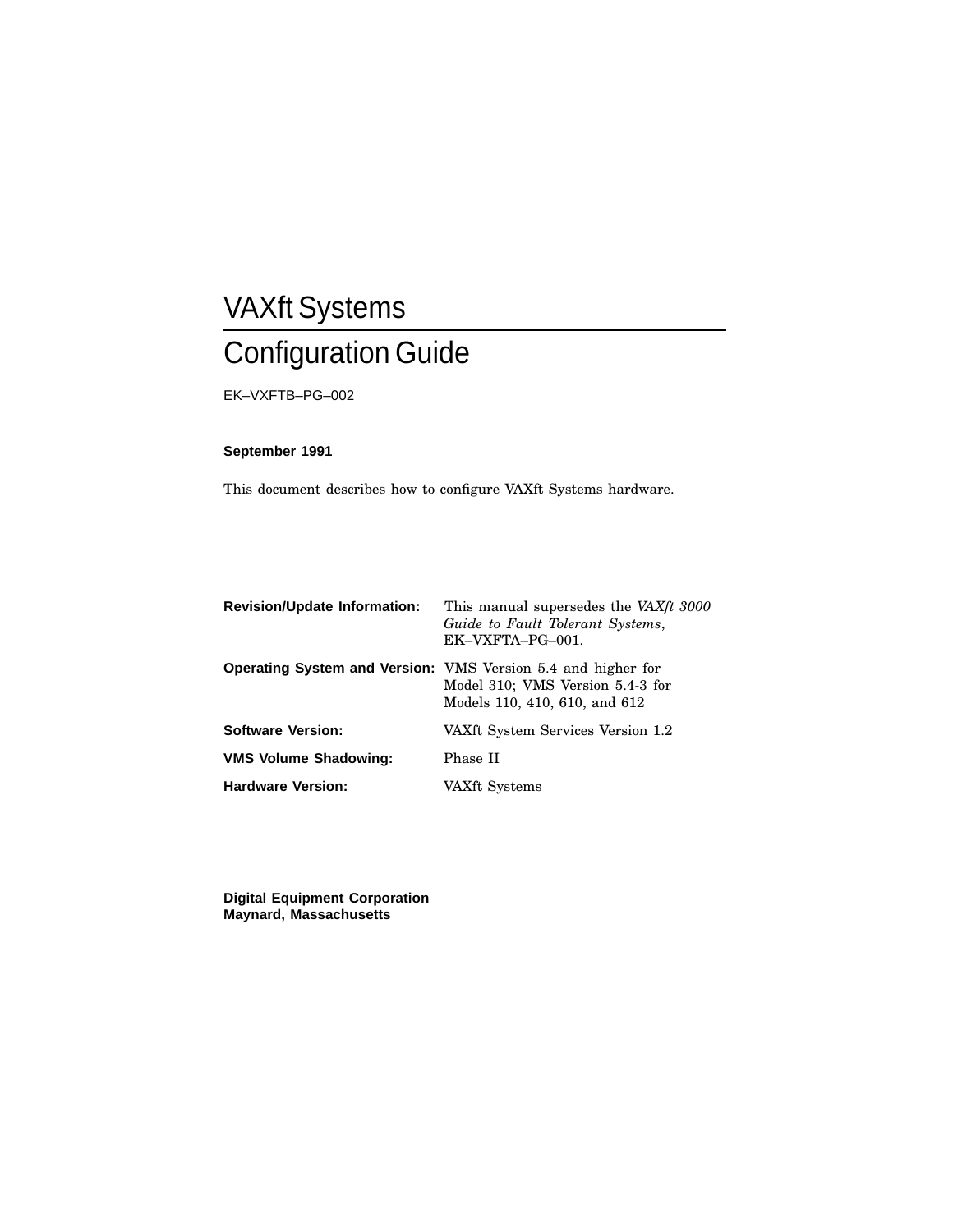#### **First Printing, May 1990 Revised, September 1991**

The information in this document is subject to change without notice and should not be construed as a commitment by Digital Equipment Corporation.

Digital Equipment Corporation assumes no responsibility for any errors that may appear in this document.

Any software described in this document is furnished under a license and may be used or copied only in accordance with the terms of such license. No responsibility is assumed for the use or reliability of software or equipment that is not supplied by Digital Equipment Corporation or its affiliated companies.

Restricted Rights: Use, duplication, or disclosure by the U.S. Government is subject to restrictions as set forth in subparagraph (c)(1)(ii) of the Rights in Technical Data and Computer Software clause at DFARS 252.227–7013.

© Digital Equipment Corporation 1991.

All Rights Reserved.

Printed in U.S.A.

The Reader's Comments form at the end of the hardcopy version of this document requests the user's critical evaluation in preparing future documentation.

The following are trademarks of Digital Equipment Corporation: DEC, DELNI, DECserver, DECsystem, DSSI, MicroVAX, Packnet, ThinWire, TK, VAX, VAX DOCUMENT, VAX-11/780, VAXcluster, VAXft, VAXsimPLUS, VAX Volume Shadowing, VMS, VT420, and the DIGITAL logo.

The following is a third-party trademark: IBM is a registered trademark of International Business Machines Corporation.

This document is available in printed and online versions.

This document was prepared with VAX DOCUMENT, Version 1.2.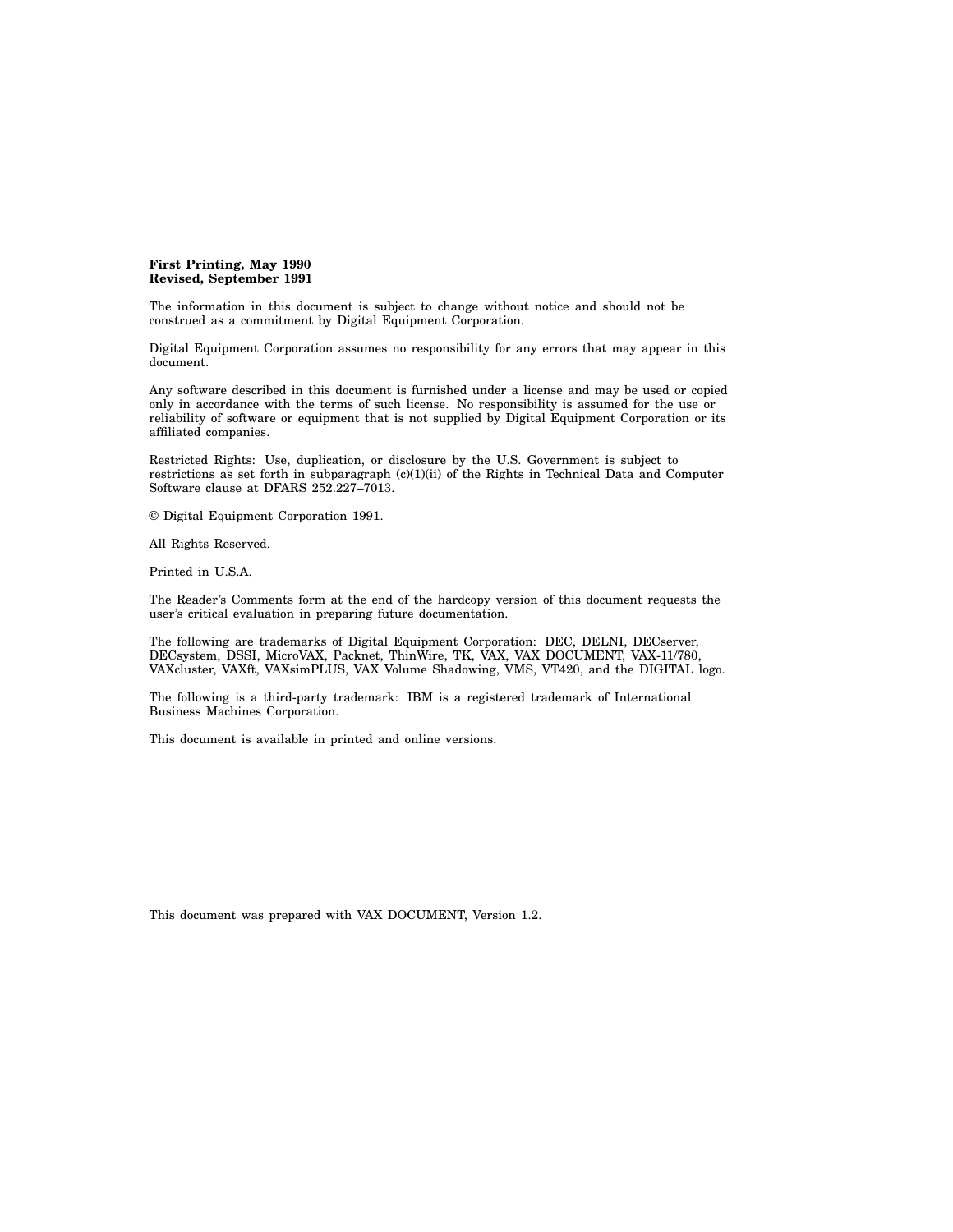



iii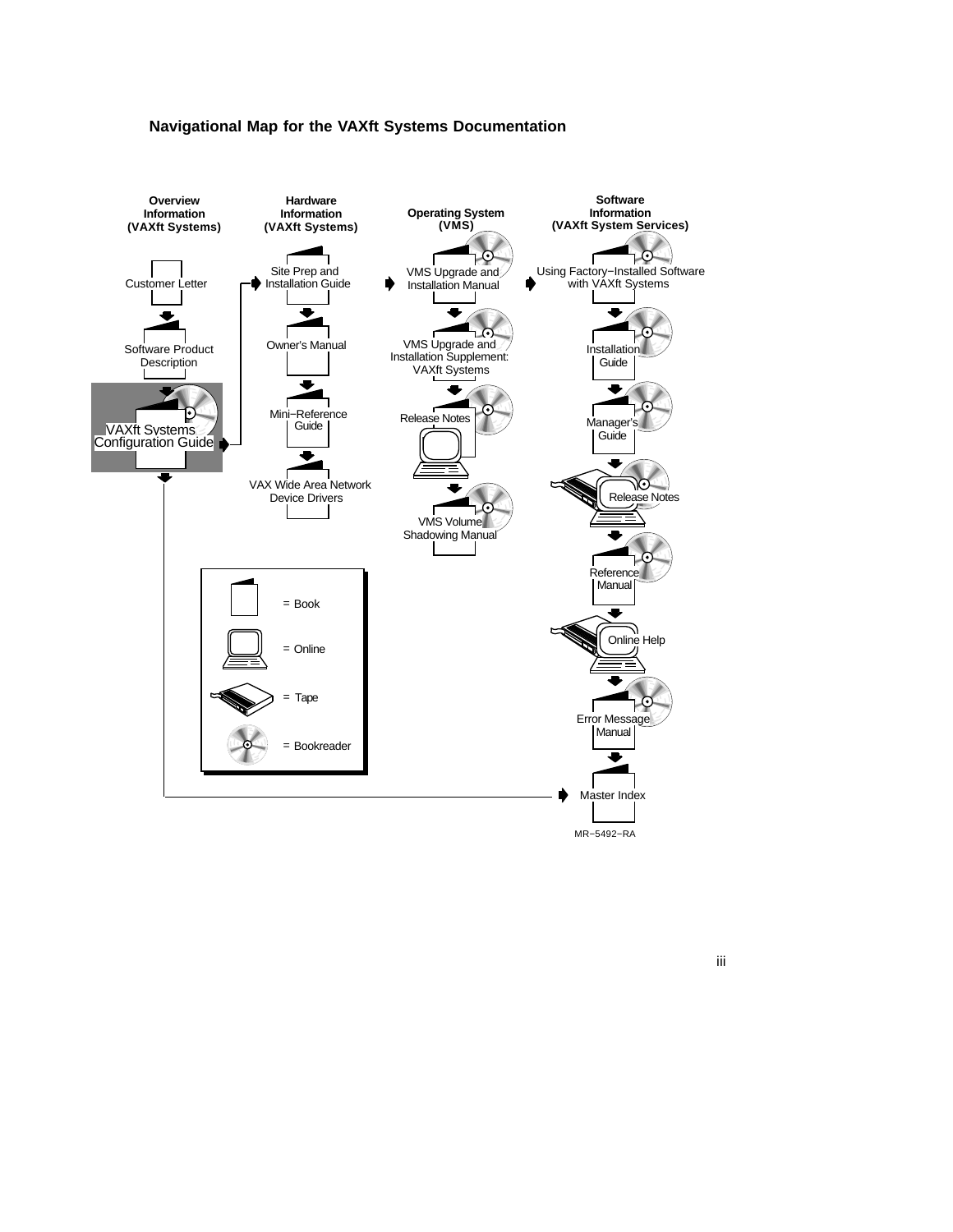## **Contents**

| <b>Introduction</b> |                                                        |
|---------------------|--------------------------------------------------------|
| 11                  |                                                        |
| 1.2                 |                                                        |
| 1.2.1               |                                                        |
| 1.2.2               |                                                        |
| 1.2.3               |                                                        |
| 1.2.4               | System I/O Controller                                  |
| 1.2.4.1             |                                                        |
| 1.2.4.2             | DSSI                                                   |
| 1.2.4.3             | System Console                                         |
| 1.2.5               | Synchronous Communications with the DEC WAN controller |
|                     |                                                        |
| 1.3                 |                                                        |
| 1.3.1               | VMS Operating System                                   |
| 1.3.2               | VMS Volume Shadowing                                   |
| 1.3.3               |                                                        |
| 1.4                 |                                                        |
| 1.5                 | Environmental Monitor                                  |

## **2 VAXft Systems Configurations and Options**

| 2.1 |                                                          | $2 - 2$  |
|-----|----------------------------------------------------------|----------|
| 2.2 |                                                          | $2 - 4$  |
| 2.3 | VAXft Model 310/410 Base System                          | $2 - 5$  |
| 2.4 | VAXft Model 310/410 System with Storage Expansion        | $2 - 7$  |
| 2.5 |                                                          | $2 - 10$ |
| 2.6 | VAXft Model 610 Systems with Storage Expansion           | $2 - 12$ |
| 2.7 | VAXft Model 612 VAXcluster Base System                   | $2 - 17$ |
| 2.8 | VAXft Model 612 VAXcluster System with Storage Expansion | $2 - 17$ |

## iii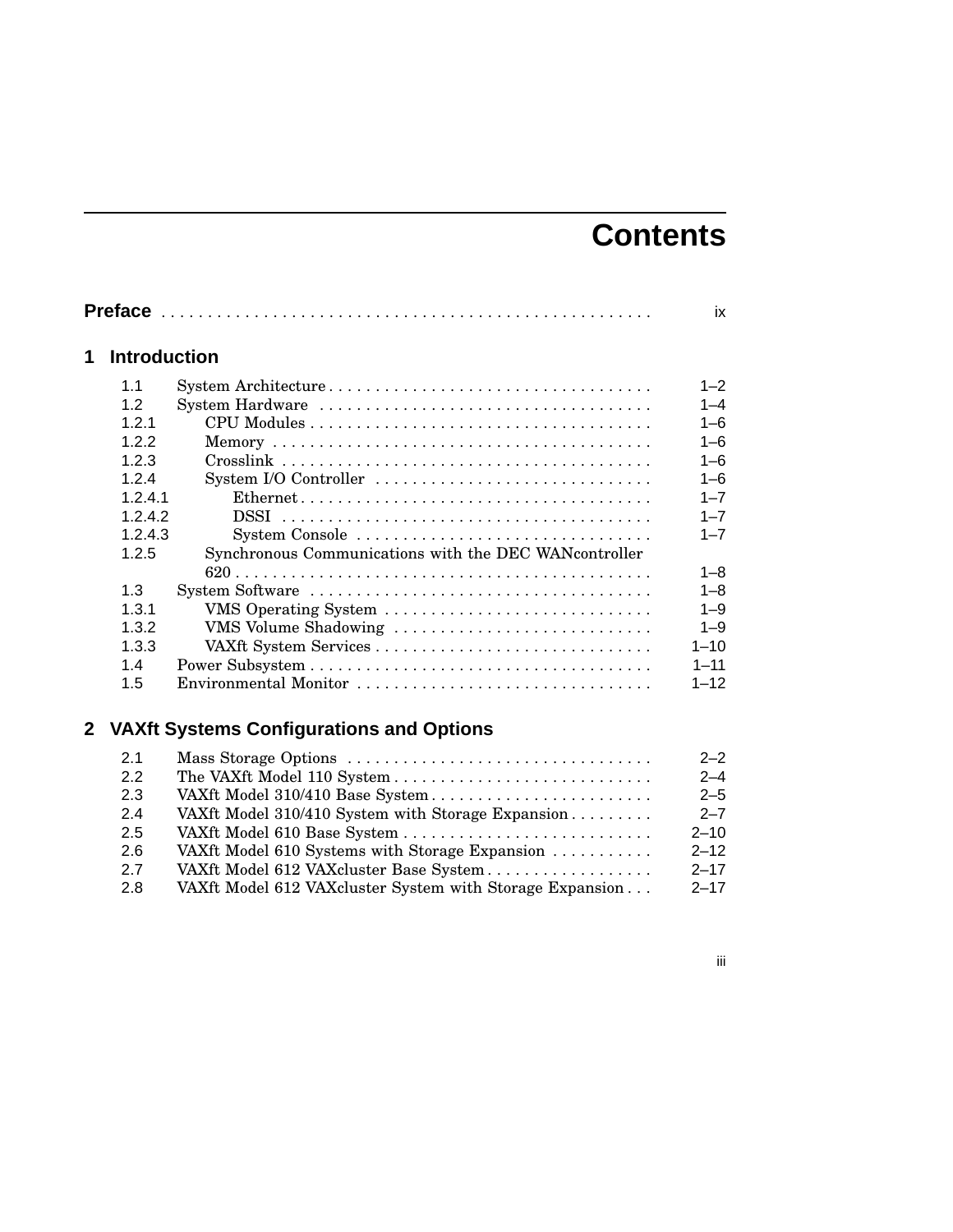## **3 Communications**

| 31              |                                 | $-3-1$ |
|-----------------|---------------------------------|--------|
| 311             | DECserver Terminal Servers      | -3–3   |
| 312             | Ethernet Communications Servers | $-3-4$ |
| 32 <sup>o</sup> | DEC WANcontroller 620           | $-3-4$ |

## **4 System Service and Warranty**

| 4.1   |                   | $4 - 1$ |
|-------|-------------------|---------|
| 4.2   |                   | $4 - 2$ |
| 4.2.1 | Standard Warranty | $4 - 2$ |
| 4.2.2 |                   | $4 - 2$ |
| 4.3   |                   | $4 - 2$ |

## **Glossary**

## **Index**

## **Figures**

| $1 - 1$ | VAXft System Diagram                              | $1 - 3$  |
|---------|---------------------------------------------------|----------|
| $1 - 2$ | Seven-Slot Backplane                              | $1 - 5$  |
| $1 - 3$ |                                                   | $1 - 5$  |
| $1 - 4$ | Most Common Causes of System Failure Due to       |          |
|         | Environmental Conditions                          | $1 - 12$ |
| $2 - 1$ | Fixed Disks and Replacements                      | $2 - 3$  |
| $2 - 2$ | VAXft Model 110 System                            | $2 - 5$  |
| $2 - 3$ | VAXft Model 310/410 Base System                   | $2 - 6$  |
| $2 - 4$ | VAXft Model 310/410 System with Storage Expansion | $2 - 8$  |
| $2 - 5$ | VAXft Model 610 Base System                       | $2 - 11$ |
| $2 - 6$ | VAXft Model 610 System with One Storage Expansion |          |
|         |                                                   | $2 - 13$ |
| $2 - 7$ | VAXft Model 610 System with Two Storage Expansion |          |
|         |                                                   | $2 - 14$ |
| $2 - 8$ | VAXft Model 612 VAXcluster Base System            | $2 - 18$ |
| $2 - 9$ | VAXft Model 612 VAXcluster with Storage Expansion | $2 - 20$ |
| $3 - 1$ |                                                   | $3 - 2$  |
| $3 - 2$ | System Connected to Dual Ethernet                 | $3 - 3$  |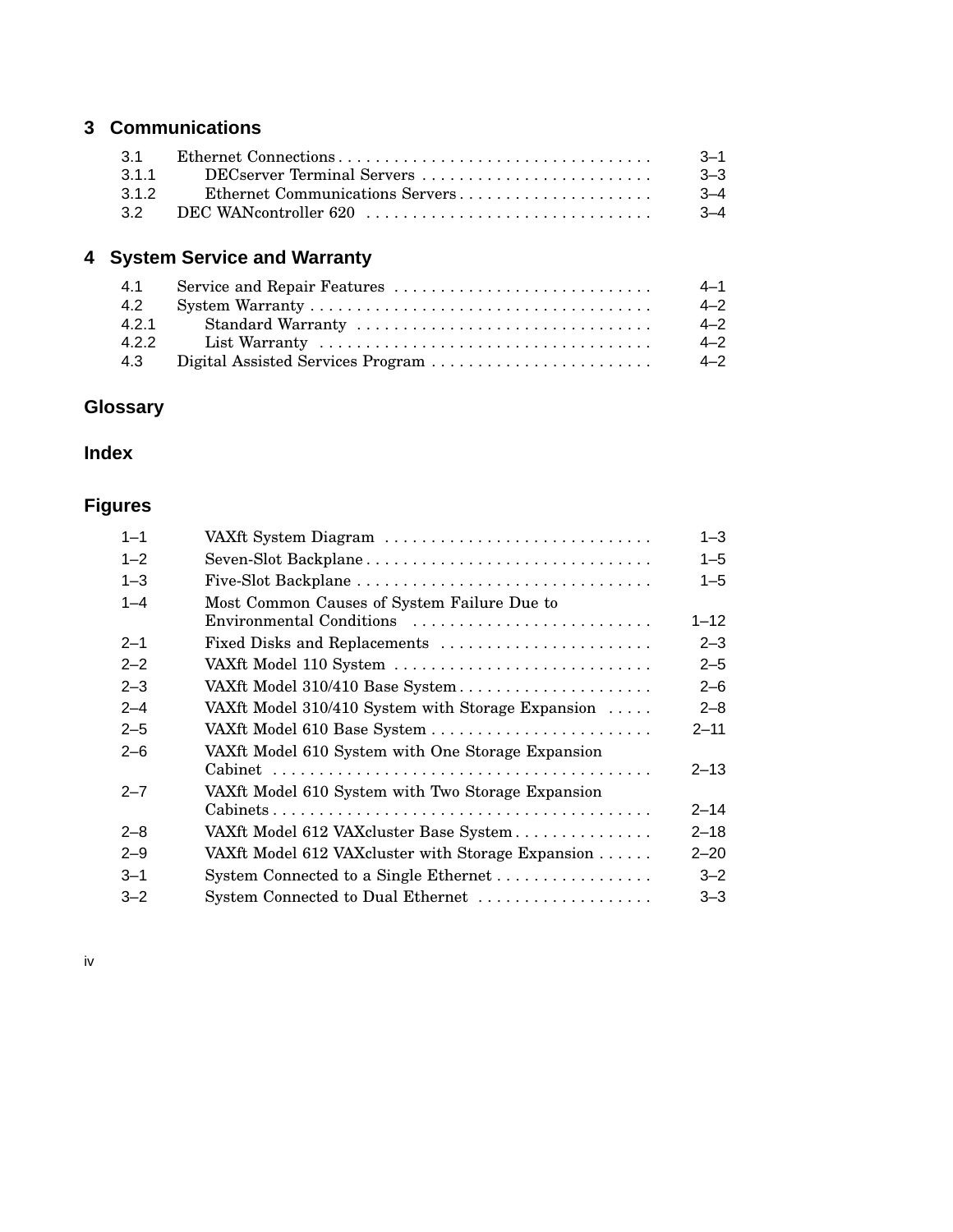| $3 - 3$       | Synchronous Communication Lines Using Y-Connectors        | $3 - 5$  |
|---------------|-----------------------------------------------------------|----------|
| <b>Tables</b> |                                                           |          |
| $2 - 1$       | Common Options for the VAXft Systems                      | $2 - 1$  |
| $2 - 2$       | Options for the Model 110 System                          | $2 - 4$  |
| $2 - 3$       | Options for the Model 310/410 Base System                 | $2 - 6$  |
| $2 - 4$       | Options for the Model 310/410 System with Storage         |          |
|               |                                                           | $2 - 7$  |
| $2 - 5$       | Options for the Model 610 Base System                     | $2 - 10$ |
| $2 - 6$       | Options for Model 610 System with One Storage Expansion   | $2 - 12$ |
| $2 - 7$       | Options for Model 610 System with Two Storage Expansion   |          |
|               |                                                           | $2 - 16$ |
| $2 - 8$       | Options for the Model 612 VAXcluster Base System          | $2 - 17$ |
| $2 - 9$       | Options for the Model 612 VAX cluster System with Storage |          |
|               |                                                           | $2 - 22$ |

v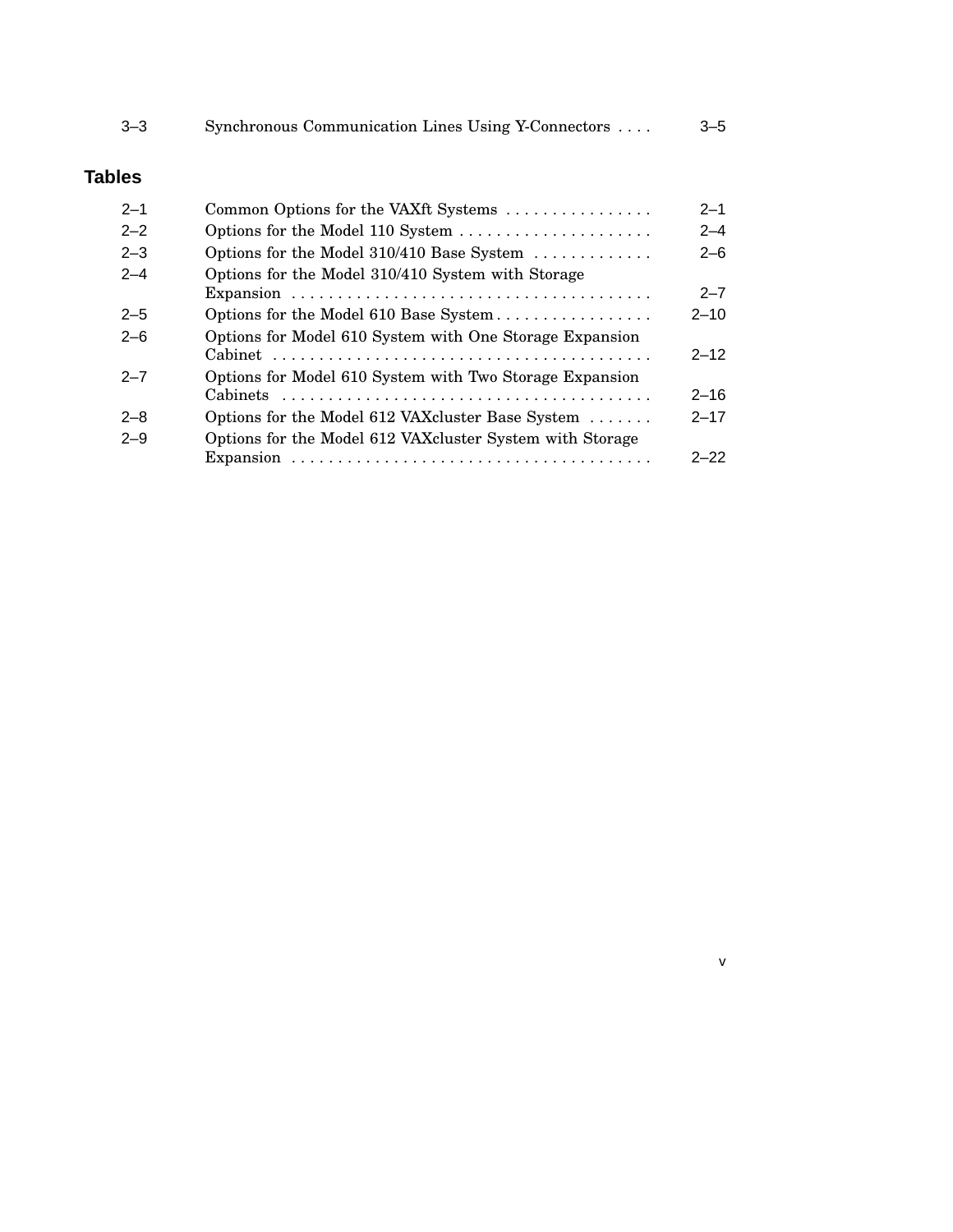## **Preface**

This manual is a guide to configuring the members of the VAXft Systems family of fault-tolerant systems.

### **Intended Audience**

This guide is intended for Digital customers or potential customers who are interested in VAXft fault-tolerant systems configurations.

### **Related Documentation**

The Navigational Map on page iii shows all the documents that contain information on the VAXft Systems.

## **Conventions**

This document uses italics to indicate a new term described either in the text or in the glossary. Italics also identify the title of a document.

ix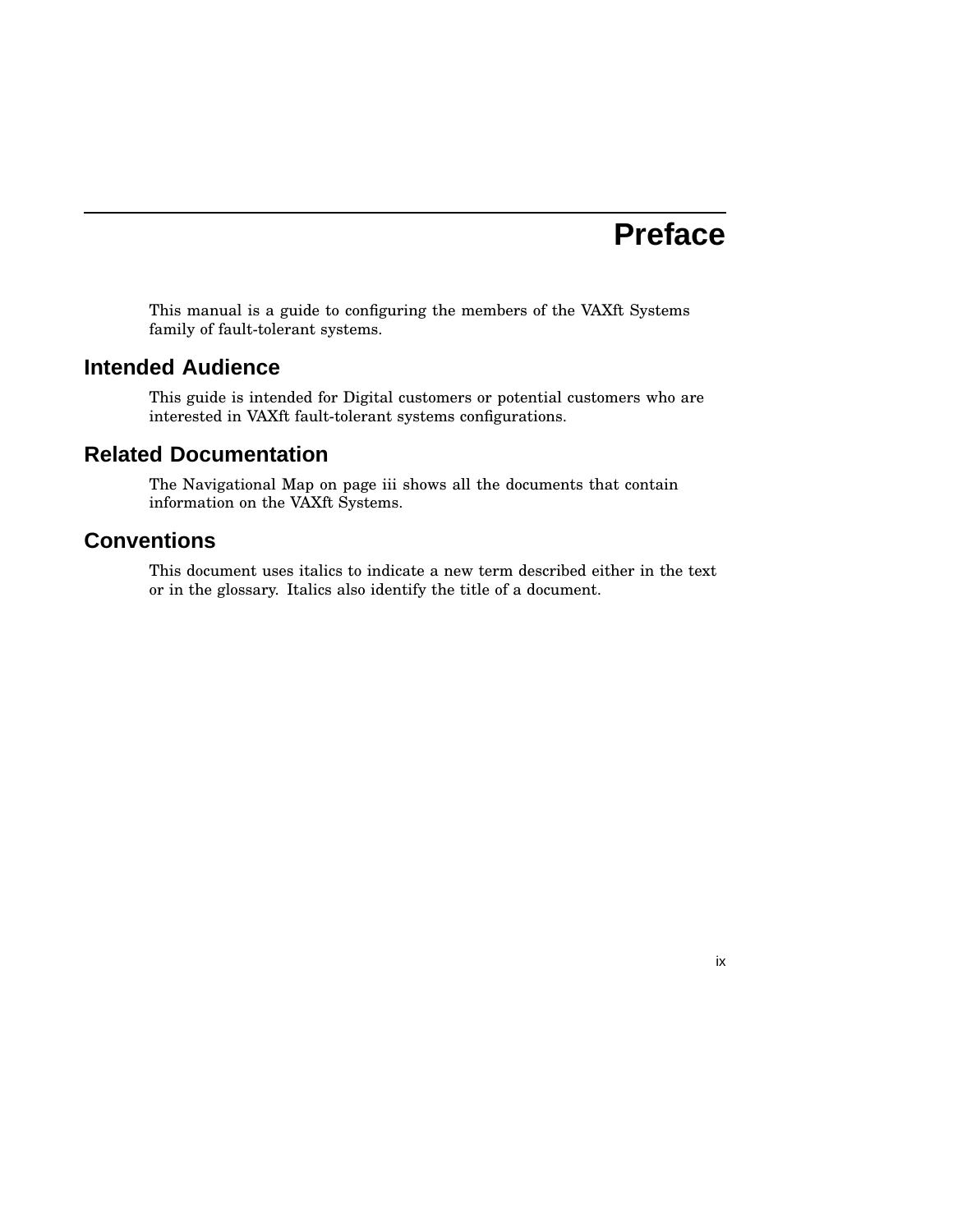## **Introduction**

**1**

Digital Equipment Corporation offers a family of VAXft systems to satisfy your fault-tolerant computing requirements. The systems vary in processing power and amount of mass storage. Supported systems are:

- VAXft Model 110 System
- VAXft Model 310 or 410 Base System
- VAXft Model 310 or 410 System with Storage Expansion
- VAXft Model 610 Base System
- VAXft Model 610 Systems with Storage Expansion
- VAXft Model 612 Dual-Node VAXcluster Base System
- VAXft Model 612 Dual-Node VAXcluster System with Storage Expansion

In designing VAXft fault-tolerant systems, Digital developed an architecture that features the following innovations for fault-tolerant computing:

### • **Fully redundant hardware**

One of each type of element in the system is always available.

• **No single point of hardware failure**

No failure of a single hardware element is capable of bringing down the entire system.

• **No single point of repair**

All repairs can be made without disrupting running applications.

• **Uninterruptible Power Supply (UPS)**

Power outages of short duration, brownouts, and power fluctuations, which are the most common environmental causes of computer failures, do not affect VAXft systems.

Introduction **1–1**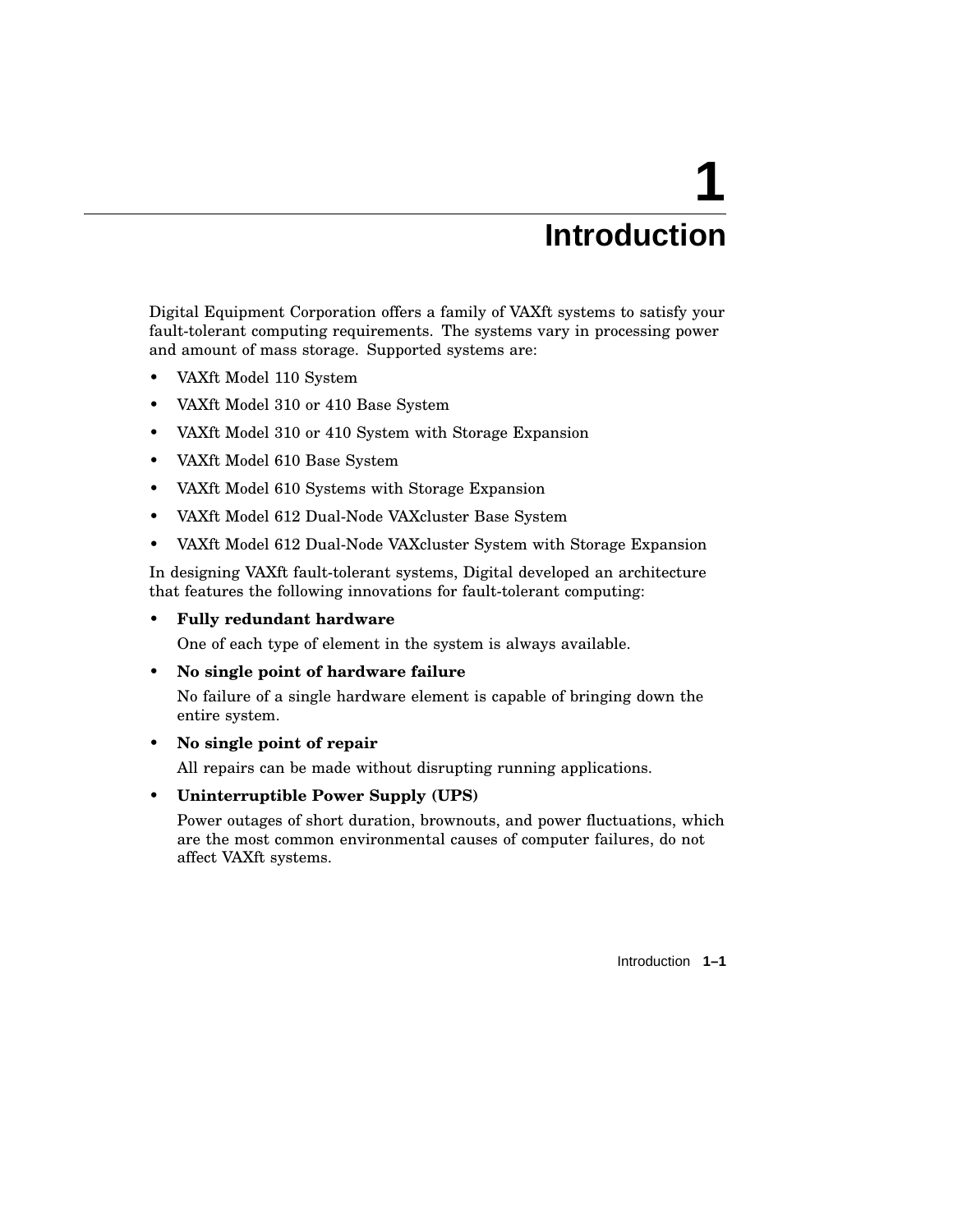### • **Self-checking checkers**

These checkers ensure that system integrity is not compromised if a fault occurs in the checking logic.

By combining these innovations with the highly successful VAX architecture, Digital has extended the range of its VAX family of computers into state-of-the-art fault-tolerant systems. Digital also supports its fault-tolerant systems with an industry-leading service offering.

Digital's strategy is to provide you with a fault-tolerant VAX computer system that you can run without change in your application code and that is fully compatible with existing VAX systems.

VAXft systems use the VMS operating system, VMS Volume Shadowing, and a layered product, VAXft System Services, to support its hardware architecture. VAXft systems will run any application or layered product designed to run on the VMS operating system. In this way, Digital continues to protect your investment in applications development.

Because VAXft systems are based on the popular VAX architecture, you can mix conventional and fault-tolerant systems in your networked configurations. Therefore, you only have to put a fault-tolerant system where it is needed and can use conventional or high availability systems elsewhere. All VAX systems present a common programming and operator interface.

Use a VAXft system in any of the following ways:

- Standalone system
- Front end system in a distributed application
- Back end system in a distributed application

Digital's VAX architecture is the most expandable in the industry. Digital offers you conventional, high-availability, and fault-tolerant systems, all within the same architecture. The VAXft family provides a seamless upgrade for your critical applications in a networked environment that results in a high degree of system reliability and availability.

## **1.1 System Architecture**

Each VAXft system consists of two identical sets of components configured in dual *zones*. Each zone is a complete computer system, fully capable of servicing the application by itself. Figure 1–1 illustrates the basic system design and shows some of the redundant features of VAXft systems.

**1–2** Introduction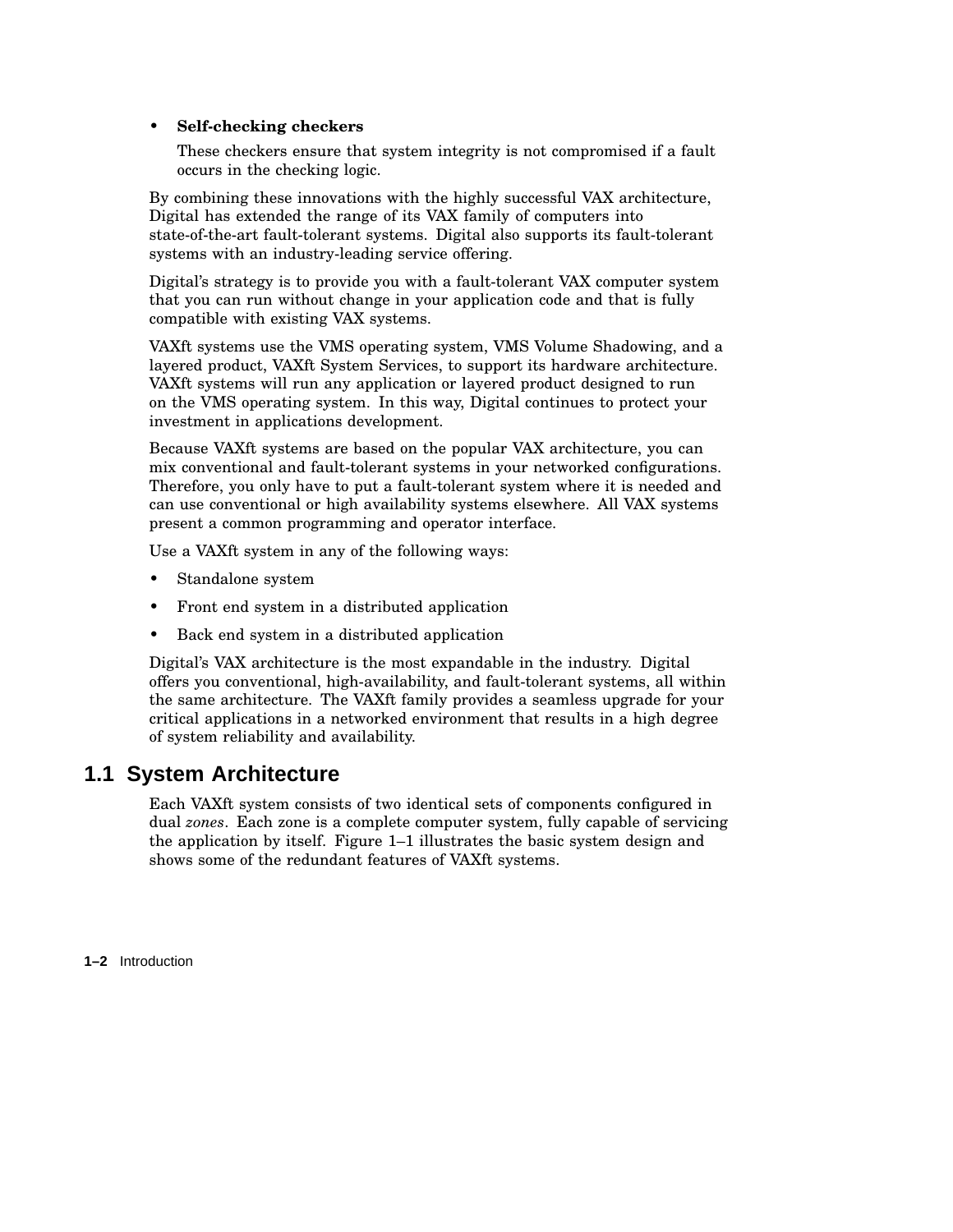

**Figure 1–1 VAXft System Diagram**

This dual zone design ensures that there is no single point of hardware failure, and that a single fault or hardware failure in one zone does not cause system failure. Separate power supplies for each zone (including separate power cords) minimize system failure from loss of external power in a single zone.

Each zone in a VAXft system contains identical CPU and memory modules. Both CPUs and memory in each zone execute the same instruction at the same time. This type of operation is called *lockstep*. Because the zones are peers and operate in this synchronous fashion, no delay is caused by a transfer of operations from a failed CPU to the remaining CPU. Indeed, there is no

Introduction **1–3**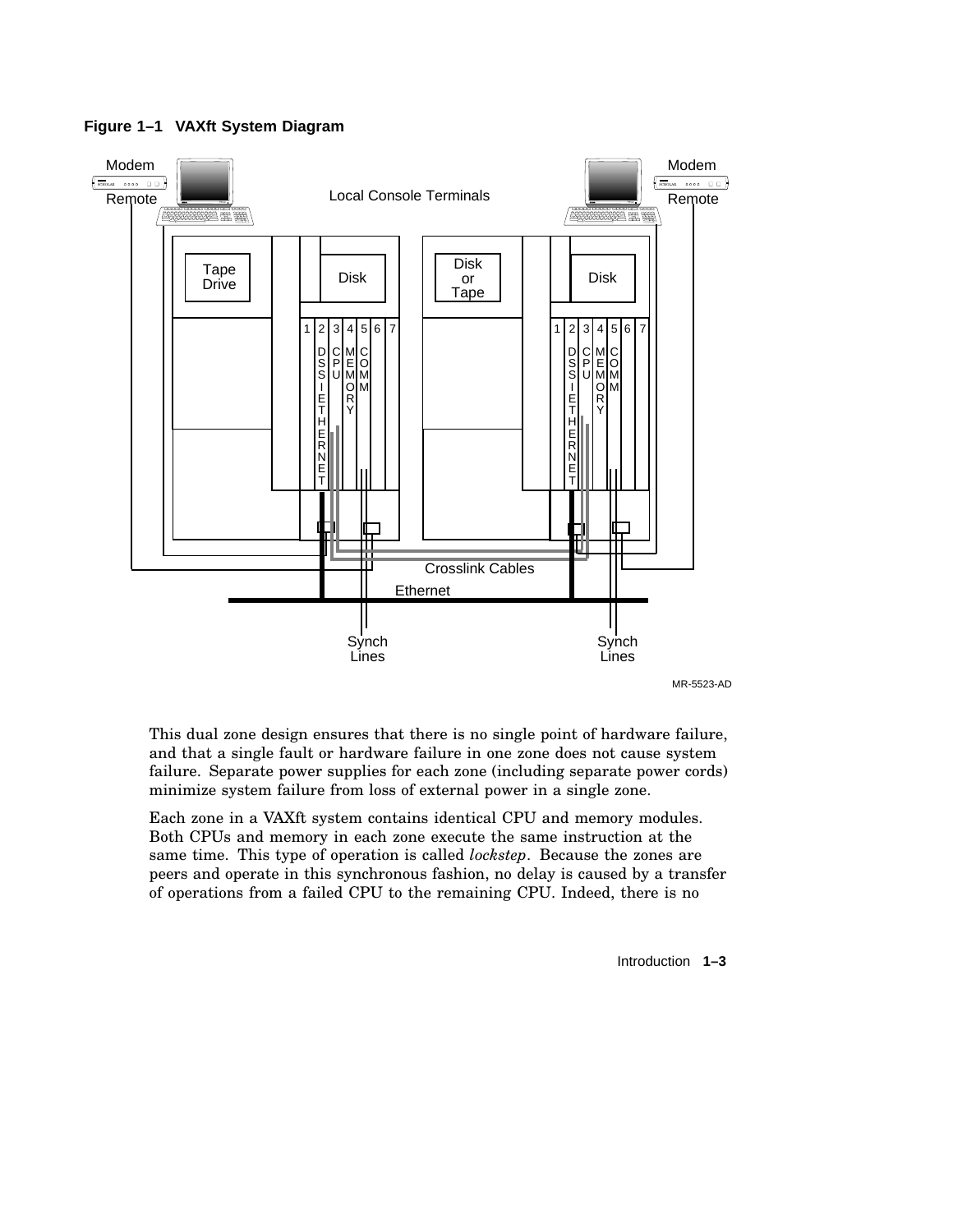transfer at all. With each zone running in lockstep, the remaining zone simply continues to operate while the failed zone is halted waiting for repair.

To maximize the benefits of redundancy for fault tolerance, VAXft system interconnects are also duplicated to eliminate any connectivity losses due to cable failure. *Crosslink* cables connect both system zones and provide parallel data paths between the zones.

### **1.2 System Hardware**

There are seven module slots in each zone (five in the Model 110) for the CPU, system I/O controller modules, memory modules, and communications controller modules. They reside in the module slots and connect directly to the backplane in each zone. Each zone has its own backplane to eliminate the possibility of a single point of failure at this level. The modules are specifically designed for simple maintenance and can be inserted or removed from the front of the system cabinet. Figures 1–2 and 1–3 show the arrangement of the system modules.

The minimum configuration of required logic modules in each zone of the VAXft systems includes one CPU, one memory module, and one system I/O controller, and those required modules must be placed as shown in Figures 1–2 and 1–3. If an additional system I/O controller is needed, the first slot is used on the seven-slot backplane and the fourth or fifth on the five-slot backplane. Synchronous communication modules are not required, but are available if applications require such modules. In Chapter 2, the maximum number of memory, system I/O controller, and synchronous communication modules is given for each system. If you select the maximum for one of these types of modules, be aware that you will be limiting the number of other modules, sometimes to the minimum number. For example, if you configure the maximum number of synchronous communication controllers (four modules for models with seven slots and two for the Model 110 with five slots), you will be limited to one memory module and one system I/O controller.

**1–4** Introduction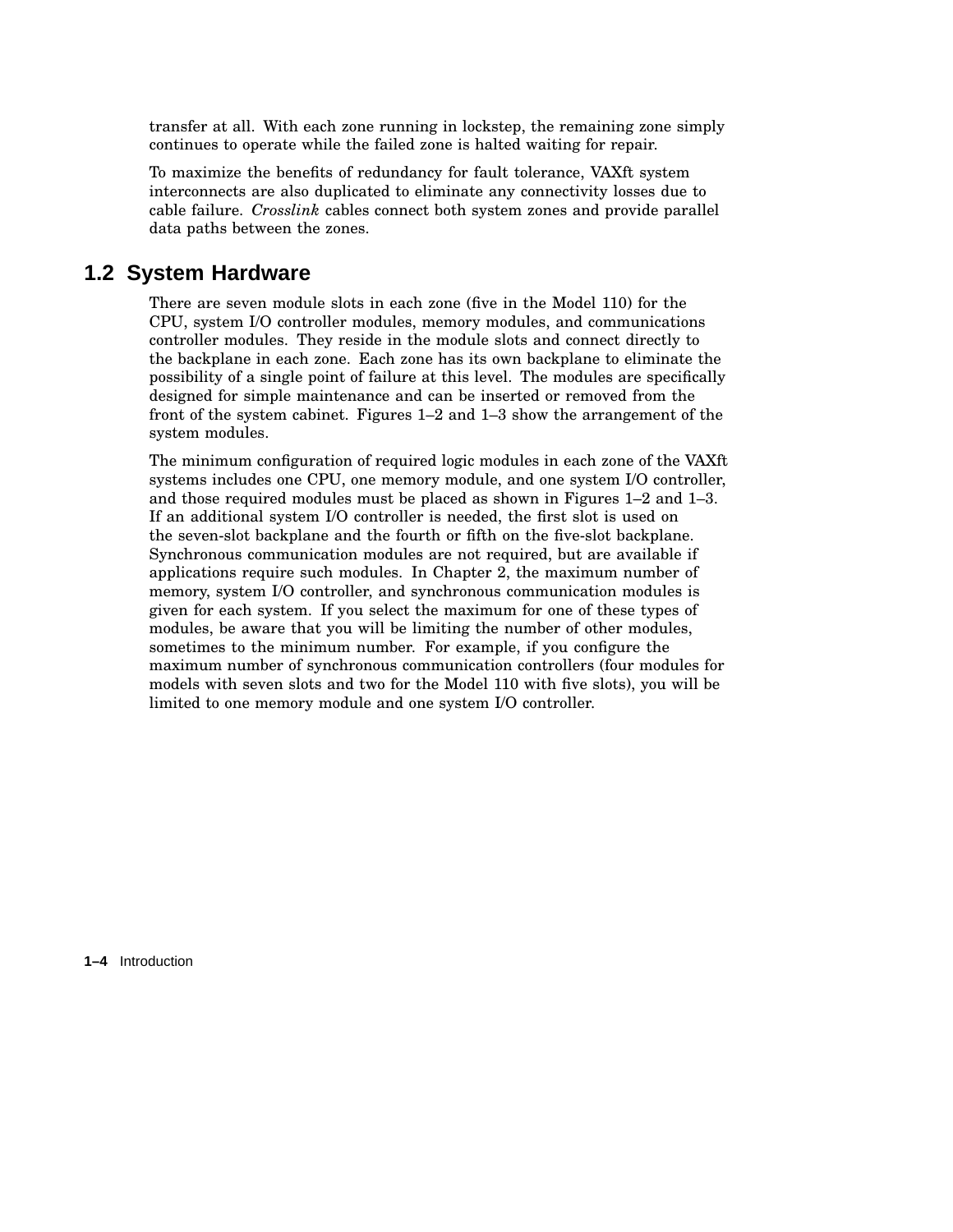**Figure 1–2 Seven-Slot Backplane**



**Figure 1–3 Five-Slot Backplane**



MR-5526-AD

Introduction **1–5**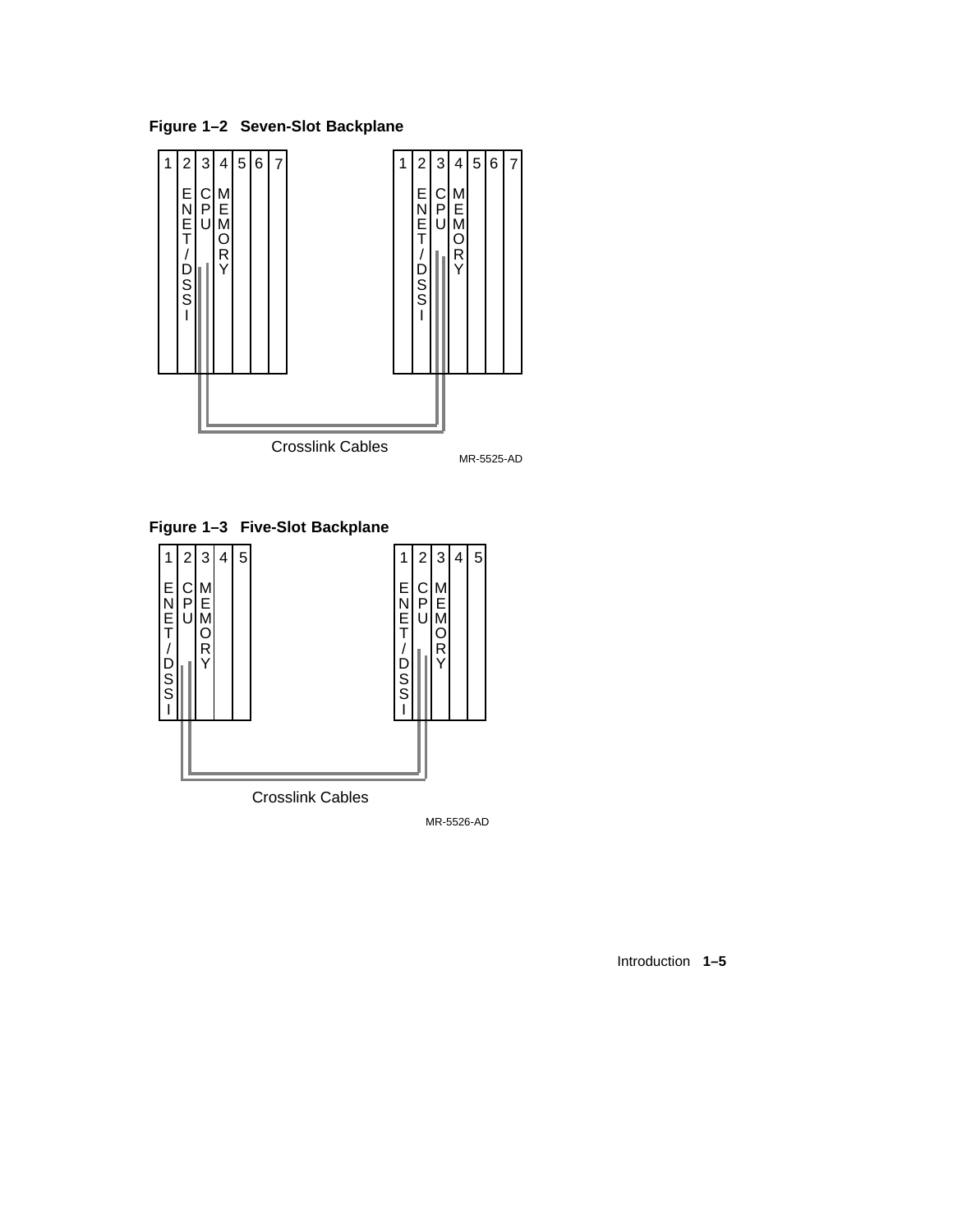### **1.2.1 CPU Modules**

A VAXft system has two CPU modules, one in each zone, which run in lockstep. If one CPU module fails during operation, the other CPU module continues to provide service to the application.

Each system provides the following VUPs of processing power:

- Model 110 System 2.4 VUPs
- Model 310 System  $-$  3.8 VUPs
- Models  $410$  and  $610$  System  $-6.0$  VUPs
- Model 612 VAXcluster System 12.0 VUPs

One VUP is equal to the processing power of the VAX-11/780 system. Each CPU module also includes a system logic clock for synchronization of the zones, a 1-kilobyte internal cache memory, and an external cache memory, 32 kilobytes for the Model 310 and 128 kilobytes for the Models 410, 610, and 612. The Model 110 has no external cache memory.

### **1.2.2 Memory**

Each memory module for a VAXft system contains 32 megabytes of fully checked memory on a single board. Each memory module features single-bit correction, double-bit detection, address and function verification, and parity checking. Up to four (three for the Model 110) memory modules can be configured in each zone. The minimum system configuration has one memory module in each zone. For lockstep operation, each system zone must be configured with equal amounts of memory.

### **1.2.3 Crosslink**

Crosslink cables provide the communications paths between the CPU modules in each zone. Between the zones, the crosslink provides two types of paths, serial and parallel. The serial path is used to establish initial communications between the zones; the parallel path operates only after the clocks in each zone have been synchronized.

### **1.2.4 System I/O Controller**

System I/O controller modules contain Ethernet and DSSI ports for asynchronous communications and mass storage. These modules also contain the interface to the console ports.

**1–6** Introduction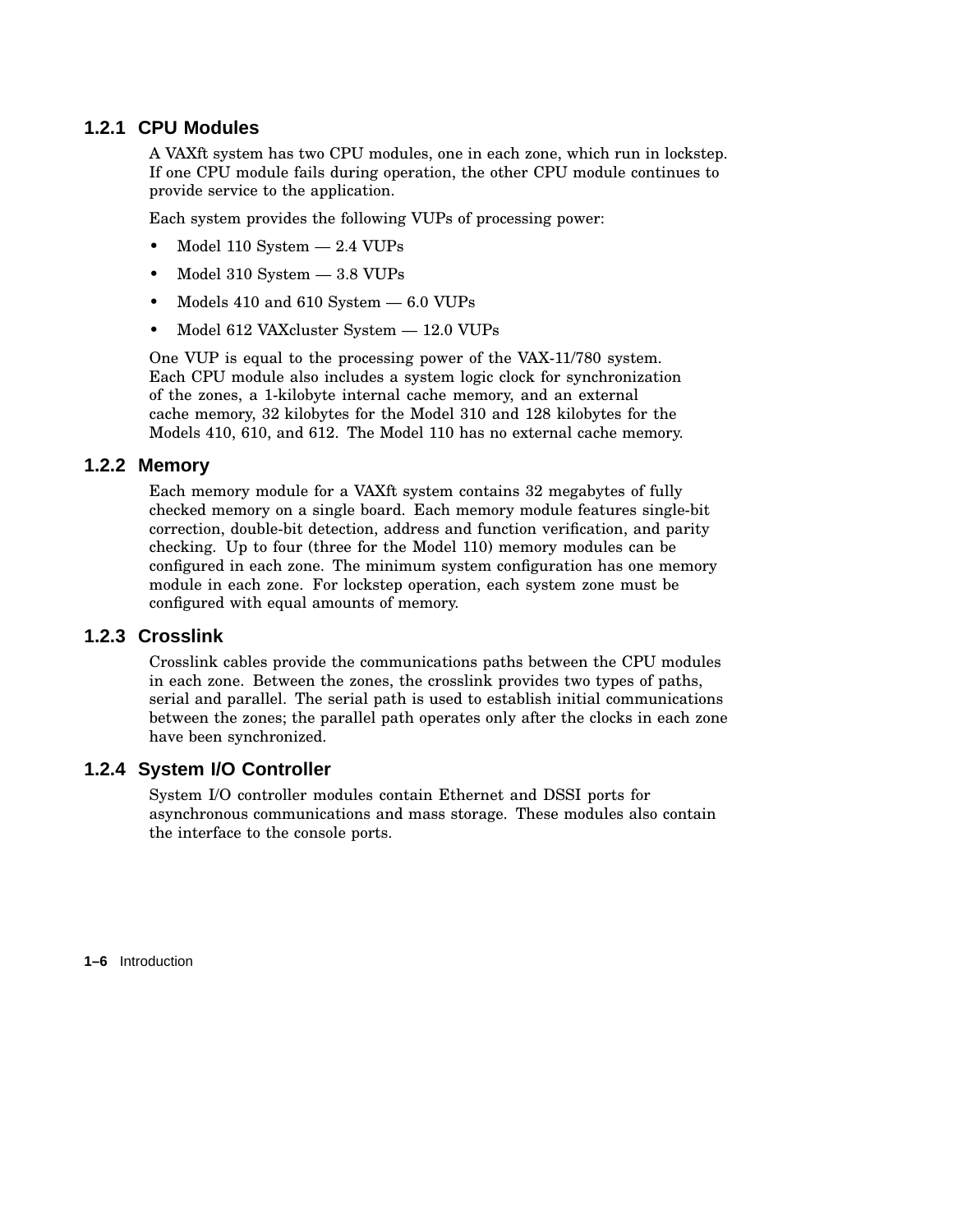### **1.2.4.1 Ethernet**

Ethernet connections are provided to connect a VAXft system to a Local Area Network (LAN) or an Ethernet-based VAXcluster system. For redundant Ethernet support, a single connection in each zone is made to a single Ethernet. For redundant connections to dual or multiple Ethernets, up to four system I/O controller modules can be configured in each zone.

Support for asynchronous communications devices, such as user terminals, is provided through the use of Ethernet terminal servers. An Ethernet port can be connected to a thick wire or ThinWire Ethernet. See the *Networks and Communications Buyer's Guide*, for more information.

Expanded synchronous communications are supported through Ethernet-based communications line servers and gateways. Q-bus devices can be connected through DEC Commserver products such as the DEC Commserver 100/150.

### **1.2.4.2 DSSI**

The DSSI provides a data path between the VAXft system and the mass storage devices. By having a DSSI in a system I/O controller module configured in each zone, the VAXft system provides redundant access to the mass storage devices in each zone. When the need for disk storage requires system expansion, the DSSI provides the connections from the CPU to the disks in expansion cabinets and allows the disks to be accessed by both zones.

The DSSI is also the interconnect for the dual-node VAXft Model 612 VAXcluster system. By providing connections between both nodes as well as to the mass storage between the zones in both nodes, the DSSI gives the Model 612 VAXcluster system the ability to provide the twice the processing power and load sharing of two Model 610 systems.

### **1.2.4.3 System Console**

The system I/O controller also contains the interface to the system console. To support console operations, the system I/O controller modules are configured redundantly, one in each zone, to enable four console ports. The ports support, in each zone, one local console terminal and provide access to one remote console terminal by modem, as shown in Figure 1–1. A minimum of two console terminals is required with the system. The international model of the VT240 with attached LA75 printer is recommended as the console terminal.

All four physical console lines operate as a single logical system console. Output appears on all four console terminals, and input can be entered from any console terminal.

The VAXft system console is a combination of hardware and software that enables the system to boot itself and lets you perform routine system maintenance.

Introduction **1–7**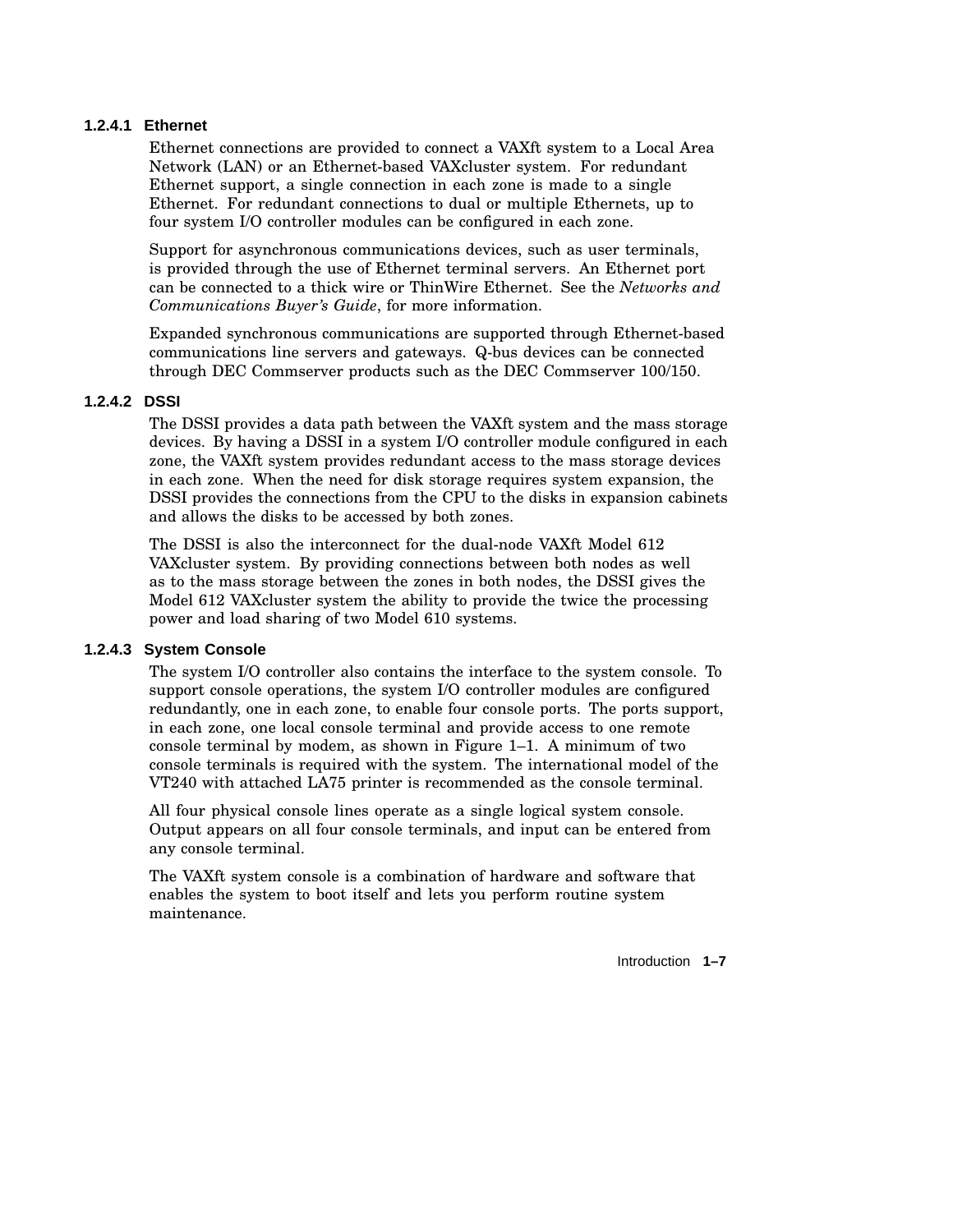The console functions enable you to:

- Issue console commands
- Boot the system either automatically or interactively
- Install the VMS operating system
- Examine control and status registers and run diagnostic tests
- View messages from the console program, diagnostics, and the VMS system
- Provide remote dial-in/dial-out capability
- Provide input to the operating system for the system manager or operator

During normal operation, only one console terminal is required for system operations. Two console terminals are normally active during system repair. One can be used to manage the system, while the other is used to manage system repair. Remote console ports can be used for system access from remote locations.

### **1.2.5 Synchronous Communications with the DEC WANcontroller 620**

Synchronous communications for VAXft systems is provided by the DEC Wide Area Network Controller 620 (DEC WANcontroller 620), which is a two-line synchronous fault-tolerant communications controller option designed specifically for VAXft systems.

The DEC WANcontroller 620 supports Digital-standard layered communications software for the DECnet-VAX, VAX Packetnet System Interface (PSI), VAX 2780/3780 BISYNC Protocol Emulator, and DECnet/SNA products.

The two lines are independently managed and operated so different protocols can run simultaneously. The DEC WANcontroller 620 is capable of line speeds up to 64 kilobits per second.

The maximum DEC WANcontroller 620 modules that can be configured is eight, four per zone, providing 16 synchronous nonredundant communication lines. Configuring the modules redundantly enables a maximum of eight lines.

### **1.3 System Software**

Many VAXft fault-tolerant features are managed by software. Therefore, the VMS operating system software and layered products are integral components of the fault-tolerant operation of VAXft systems.

All VAXft systems come with the following software:

• VMS operating system software

**1–8** Introduction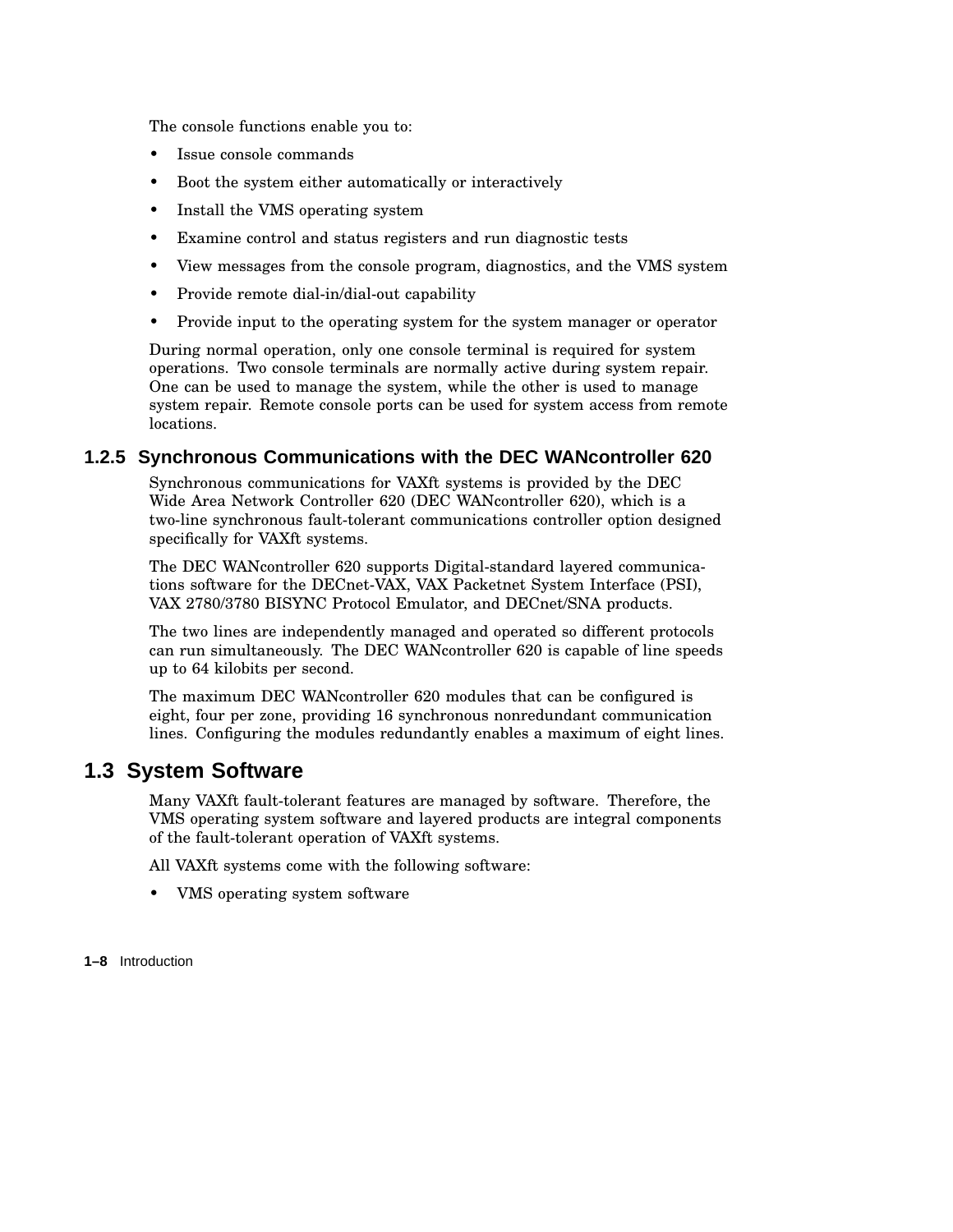- VAXft System Services software, which supports the system's fault-tolerant hardware features
- VMS Volume Shadowing, which allows for redundancy of disk storage
- DECnet-VAX software for the Ethernet connections

All systems include licenses for the required software. A DECnet-VAX end-node license is provided with the base system, but if multiple Ethernet support is necessary, the DECnet-VAX full-function upgrade is required. On all VAXft systems except the Model 110 system, the VMS operating system with VMS Volume Shadowing and the VAXft System Services Software is factory installed on one of the required disks.

### **1.3.1 VMS Operating System**

Support for VAXft systems fault tolerant operation is built into the VMS operating system (Version 5.4 and later). Thus, the multitude of VMS layered products and VMS applications can be run on VAXft systems without modification or recompiling. In addition, in situations where operators are already trained in VMS operations, little additional training is needed for VAXft systems.

### **1.3.2 VMS Volume Shadowing**

VMS Volume Shadowing is a significant component of the VAXft faulttolerant capability. It enables all disks, including the system disk, to be shadowed within a single system or across multiple systems on the Ethernet. VMS Volume Shadowing replicates data at the volume level and ensures that the loss of a disk drive does not affect the ability of an application to run. Shadowing means that two or three disks are grouped into a shadow set so the same data is written to all disks in the set. Refer to the *VMS Volume Shadowing Manual* for more information.

If one zone is down due to planned maintenance or repair, the mass storage devices contained in that zone are unavailable to the operational zone. Shadow set members in that zone must be updated when the zone is returned to operation.

Volume shadowing is not required for all disks on VAXft systems. However, volume shadowing enables the system to provide access to important data whenever it is needed, so disks containing critical data should be shadowed.

There is no restriction on the number of allowable shadow sets. The maximum number of members for a shadow set is three. Members of a shadow set should reside on different DSSI buses and in separate cabinets to optimize data accessibility and availability within the VAXft system.

Introduction **1–9**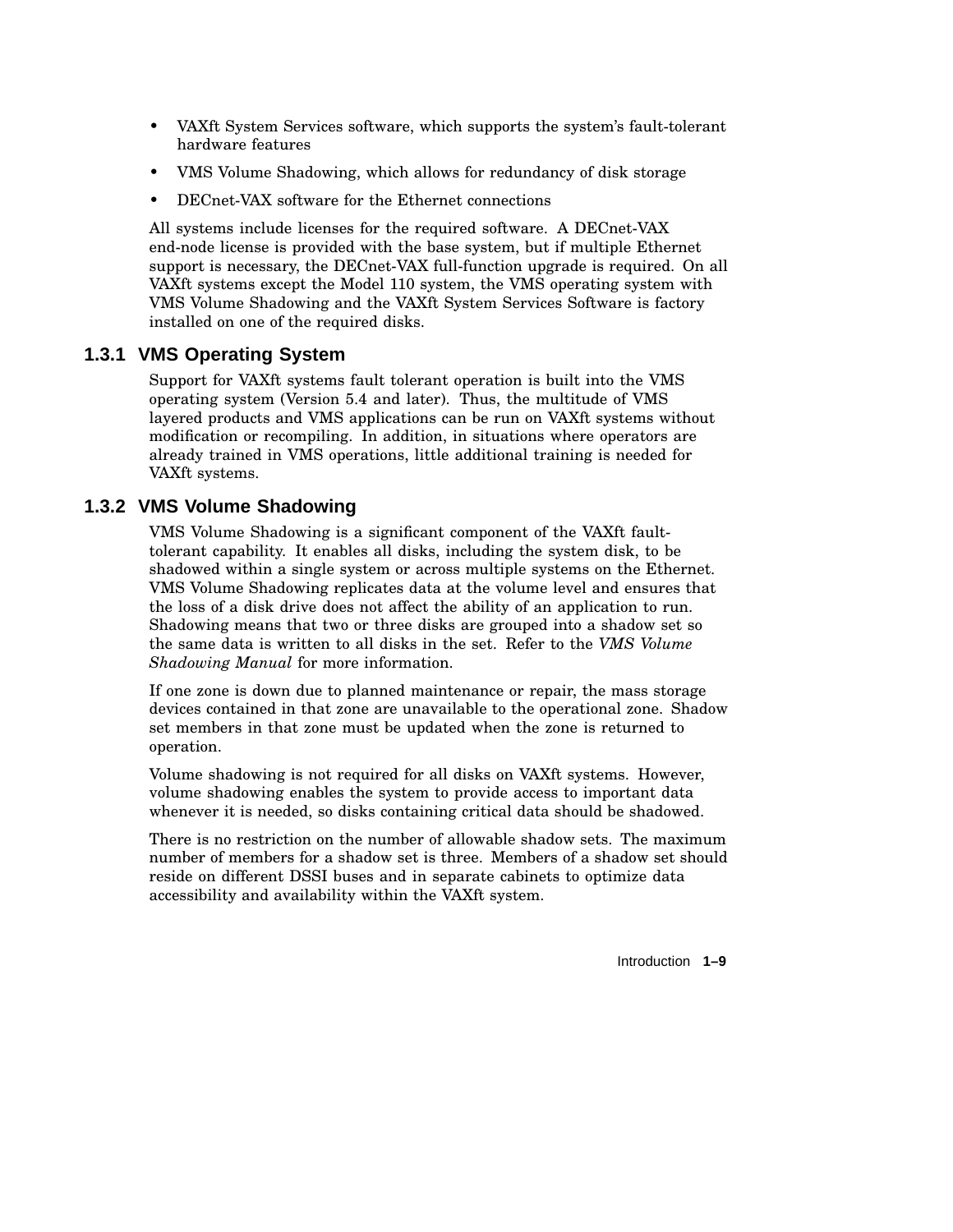To determine which disks require shadowing, answer the following questions:

### • **Is availability of data on the disk critical?**

If so, this disk should be shadowed. For example, the system disk is critical and needs to be shadowed, but data needed for an annual report may not require shadowing if there is a consistent procedure for backing up report data.

### • **Is the data written to the disk critical?**

Sometimes shadowing of a disk is necessary because the data is so critical that it cannot be lost. For example, a disk that records transactions at an automatic teller machine should be shadowed because the data must be available immediately to adjust balances, and a copy must be retained for reference at all times. In this case, a simple backup procedure would be insufficient because data could be lost if the drive where it is recorded fails. Shadowing of this disk would ensure that the data is available at all times for immediate access or reference at a later date.

### • **Must a disk be shadowed to adhere to legal or auditing requirements?**

Some businesses must adhere to corporate and government requirements to protect data. Shadowing can be used to fulfill these requirements.

### **1.3.3 VAXft System Services**

VAXft System Services runs in conjunction with the VMS operating system to support the fault-tolerant features of VAXft systems.

Features of VAXft System Services software include support for the following capabilities:

- Automatic failover of hardware
- Hardware fault isolation and recovery
- Automatic dial-out notification of faults
- Configuration management of I/O components

VAXft System Services software also provides DCL-level commands to start, stop, and show zones.

VAXft System Services also provide tools and utilities you use to manage the system.

The FTSS\$CONTROL Utility allows you to define the dial-out telephone numbers used by the autonotification feature. See Section 4.1, Service and Repair Features, for more details on autonotification.

**1–10** Introduction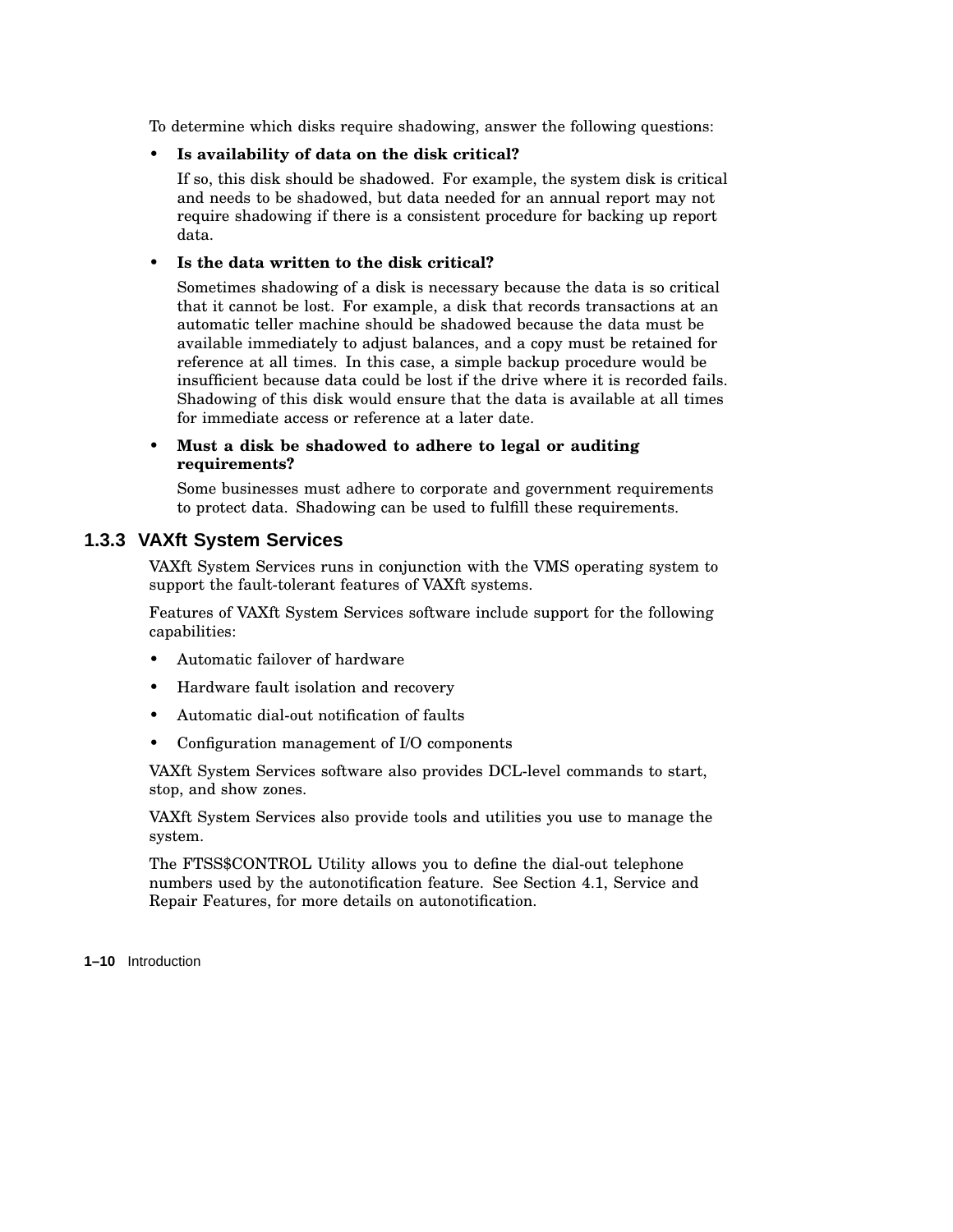The Failover Set Manager Utility enables you to manage members of the failover sets of Ethernet adapters. The Failover Set Manager allows the addition or removal of failover set members and displays member status. See the *VAXft System Services Reference Manual* and *VAXft System Services Manager's Guide* for more details.

### **1.4 Power Subsystem**

VAXft systems feature a universal AC power system that supports 120 VAC requirements for the U.S. and 240 VAC requirements for the international market. The power system provides the voltages required to operate all internal components of the system, including the computer logic, memory, disks, tape, and cooling fans. The system features separate power cables for each cabinet, to enable connection to external power sources.

External power can be 120 VAC or 240 VAC on all models; 48 to 60 VDC is available on the Model 410. See the *VAXft Systems Site Preparation and Installation Guide*, for more details.

Loss of external power is the leading cause for environmentally induced system failure. See Figure 1–4 for an illustration of typical outage causes leading to system failure. VAXft systems can counteract this loss of external power by switching to the UPS. The UPS allows for a controlled shutdown of the system to eliminate loss of data. The integral UPS in each zone permits the system to tolerate brownouts, or brief or full outages due to loss of external power source, by supplying power to all internal components for up to 30 minutes in each 24-hour period. The VAXft Model 110 system does not support an integral UPS; an external UPS must be ordered if you require uninterruptible power.

If external power returns within 30 minutes, the system automatically switches back to the external power source.

For critical applications that tolerate no downtime, an external generator should be included in the installation for times when power may be lost for longer than 30 minutes.

External devices such as console terminals, user terminals, modems, terminal servers, as well as internal tape loaders are not powered by VAXft systems in the event of a power outage. An external UPS used to support these devices is available from Digital.

Introduction **1–11**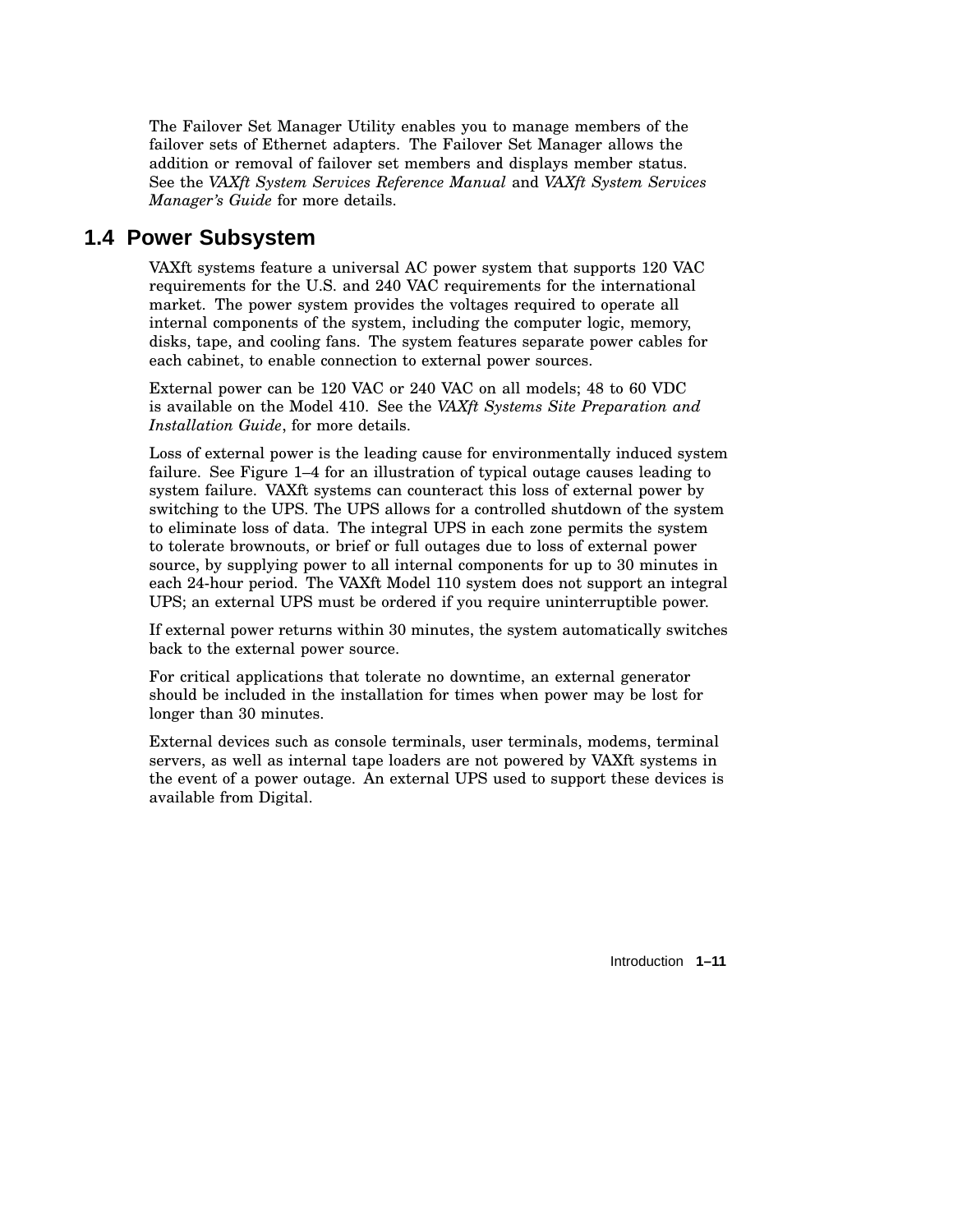

### **Figure 1–4 Most Common Causes of System Failure Due to Environmental Conditions**

## **1.5 Environmental Monitor**

VAXft Model 110, 310, and 410 systems are designed to operate in a normal temperature-controlled office space, while VAXft Model 610 and 612 systems are designed to operate in a computer room environment. Temperature thresholds are 10°C and 40°C, or about 50°F and 104°F. If the environment exceeds the system's thresholds, a shutdown occurs automatically.

The system has an internal environmental monitor, called Power and Cooling Monitor (PCM), in each zone to ensure that thresholds on the high end are not exceeded. Fan speed is increased when room temperature rises above an acceptable threshold. The PCM reports harmful temperature fluctuations to the system, and the autonotification dialout procedure is initiated to notify the System Manager or Digital Services.

**1–12** Introduction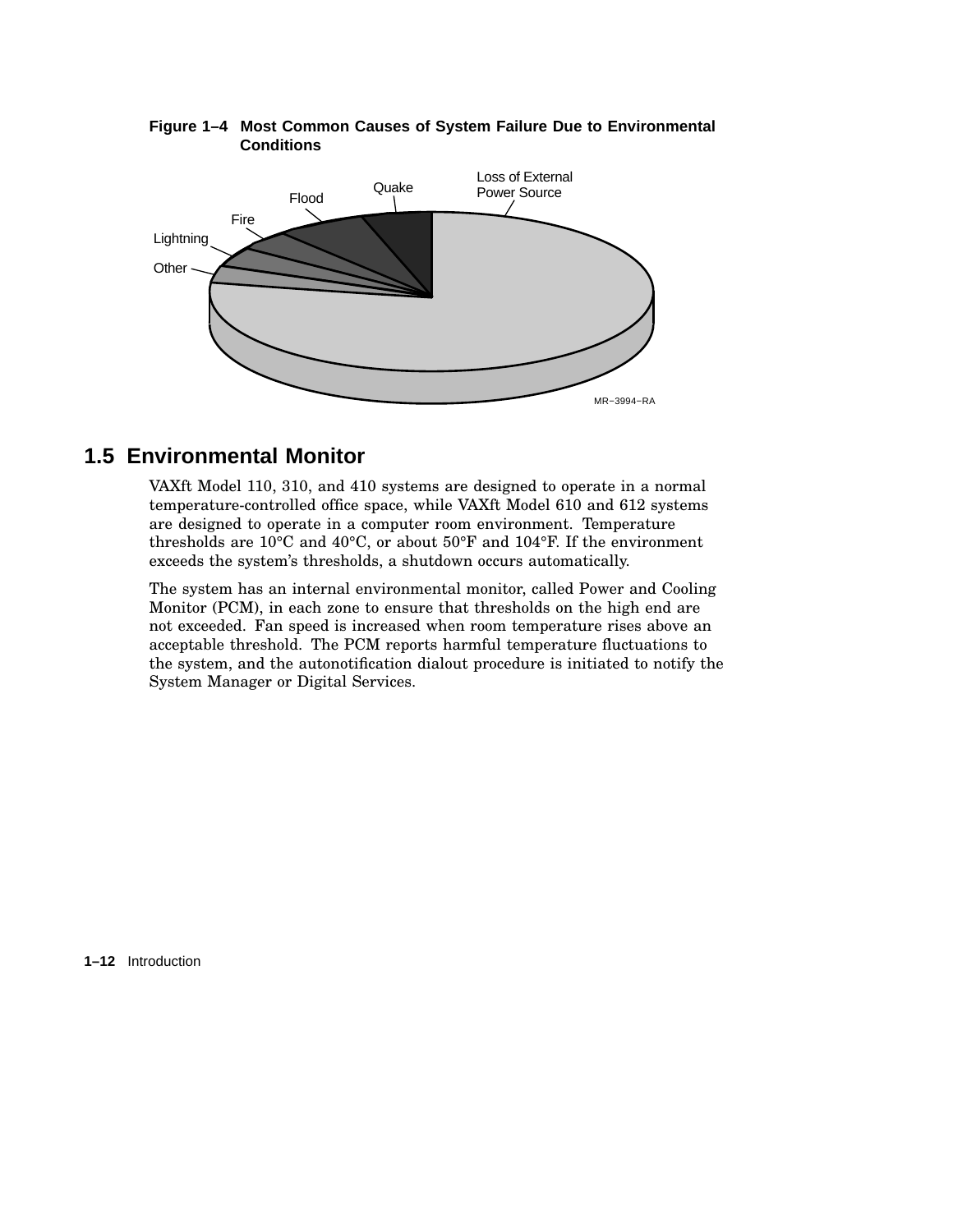# **2**

## **VAXft Systems Configurations and Options**

As described in Chapter 1, there is a variety of VAXft systems. The configuration for each of these VAXft systems is described in detail in this chapter.

The options for memory, mass storage, and buses are common to all the systems. Table 2–1 gives each of the options and their capacities. The model numbers for these options differ slightly depending on the VAXft model; refer to the latest version of the *VAX Systems DECsystems Systems and Options Catalog* for complete order numbers.

| <b>Option</b>      | <b>Description</b>                                                                                                                                                                                   |
|--------------------|------------------------------------------------------------------------------------------------------------------------------------------------------------------------------------------------------|
| TF70C              | 290-megabyte cartridge tape drive; optional on all models.                                                                                                                                           |
| <b>TF85C</b>       | 2.6-gigabyte cartridge tape drive; optional on Models 610/612.                                                                                                                                       |
| <b>TF857</b>       | 18.2-gigabyte tape loader for unattended backup; optional on<br>Models 610/612.                                                                                                                      |
| RF31/RF72<br>disks | All systems come with a minimum of two disks (except Model 110).<br>Disks can be fixed or removable. RF31 disks have a capacity of 381<br>megabytes, while RF72 disks have a capacity of 1 gigabyte. |
| MS520              | ECC mirrored memory; all systems come with one memory module.                                                                                                                                        |
| <b>KFE52</b>       | System I/O controller module for connection to DSSI, Ethernet and<br>console; all systems come with at least one system I/O controller<br>module.                                                    |
| DSF32              | DEC WAncontroller 620 two-line synchronous communication<br>controller; optional on all models.                                                                                                      |

**Table 2–1 Common Options for the VAXft Systems**

VAXft Systems Configurations and Options **2–1**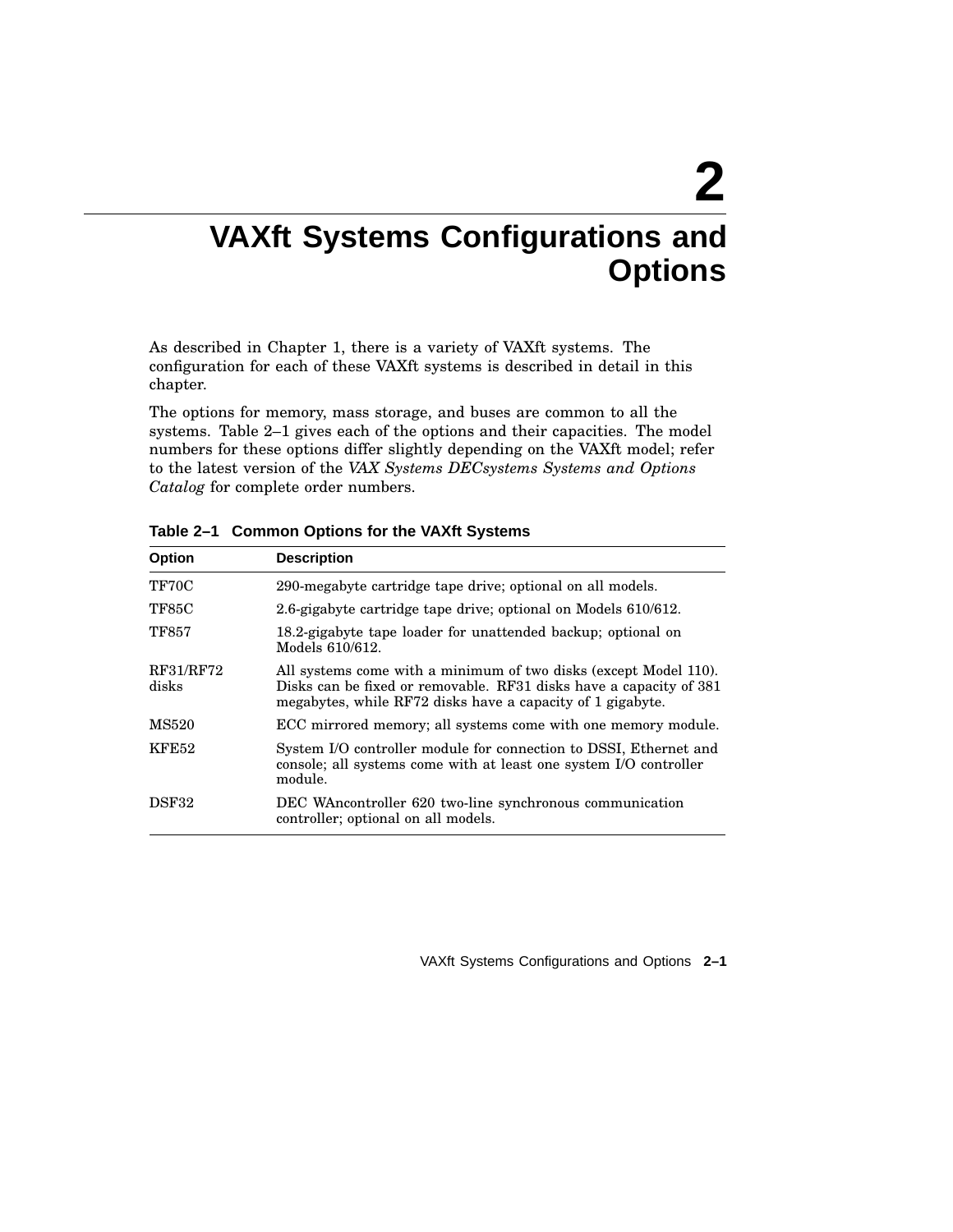## **2.1 Mass Storage Options**

Although a tape drive or tape loader is not required for any VAXft system, Digital recommends that you purchase one for backup. If you have a need for large amounts of unattended tape backup on a Model 610 or 612, the TF857 tape loader is the recommended tape option. It has a capacity of up to 18.2 gigabytes of storage in up to seven tape cartridges. Normally, TK85K 2.1-gigabyte tapes are used, but TF70C, TK50, and other cartridge tapes can be read. If you need rapid backup of data, consider the TF85C cartridge tape drive, which can complete full backup in under an hour. It provides a sustained transfer rate of up to 800 kilobytes per second and has a capacity of up to 2.6 gigabytes.

If you choose not to have a tape drive/loader, you must use the Ethernet for software upgrades.

In VAXft systems with storage expansion, all disks must be located in the expansion cabinets and are accessed through the DSSI bus. Most of them are fixed disks. If you want to add one removable disk, you cannot use fixed disk 5. In the Model 310/410, you can have a tape instead of the removable disk, but the tape drive still replaces fixed disk 5. On the Model 610, each optional tape drive replaces fixed disk 4, even though the tape drive is in the system cabinet and disk 4 is in the expansion cabinet. On the Model 612, the tape drives in Node 1 do not replace any of the fixed disk because the tape drives have a separate DSSI bus. Figure 2–1 shows one section of an expansion cabinet on a Model 610 with the disks that can be replaced by removable disks and/or tape drives.

**2–2** VAXft Systems Configurations and Options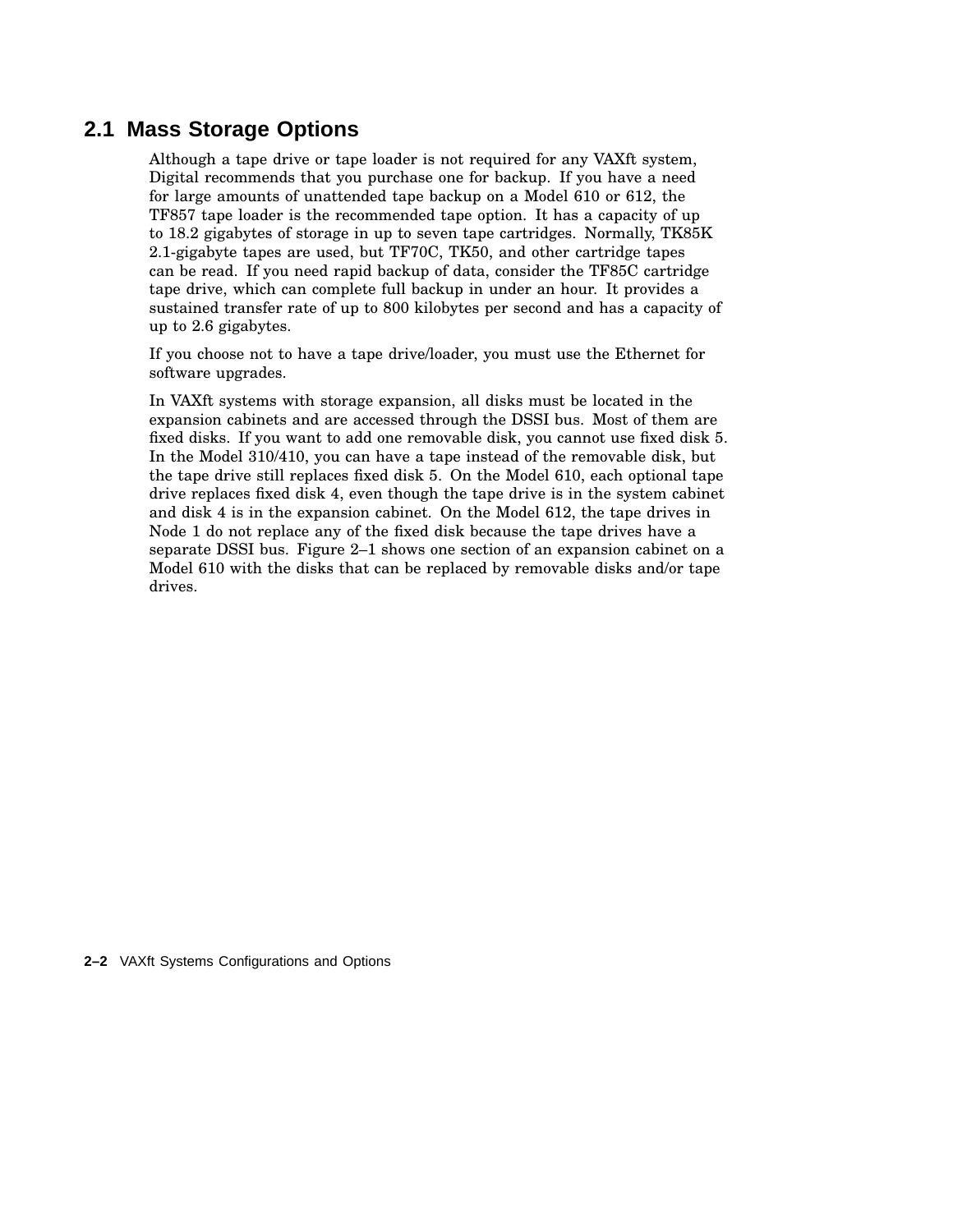



VAXft Systems Configurations and Options **2–3**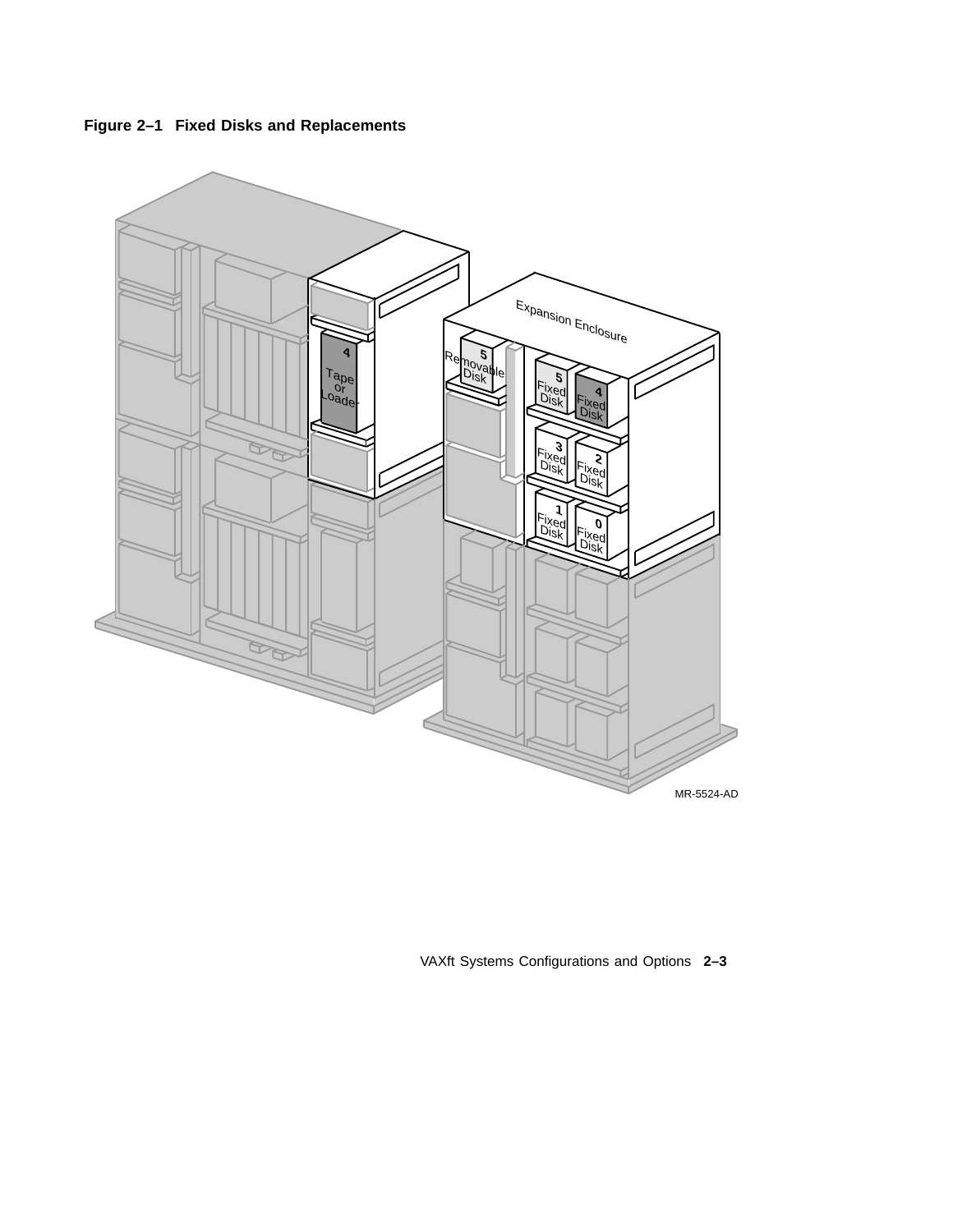## **2.2 The VAXft Model 110 System**

The VAXft Model 110 system is the minimum VAX fault-tolerant system configuration available from Digital Equipment Corporation. This system features low cost with limited mass storage. Both zones of the Model 110 system are contained in a single cabinet. Table 2–2 gives the system components for the Model 110 system; and Figure 2–2 shows the configuration of the VAXft Model 110 system.

| <b>Option</b>                         | <b>Description</b>                                                                                                                                                                  |
|---------------------------------------|-------------------------------------------------------------------------------------------------------------------------------------------------------------------------------------|
| TF70C Tape Drive                      | Optional; a maximum of one tape drive can be configured<br>for Zone B.                                                                                                              |
| RF31/RF72 Fixed Disks                 | The minimum system comes without disks, but disks<br>are a required option. RF31s and RF72s cannot be<br>mixed. Configure mass storage in the one of the following<br>combinations: |
|                                       | Three RF31 disks in each zone for a total of six RF31<br>٠<br>disks                                                                                                                 |
|                                       | Three RF31 disks in Zone A and two RF31 disks plus<br>one tape in Zone B for a total of five RF31 disks and<br>one tape                                                             |
|                                       | Two RF72 disks in each zone for a total of four RF72<br>٠<br>disks                                                                                                                  |
|                                       | Two RF72 disks in Zone A and one RF72 disk plus one<br>tape in Zone B for a total of three RF72 disks and one<br>tape                                                               |
| MS520 Memory Module                   | A maximum of three memory modules can be configured per<br>zone.                                                                                                                    |
| KFE52 System I/O<br>Controller Module | Up to two additional system I/O controller modules can be<br>configured in each zone to provide additional connections to<br>Ethernet lines. (An additional DSSI is not available.) |
| DSF32<br>DEC WANcontroller 620        | A maximum of four WAN modules (two per zone) can be<br>configured to give eight synchronous, nonredundant lines.                                                                    |

**Table 2–2 Options for the Model 110 System**

**2–4** VAXft Systems Configurations and Options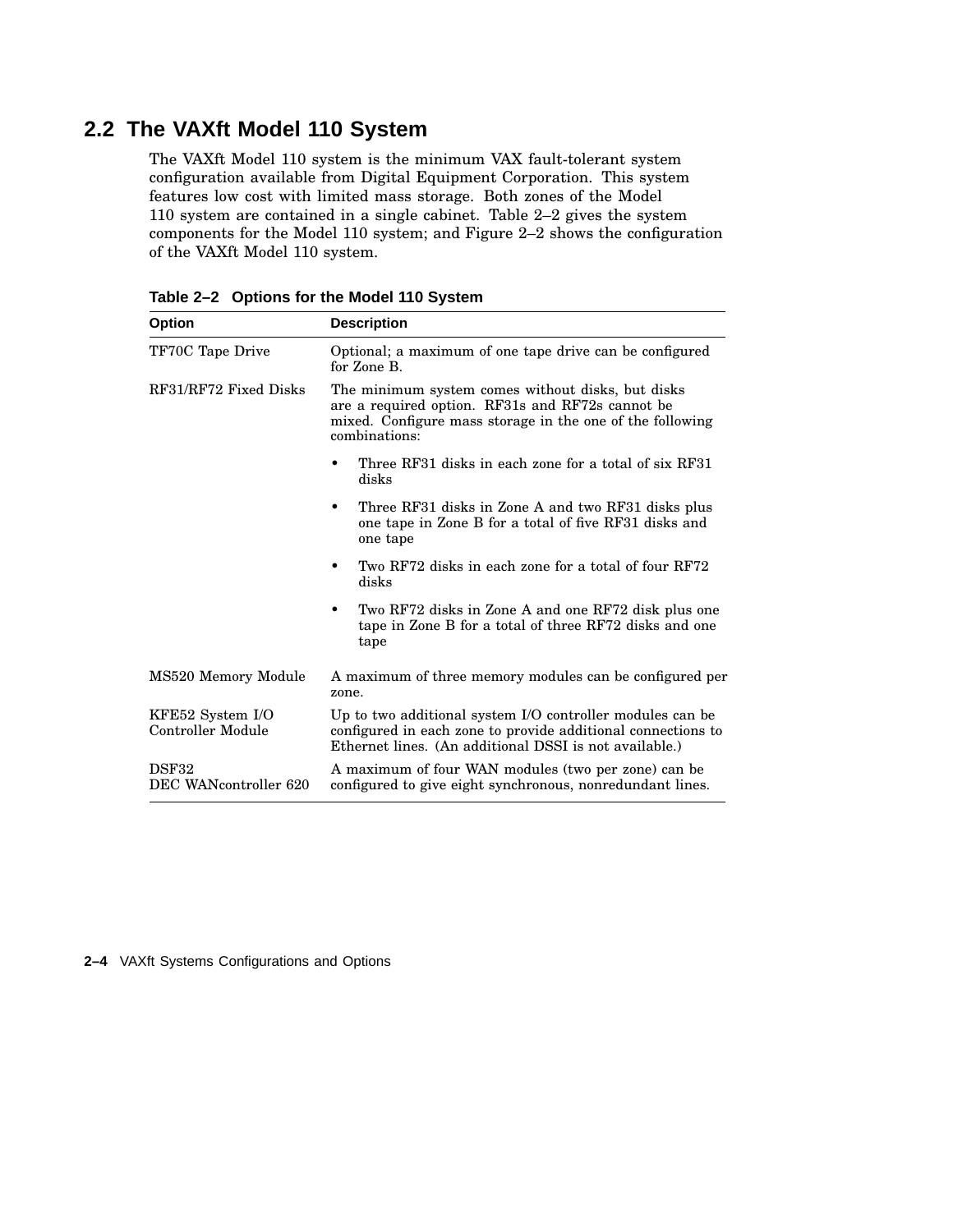



## **2.3 VAXft Model 310/410 Base System**

The VAXft Model 310 and the VAXft Model 410 base systems are identical in everything but the CPU. The Model 310 CPU has 3.8 VUPs of processing power, while the Model 410 has 6.0 VUPs. To upgrade from a VAXft Model 310 system to a VAXft Model 410 system requires the replacement of the Model 310 CPU with the Model 410 CPU. Unlike the Model 110, the Model 310/410 is expandable (see Section 2.4). The Model 310/410 base system is recommended if your requirements for online nonshadowed disk storage do not exceed four gigabytes. Table 2–3 gives the system components available for the Model 310/410 base system; and Figure 2–3 shows the configuration of the VAXft Model 310/410 base system.

VAXft Systems Configurations and Options **2–5**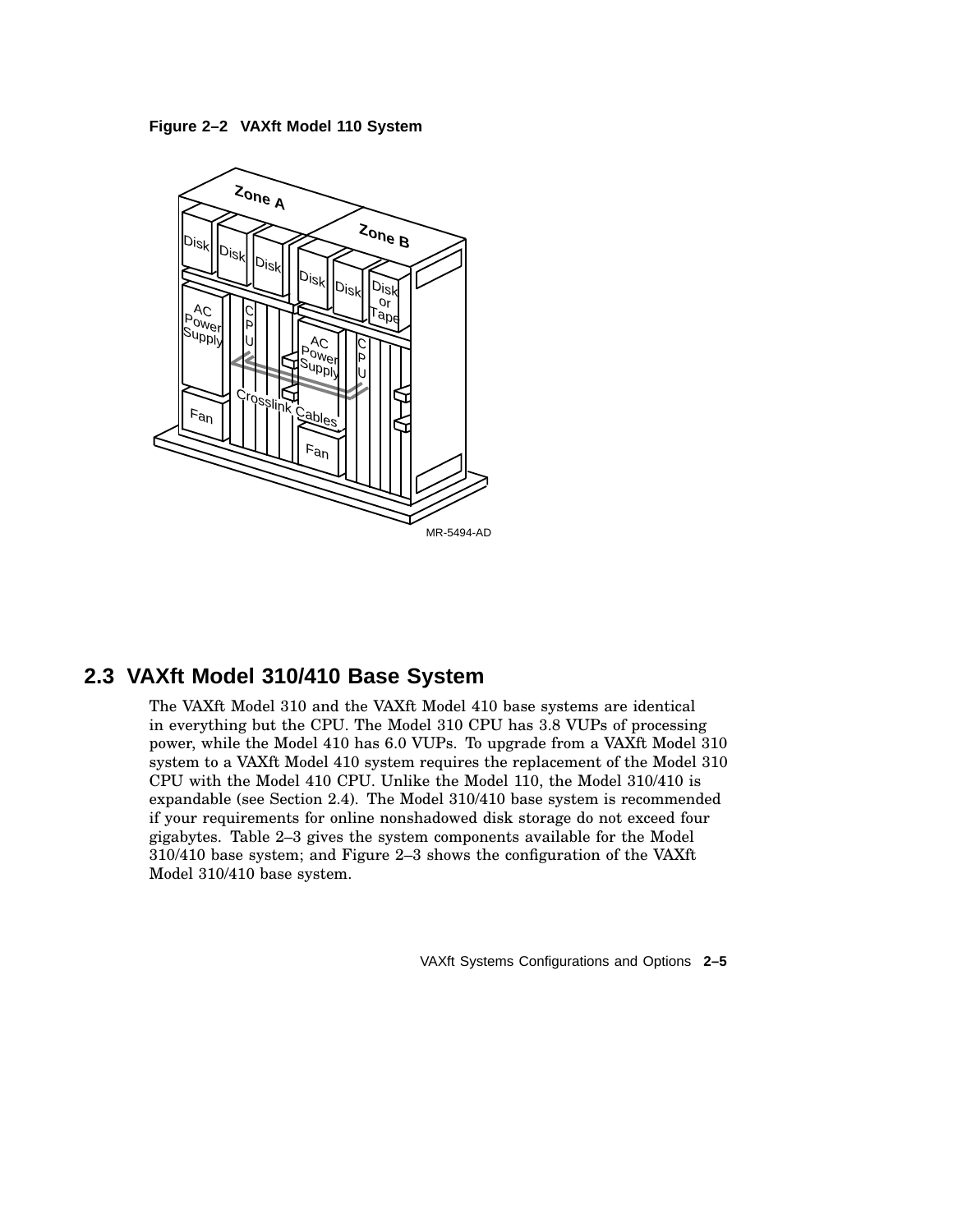| <b>Option</b>                         | <b>Description</b>                                                                                                                             |
|---------------------------------------|------------------------------------------------------------------------------------------------------------------------------------------------|
| TF70C Tape Drive                      | Optional; a maximum of two tape drives can be configured.                                                                                      |
| RF31/RF72 Disks                       | a maximum of four removable disks can be configured.                                                                                           |
| MS520 Memory Module                   | A maximum of four memory modules can be configured per<br>zone.                                                                                |
| KFE52 System I/O<br>Controller Module | Up to three additional system I/O controller modules can be<br>configured in each zone to provide additional connections to<br>Ethernet lines. |
| DSF32<br>DEC WANcontroller 620        | A maximum of eight WAN modules (four per zone) can be<br>configured per system.                                                                |







**2–6** VAXft Systems Configurations and Options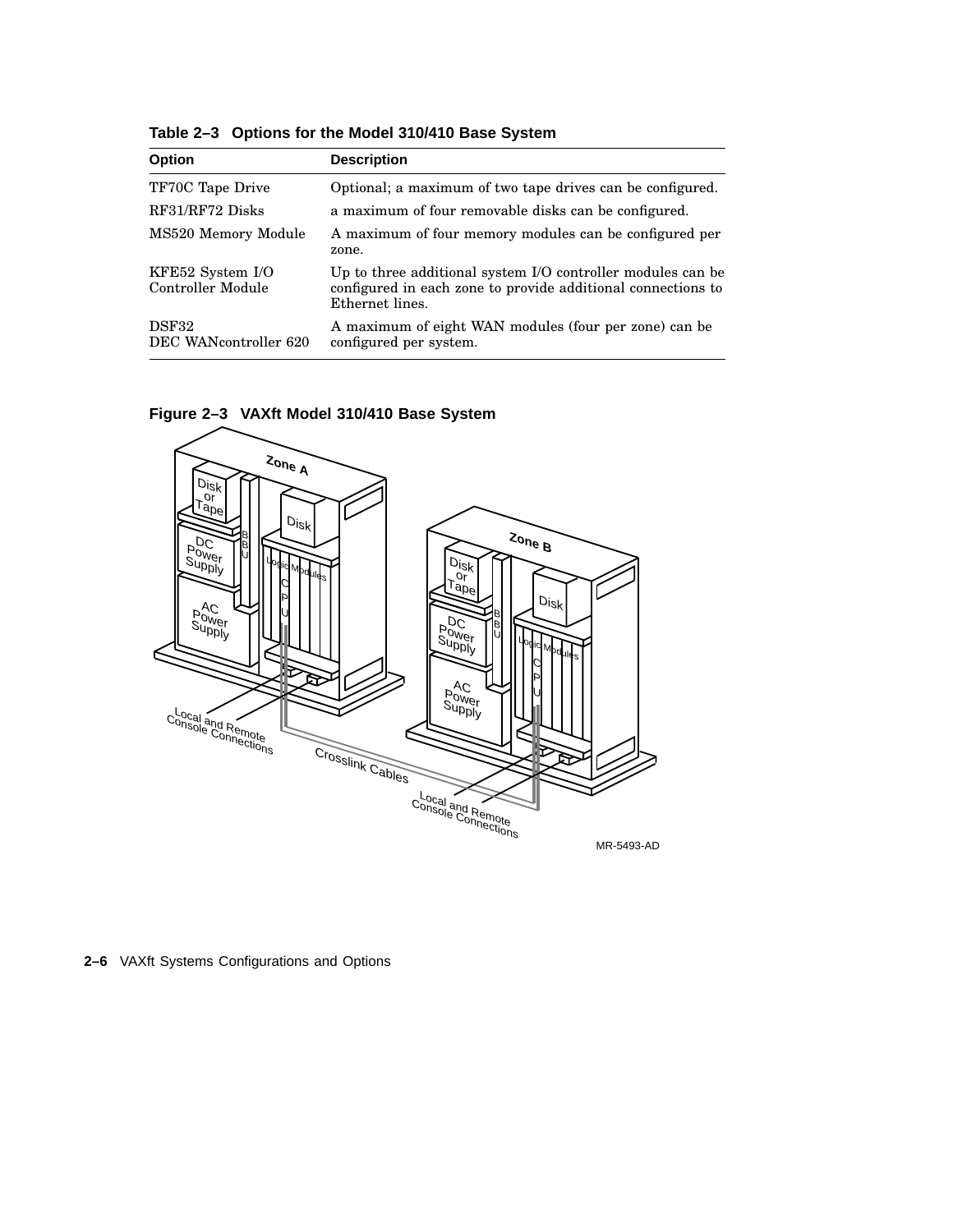## **2.4 VAXft Model 310/410 System with Storage Expansion**

The VAXft Model 310 or VAXft Model 410 system with storage expansion provides up to 12 gigabytes of nonshadowed mass storage. Figure 2–4 shows the configuration of the Model 310/410 system with storage expansion.

The Model 310/410 system with storage expansion consists of two system cabinets and two expansion cabinets. The system cabinets are similar to the Model 310/410 base system, but contain no mass storage. The expansion cabinets are connected to the system cabinets by dual DSSI buses to enable access to mass storage by both zones.

Table 2–4 gives the system components for the Model 310/410 system with storage expansion.

| <b>Option</b>                         | <b>Description</b>                                                                                                                                                                                                                   |
|---------------------------------------|--------------------------------------------------------------------------------------------------------------------------------------------------------------------------------------------------------------------------------------|
| TF70C Tape Drive                      | Optional; a maximum of two tape drives can be configured.                                                                                                                                                                            |
| RF31/RF72 Disks                       | A maximum of 12 fixed disks can be configured; a maximum<br>of two removable disks can replace two fixed disks.                                                                                                                      |
| MS520 Memory Module                   | A maximum of four memory modules can be configured per<br>zone.                                                                                                                                                                      |
| KFE52 System I/O<br>Controller Module | The system comes with two system I/O controller<br>modules per zone for DSSI lines and redundant Ethernet<br>connections. Up to two additional modules can be configured<br>in each zone to provide additional Ethernet connections. |
| DSF32<br>DEC WANcontroller 620        | A maximum of six WAN modules (three per zone) can be<br>configured for a maximum of 12 synchronous nonredundant<br>lines.                                                                                                            |

**Table 2–4 Options for the Model 310/410 System with Storage Expansion**

VAXft Systems Configurations and Options **2–7**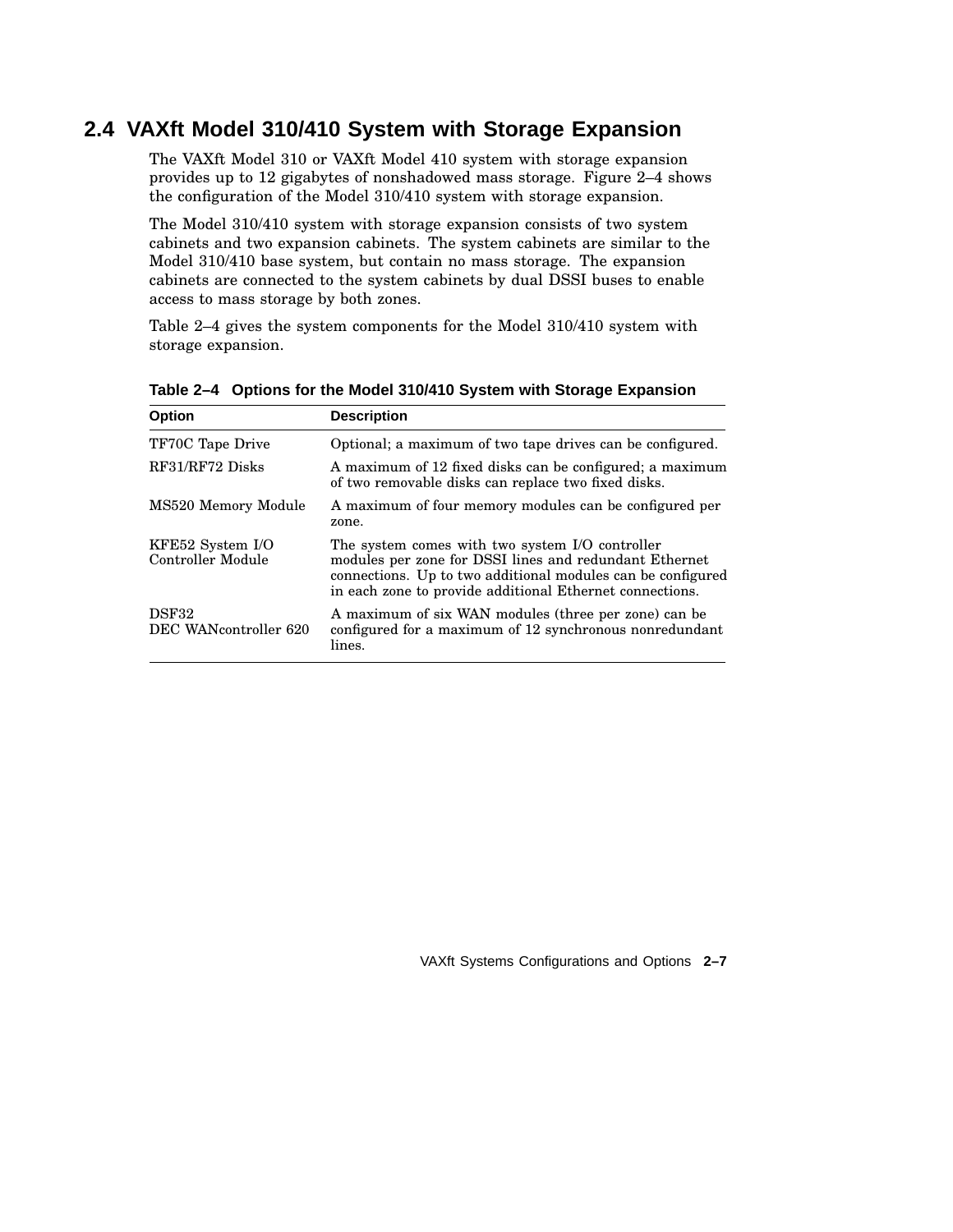**Figure 2–4 VAXft Model 310/410 System with Storage Expansion**



MR-5548-AD

**2–8** VAXft Systems Configurations and Options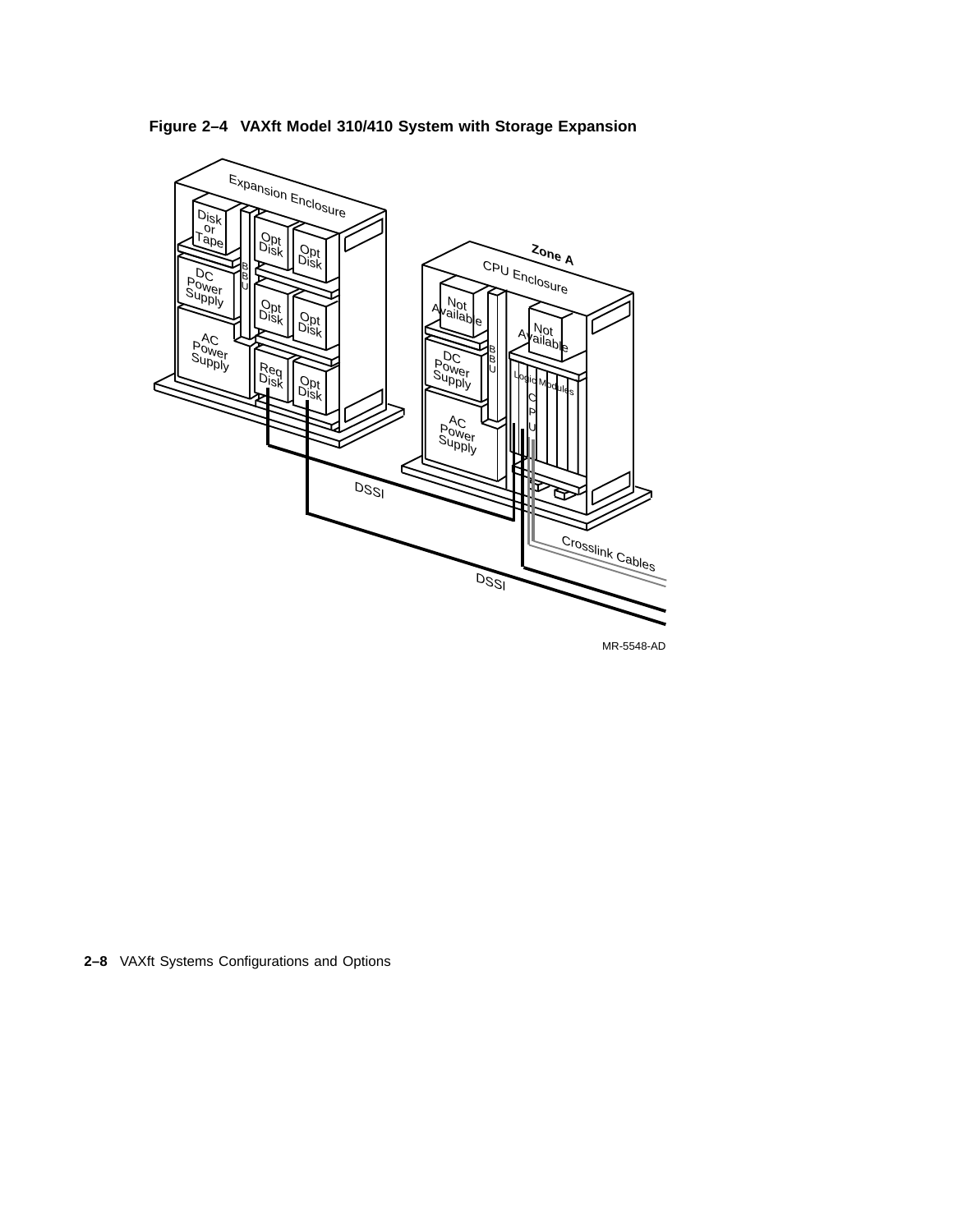

VAXft Systems Configurations and Options **2–9**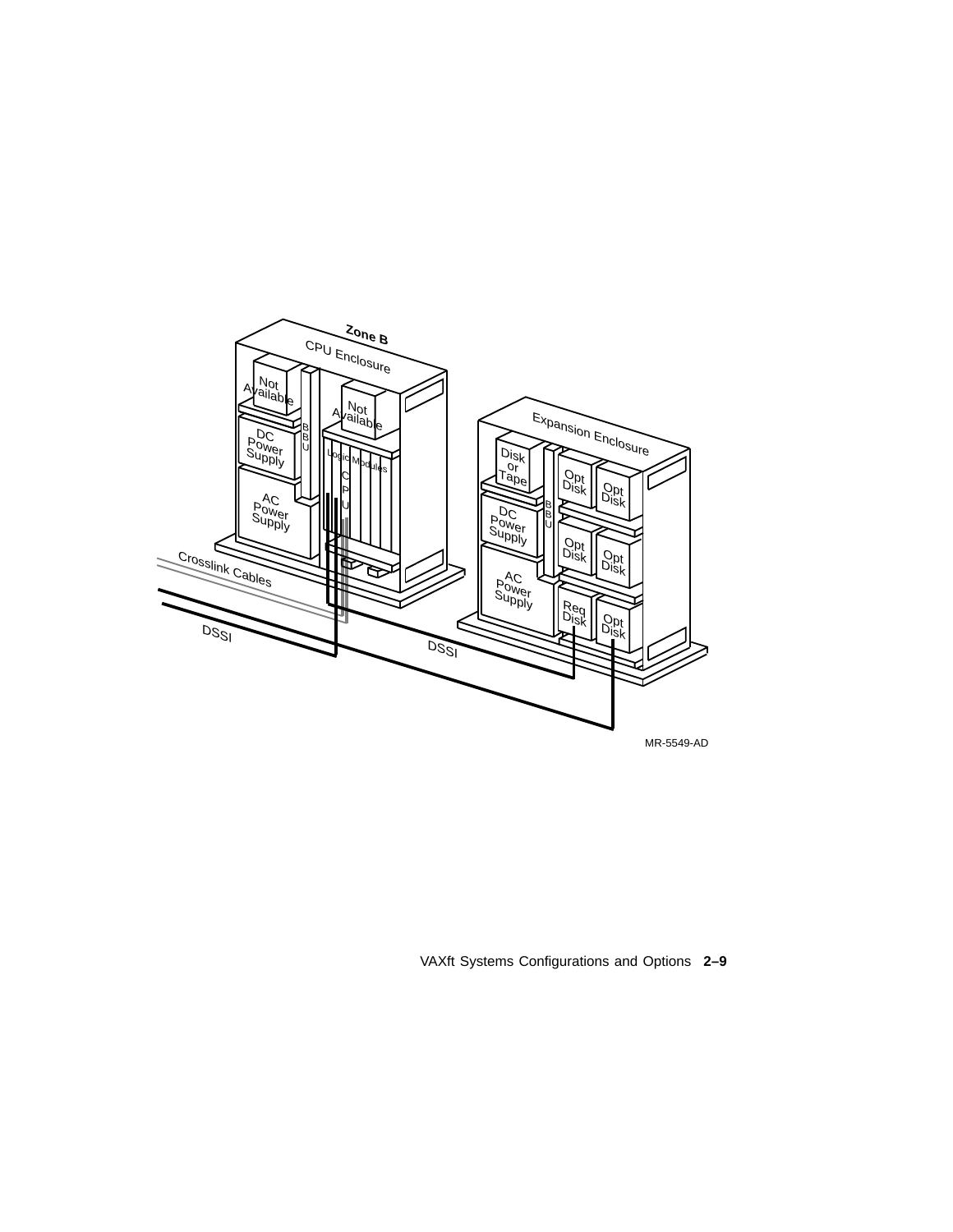## **2.5 VAXft Model 610 Base System**

The VAXft Model 610 base system is available in a 60-inch cabinet with one zone on top of the other, rather than side-by-side. The Model 610 base system is recommended if your requirements for online nonshadowed storage do not exceed 4 gigabytes. The Model 610 is expandable (see Section 2.6). Table 2–5 gives the system components for the Model 610 base system; and Figure 2–5 shows the configuration of the VAXft Model 610 base system.

| <b>Option</b>                         | <b>Description</b>                                                                                                                             |
|---------------------------------------|------------------------------------------------------------------------------------------------------------------------------------------------|
| TF70C/TF85C Tape<br>Drive             | Optional; a maximum of two tape drives can be configured.                                                                                      |
| TF857 Tape Loader                     | Optional; can replace one or both tape drives.                                                                                                 |
| RF31/RF72 Disks                       | A maximum of four removable disks can be configured.                                                                                           |
| MS520 Memory Module                   | A maximum of four memory modules can be configured per<br>zone.                                                                                |
| KFE52 System I/O<br>Controller Module | Up to three additional system I/O controller modules can be<br>configured in each zone to provide additional connections to<br>Ethernet lines. |
| DSF32<br>DEC WANcontroller 620        | A maximum of eight WAN modules (four per zone) can be<br>configured for a total of 16 synchronous, nonredundant<br>lines.                      |

**Table 2–5 Options for the Model 610 Base System**

**2–10** VAXft Systems Configurations and Options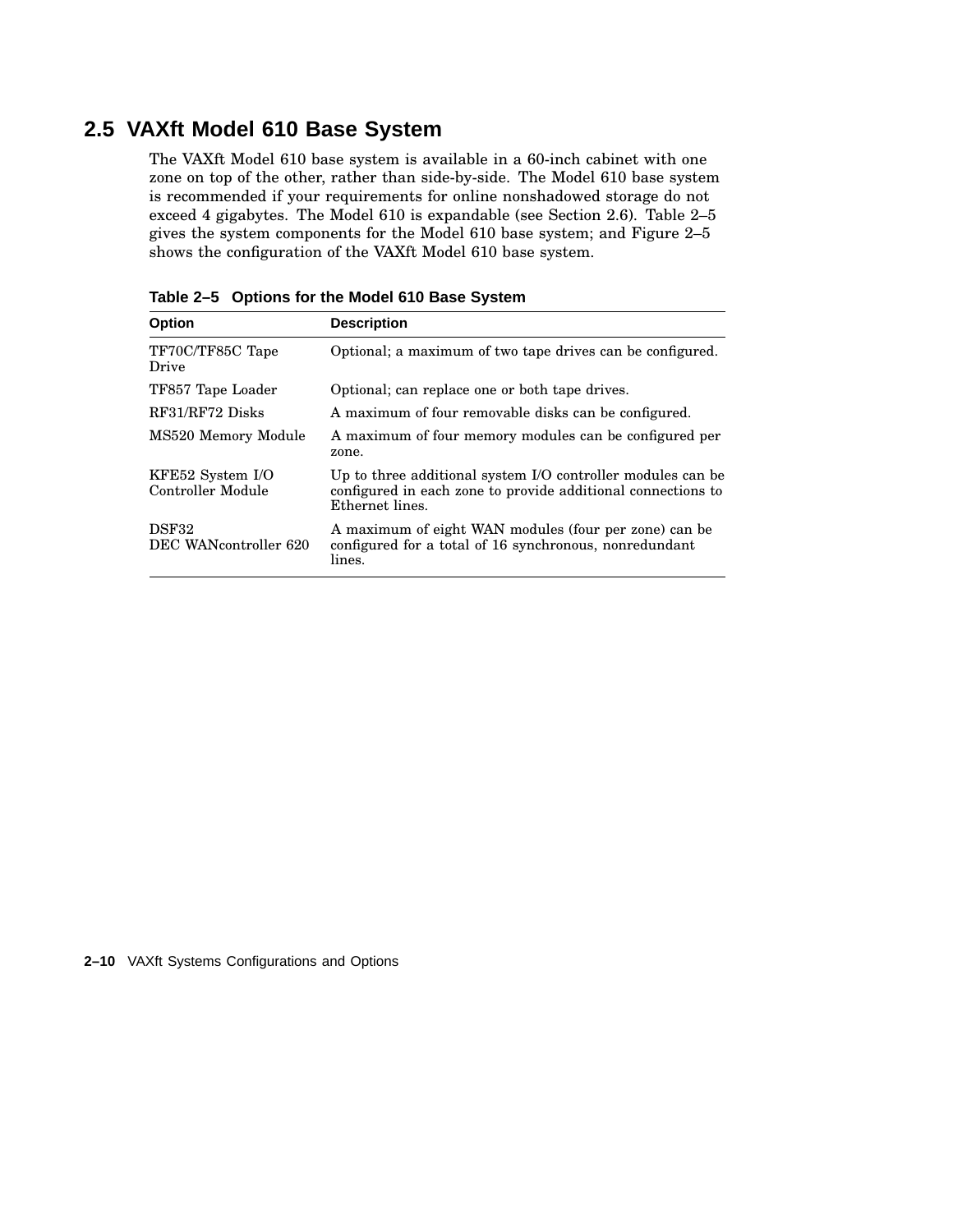**Figure 2–5 VAXft Model 610 Base System**



VAXft Systems Configurations and Options **2–11**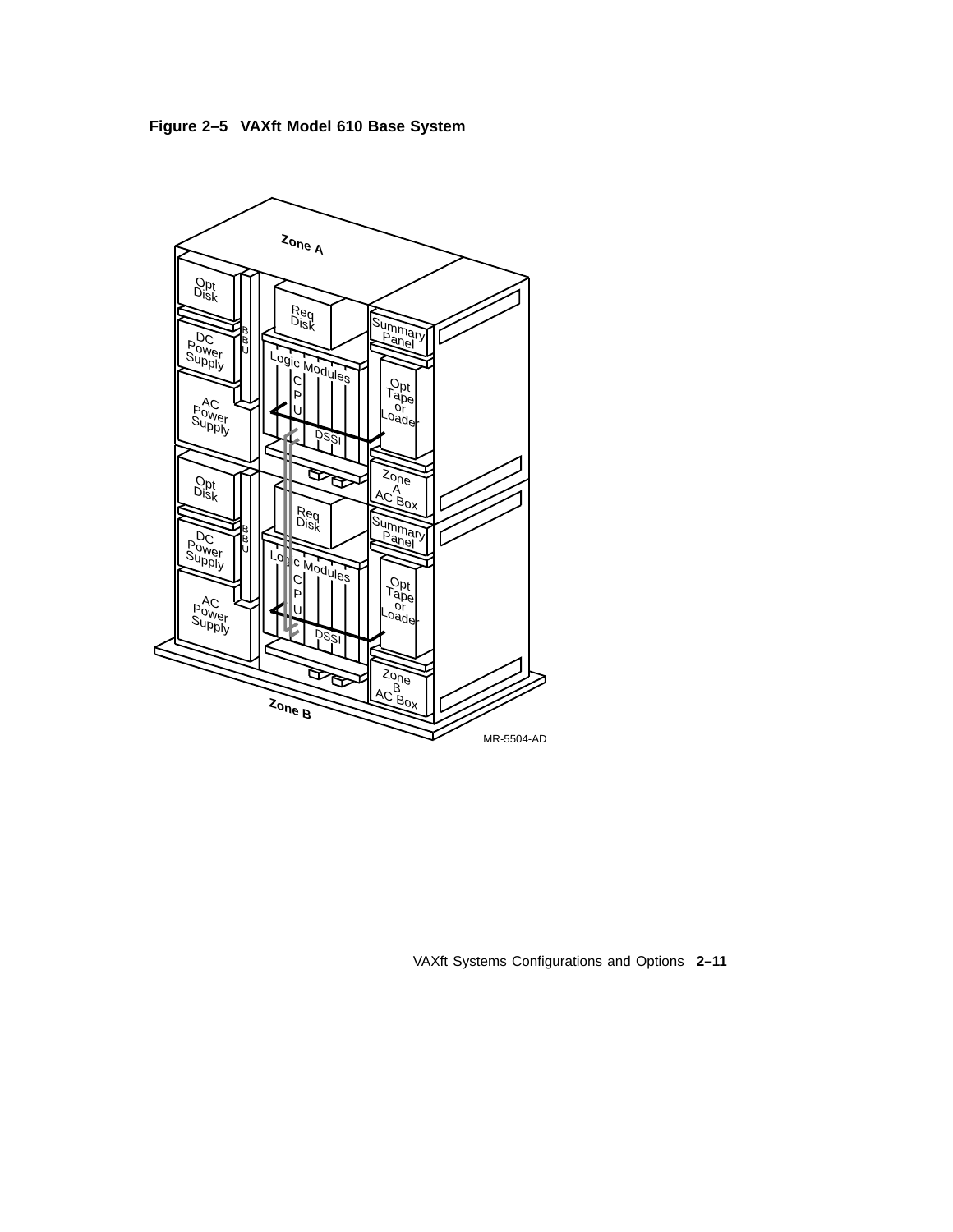## **2.6 VAXft Model 610 Systems with Storage Expansion**

Two Model 610 systems with storage expansion are available to provide up to 24 gigabytes of nonshadowed mass storage. Figures 2–6 and 2–7 show the configurations of the VAXft Model 610 systems with storage expansion.

The system cabinet is similar to the Model 610 base system, but it contains no disks. It can contain one or two tape drives. The system with the single expansion cabinet requires two system I/O controller modules (in slots 1 and 2), while the system with the two expansion cabinets requires four system I/O controller modules (in slots 1, 2, 6, and 7). Figures 2–6 and 2–7 show the slots that the DSSI buses use.

Table 2–6 gives the system components available for the Model 610 system with one storage expansion cabinet.

| <b>Option</b>                         | <b>Description</b>                                                                                                                                                                                                                   |
|---------------------------------------|--------------------------------------------------------------------------------------------------------------------------------------------------------------------------------------------------------------------------------------|
| TF70C/TF85C Tape<br>Drive             | Optional; a maximum of two tape drives can be configured.                                                                                                                                                                            |
| TF857 Tape Loader                     | Optional; can replace one or both tape drives.                                                                                                                                                                                       |
| RF31/RF72 Disks                       | A maximum of 12 fixed disks can be configured; two<br>removable disks can replace two fixed disks.                                                                                                                                   |
| MS520 Memory Module                   | A maximum of four memory modules can be configured per<br>zone.                                                                                                                                                                      |
| KFE52 System I/O<br>Controller Module | The system comes with two system I/O controller<br>modules per zone for DSSI lines and redundant Ethernet<br>connections. Up to two additional modules can be configured<br>in each zone to provide additional Ethernet connections. |
| <b>DSF32</b><br>DEC WANcontroller 620 | A maximum of six WAN modules (three per zone) can be<br>configured to give 12 synchronous nonredundant lines.                                                                                                                        |

**Table 2–6 Options for Model 610 System with One Storage Expansion Cabinet**

**2–12** VAXft Systems Configurations and Options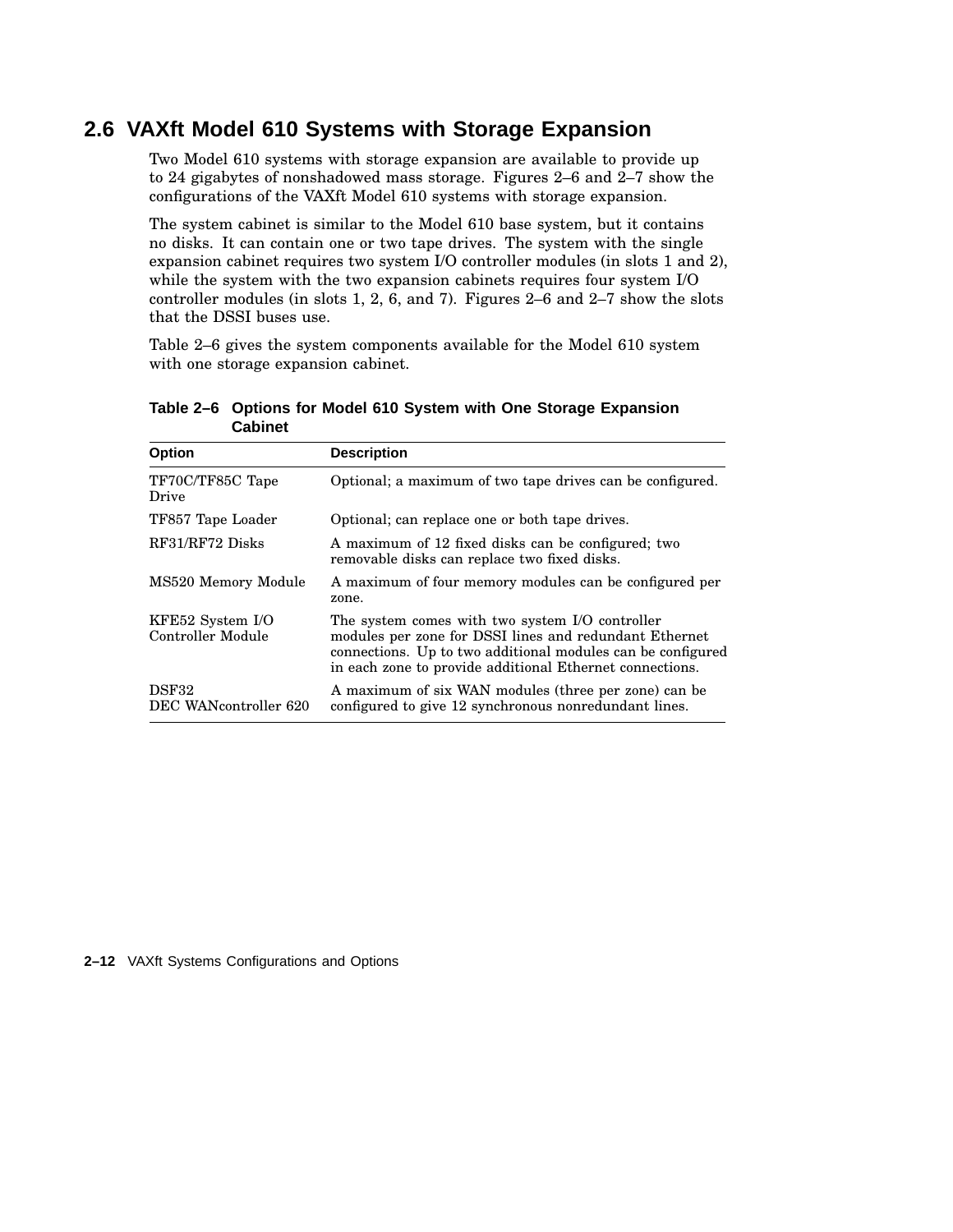



VAXft Systems Configurations and Options **2–13**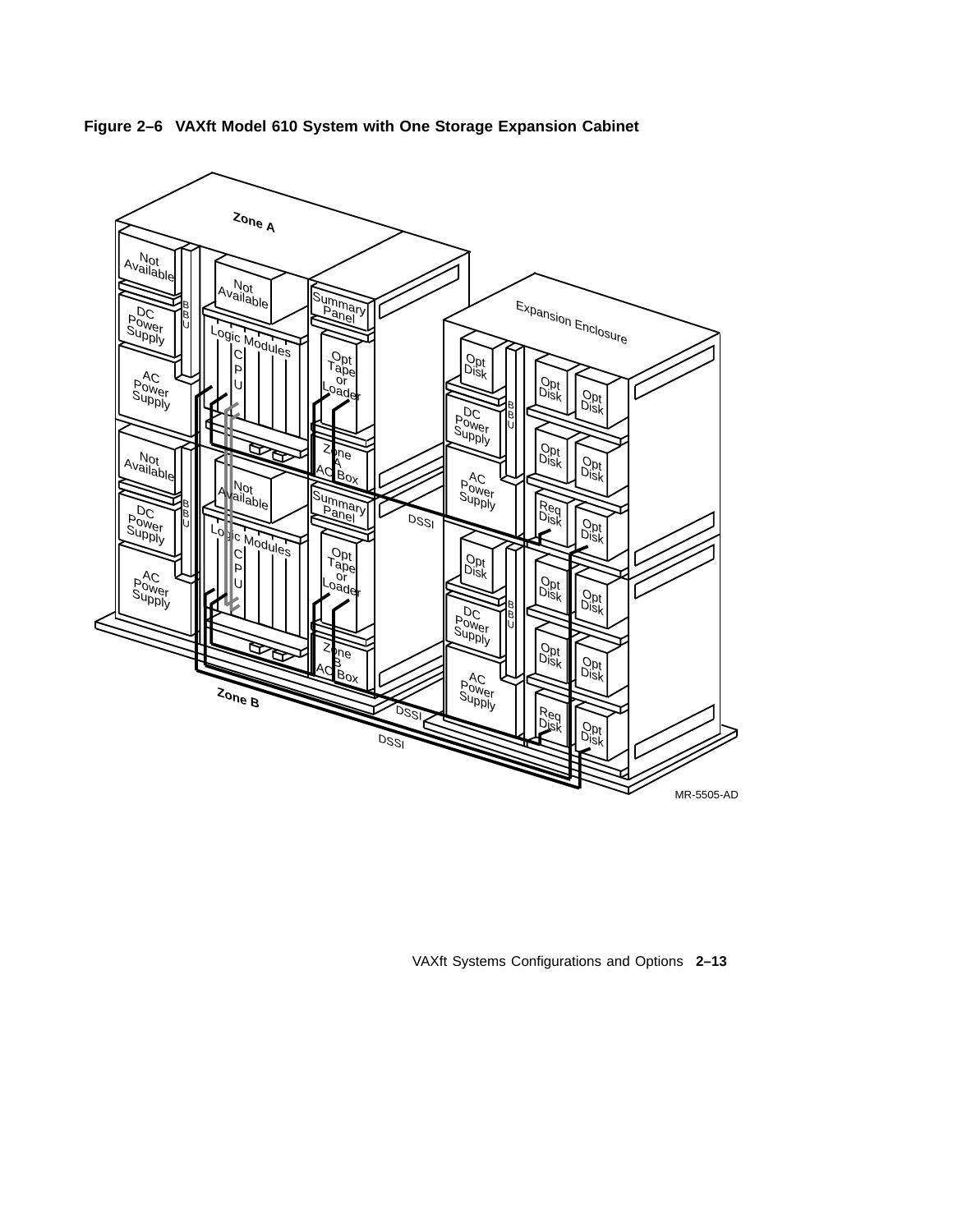

**Figure 2–7 VAXft Model 610 System with Two Storage Expansion Cabinets**

MR-5542-AD

**2–14** VAXft Systems Configurations and Options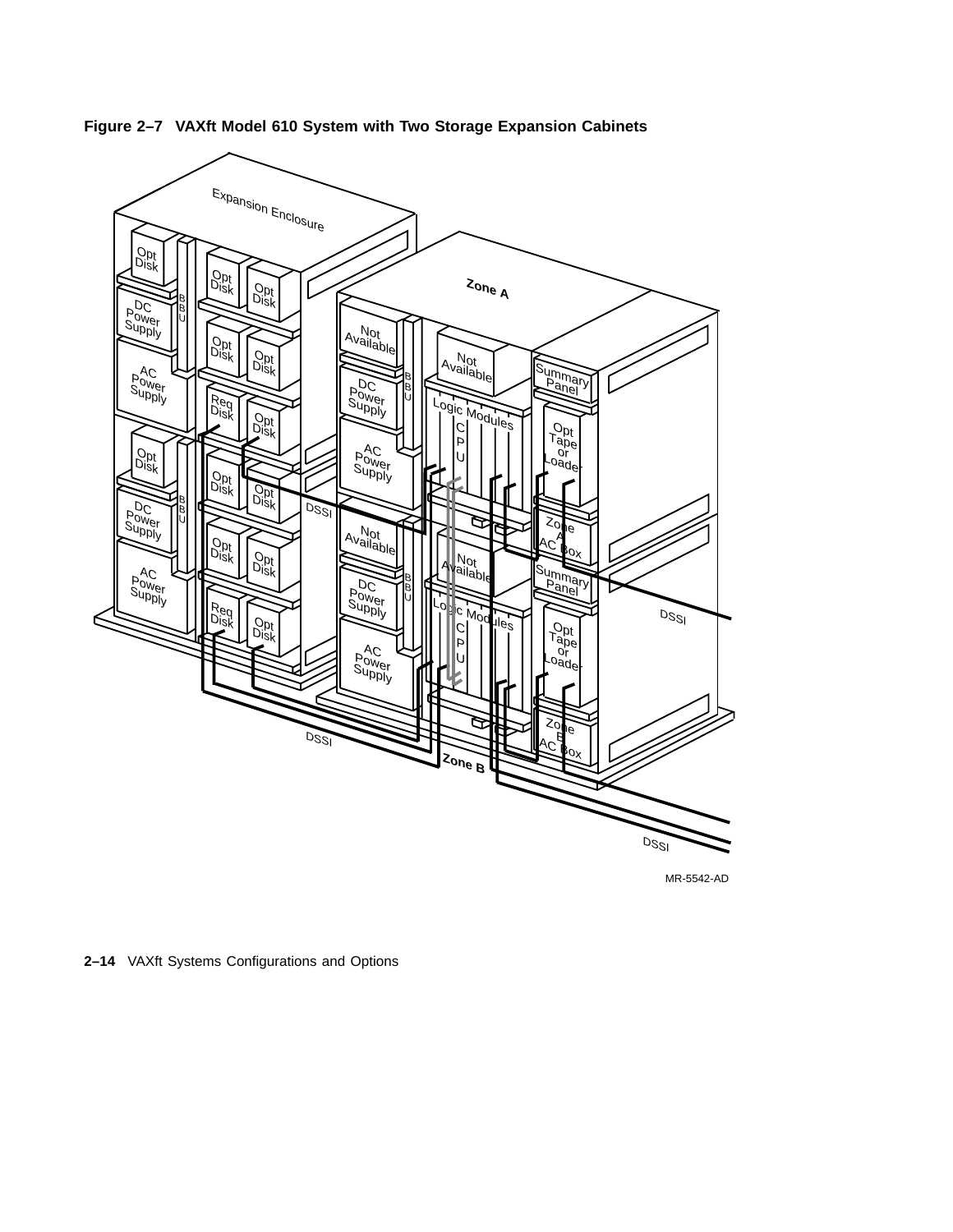

VAXft Systems Configurations and Options **2–15**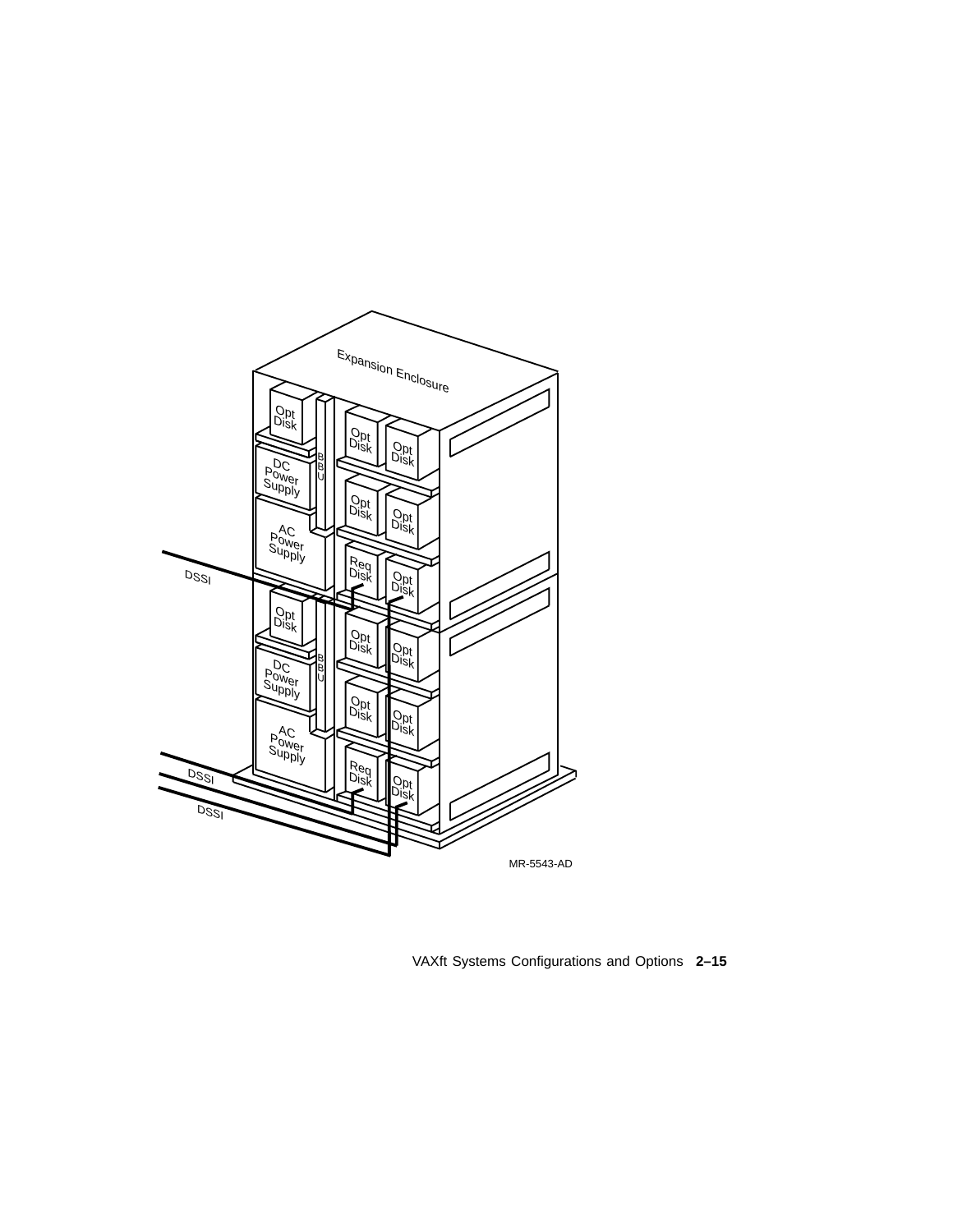Table 2–7 gives the system components available for the Model 610 system with two storage expansion cabinets.

| <b>Option</b>                         | <b>Description</b>                                                                                                                                                              |
|---------------------------------------|---------------------------------------------------------------------------------------------------------------------------------------------------------------------------------|
| TF70C/TF85C Tape<br>Drive             | Optional; a maximum of two tape drives can be configured.                                                                                                                       |
| TF857 Tape Loader                     | Optional; can replace one or both tape drives.                                                                                                                                  |
| RF31/RF72 Disks                       | A minimum of four fixed disks is required. A maximum of<br>24 fixed disk can be configured. Four removable disks can<br>replace four fixed disks.                               |
| MS520 Memory Module                   | A maximum of two memory modules can be configured per<br>zone.                                                                                                                  |
| KFE52 System I/O<br>Controller Module | The system comes with four system I/O controller modules<br>per zone for DSSI lines and Ethernet connections, which is<br>the maximum number of modules that can be configured. |
| DSF32<br>DEC WANcontroller 620        | A maximum of two WAN modules (one per zone) can be<br>configured to give four synchronous nonredundant lines.                                                                   |

**Table 2–7 Options for Model 610 System with Two Storage Expansion Cabinets**

**2–16** VAXft Systems Configurations and Options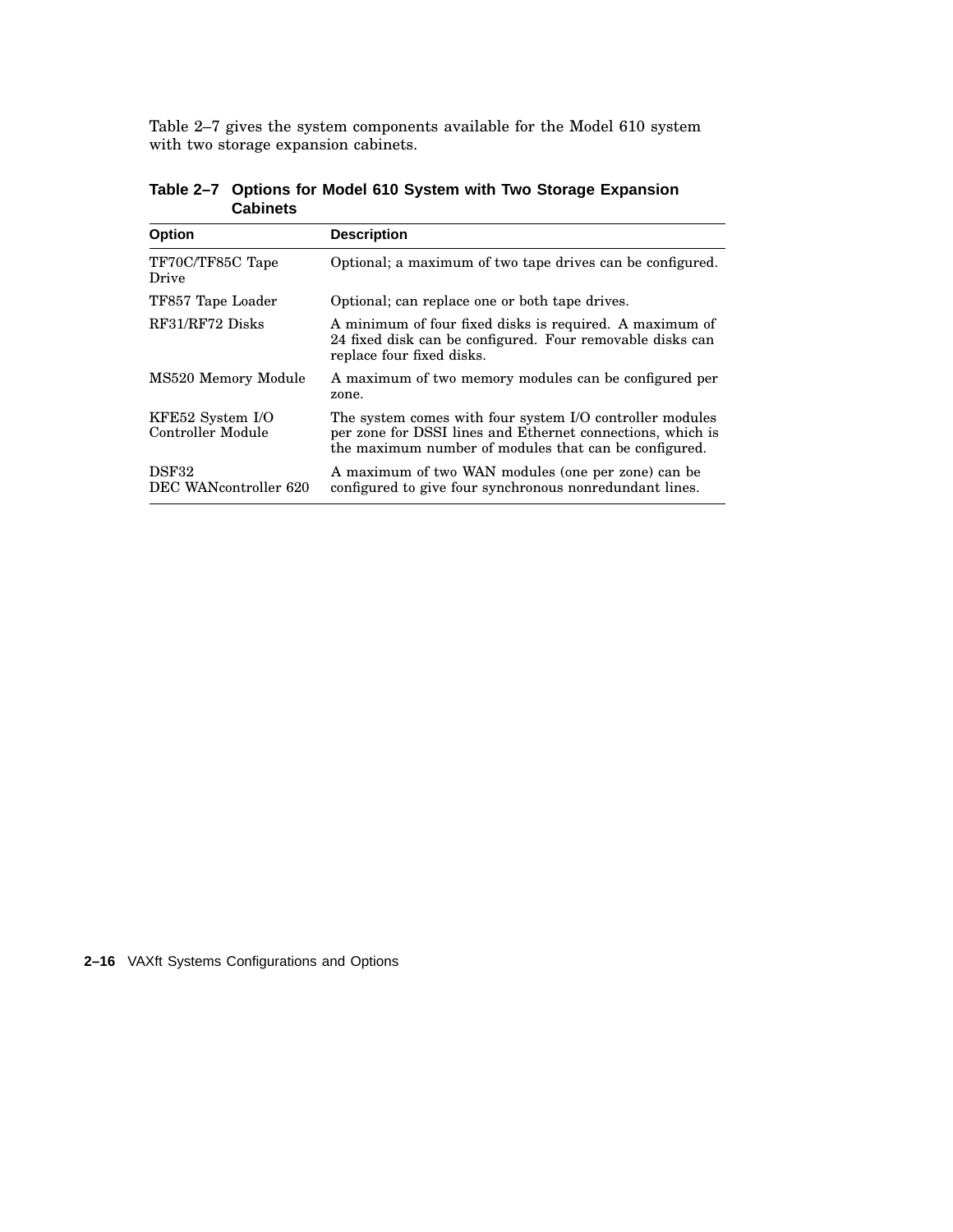## **2.7 VAXft Model 612 VAXcluster Base System**

The VAXft Model 612 VAXcluster base system is a dual-node VAXcluster system consisting of two VAXft Model 610 systems sharing a single expansion cabinet that contains the DSSI disk devices. The Model 612 VAXcluster system has 12 VUPs of processing power, twice that of a Model 610 system. The Model 612 is expandable (see Section 2.8). Table 2–8 gives the system components for the Model 612 VAXcluster base system; and Figure 2–8 shows the configuration of the VAXft Model 612 VAXcluster base system.

| <b>Option</b>                         | <b>Description</b>                                                                                                                                                                                                                                                                    |
|---------------------------------------|---------------------------------------------------------------------------------------------------------------------------------------------------------------------------------------------------------------------------------------------------------------------------------------|
| TF70C/TF85C Tape<br>Drive             | Optional; maximum of two tape drives can be configured in<br>Node 1.                                                                                                                                                                                                                  |
| TF857 Tape Loader                     | Optional; can replace one or both tape drives.                                                                                                                                                                                                                                        |
| RF31/RF72 Disks                       | A maximum of 12 fixed disks can be configured. A<br>maximum of two removable disks can replace two fixed<br>disks.                                                                                                                                                                    |
| MS520 Memory Module                   | A maximum of four memory modules per zone per node can<br>be configured.                                                                                                                                                                                                              |
| KFE52 System I/O<br>Controller Module | Node 1 has an additional I/O controller per zone for a tape<br>drive and redundant Ethernet connections. Up to two<br>additional modules can be configured in each zone in Node<br>1 and three modules in each zone in Node 2 to provide<br>additional connections to Ethernet lines. |
| DSF32<br>DEC WANcontroller 620        | A maximum of six WAN modules (three per zone) for Node<br>1 and a maximum of eight (four per zone) for Node 2 can be<br>configured for a total of 14 synchronous, nonredundant lines<br>per VAXcluster system.                                                                        |

**Table 2–8 Options for the Model 612 VAXcluster Base System**

## **2.8 VAXft Model 612 VAXcluster System with Storage Expansion**

The VAXft Model 612 VAXcluster system with storage expansion offers the maximum fault-tolerant system configuration currently available. It provides up to 24 gigabytes of nonshadowed mass storage.

The Model 612 VAXcluster system with storage expansion consists of two Model 610 systems sharing the disks in two expansion cabinets, as shown in Figure 2–9.

VAXft Systems Configurations and Options **2–17**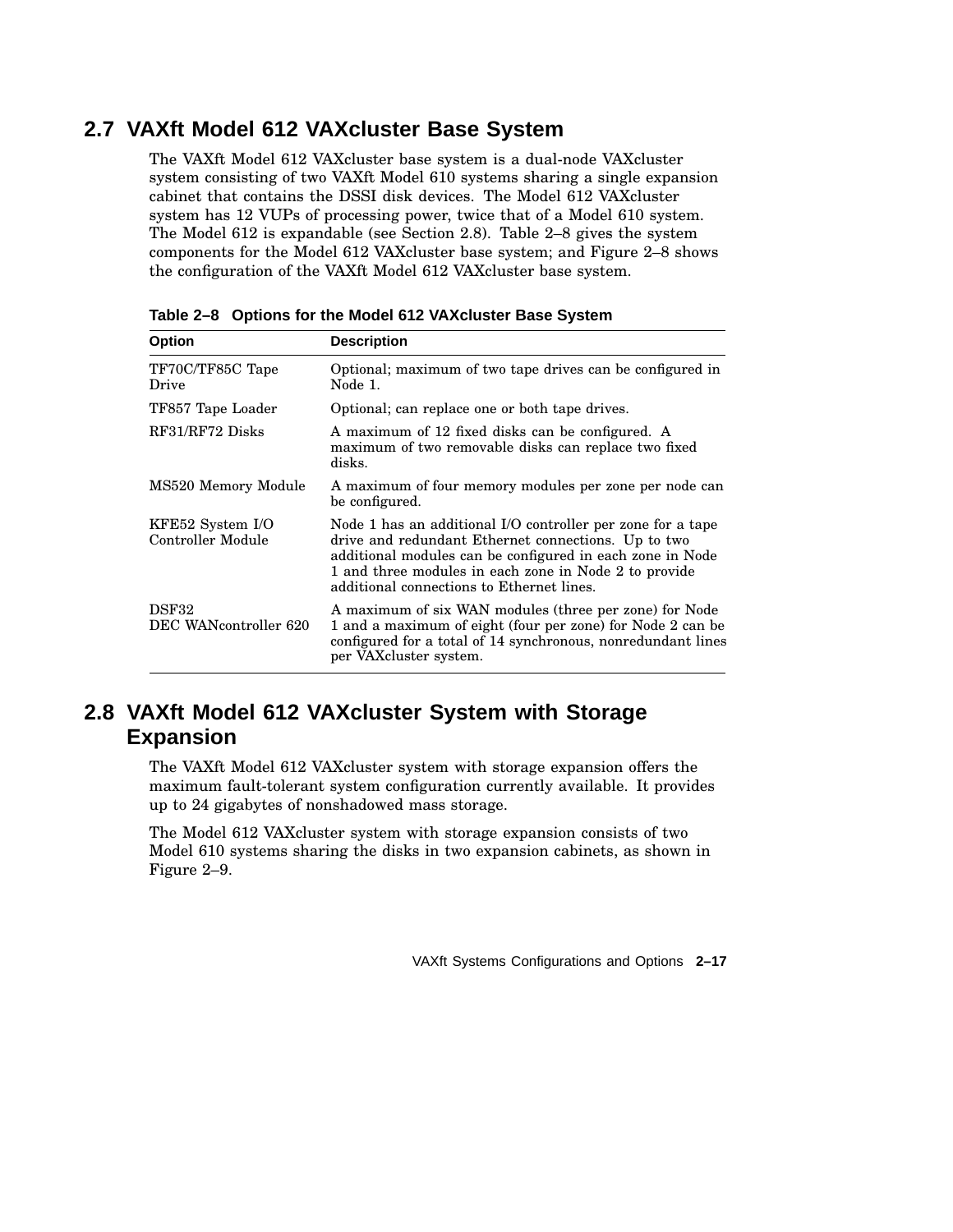

**Figure 2–8 VAXft Model 612 VAXcluster Base System**

**2–18** VAXft Systems Configurations and Options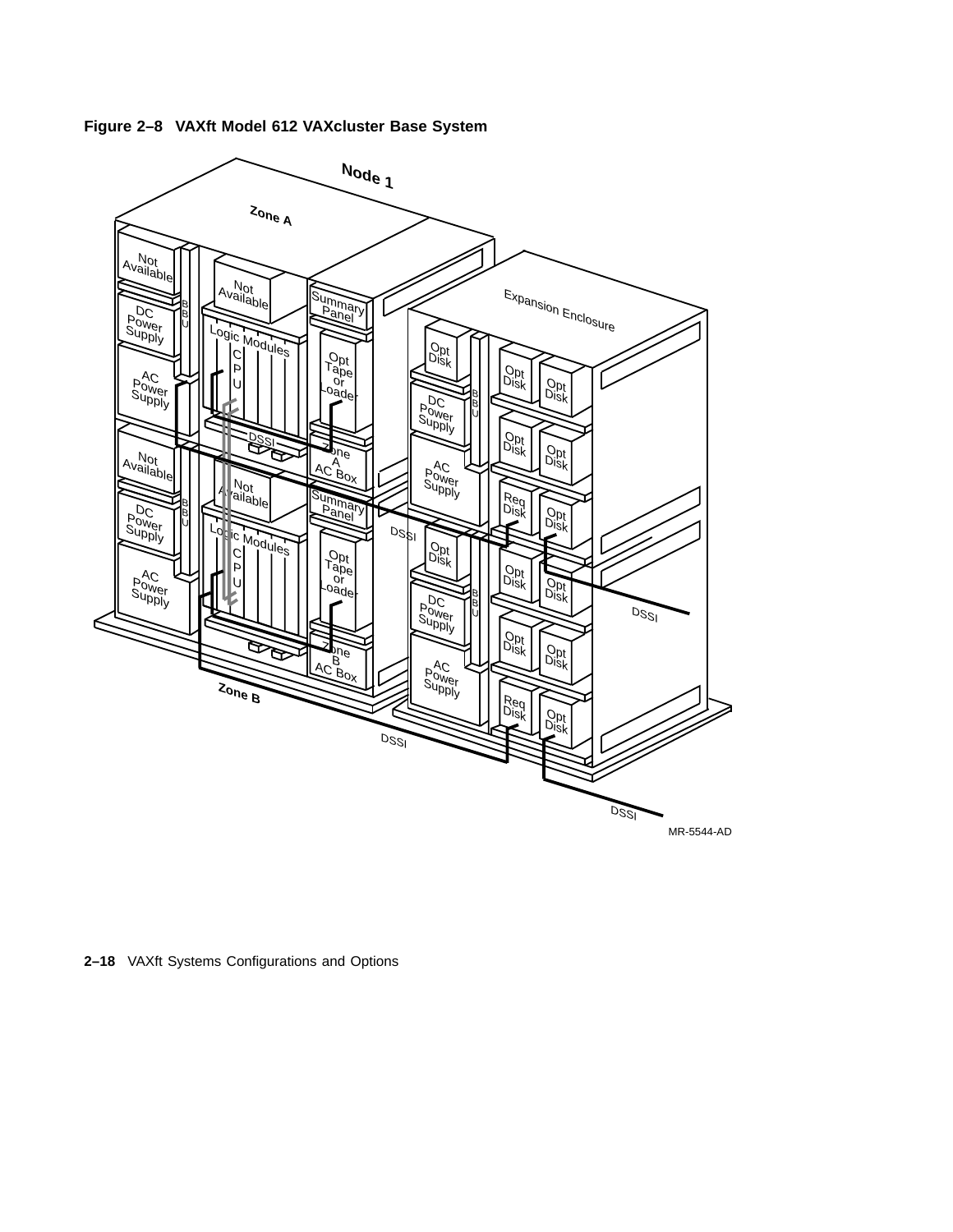

VAXft Systems Configurations and Options **2–19**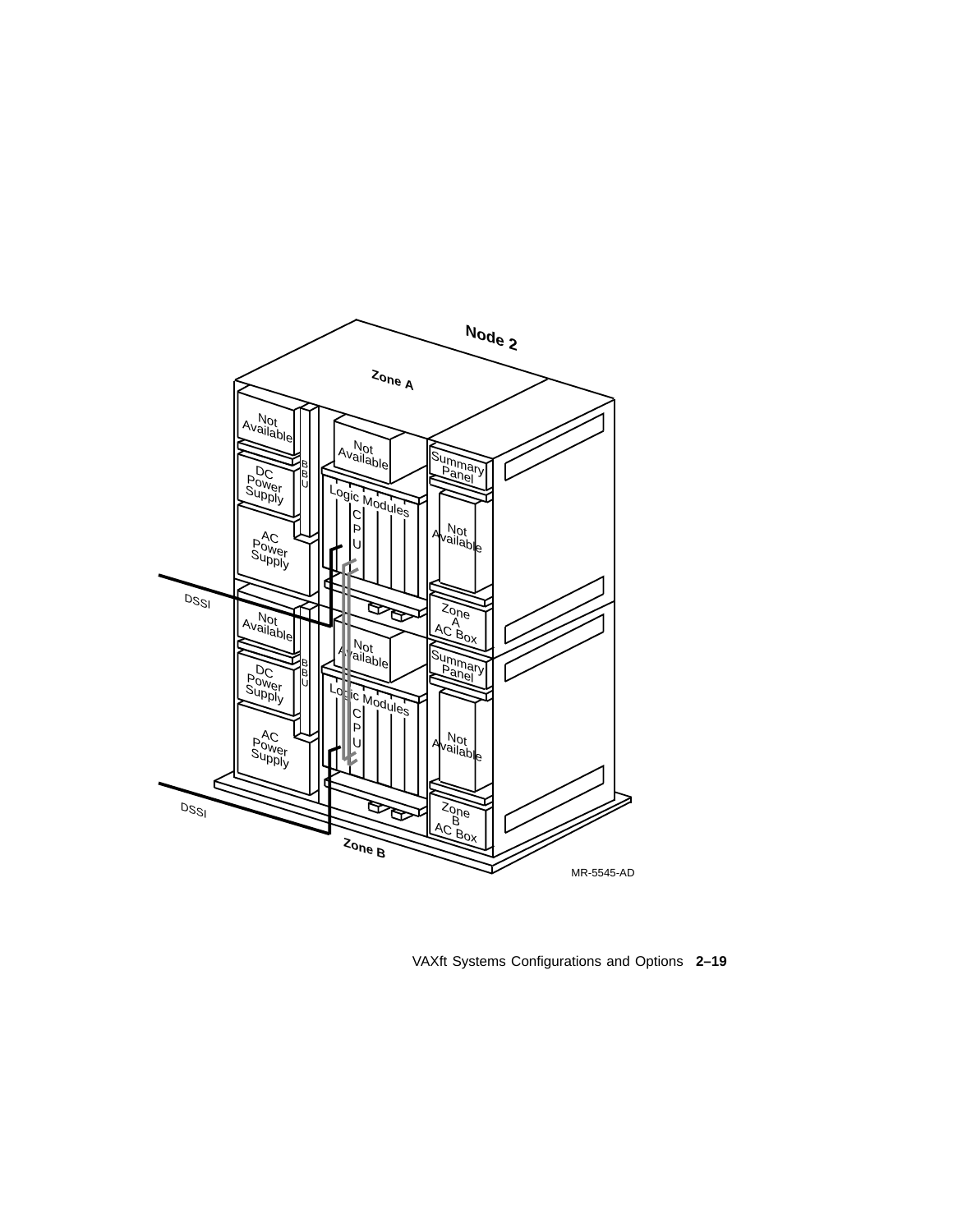

**Figure 2–9 VAXft Model 612 VAXcluster with Storage Expansion**

**2–20** VAXft Systems Configurations and Options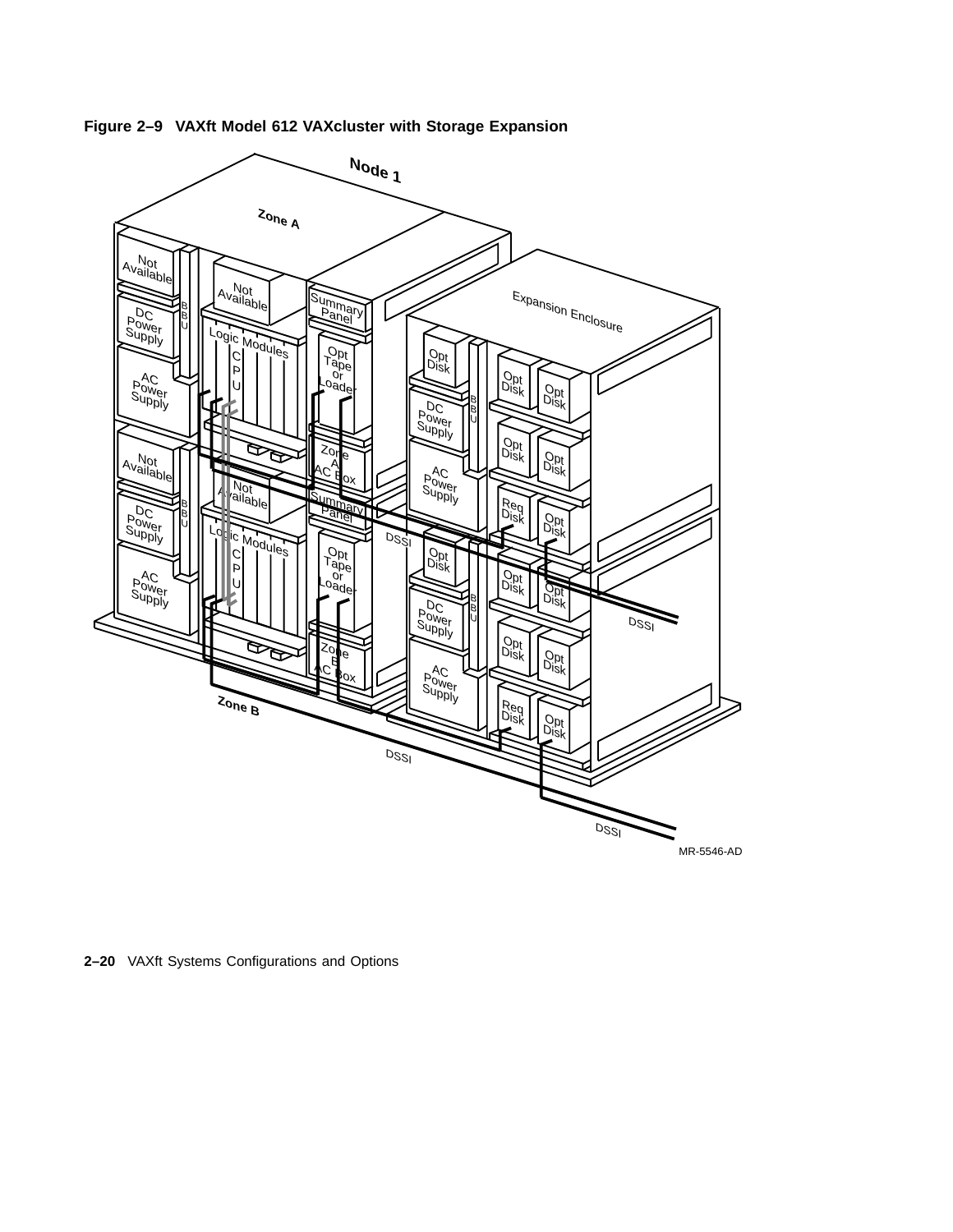

VAXft Systems Configurations and Options **2–21**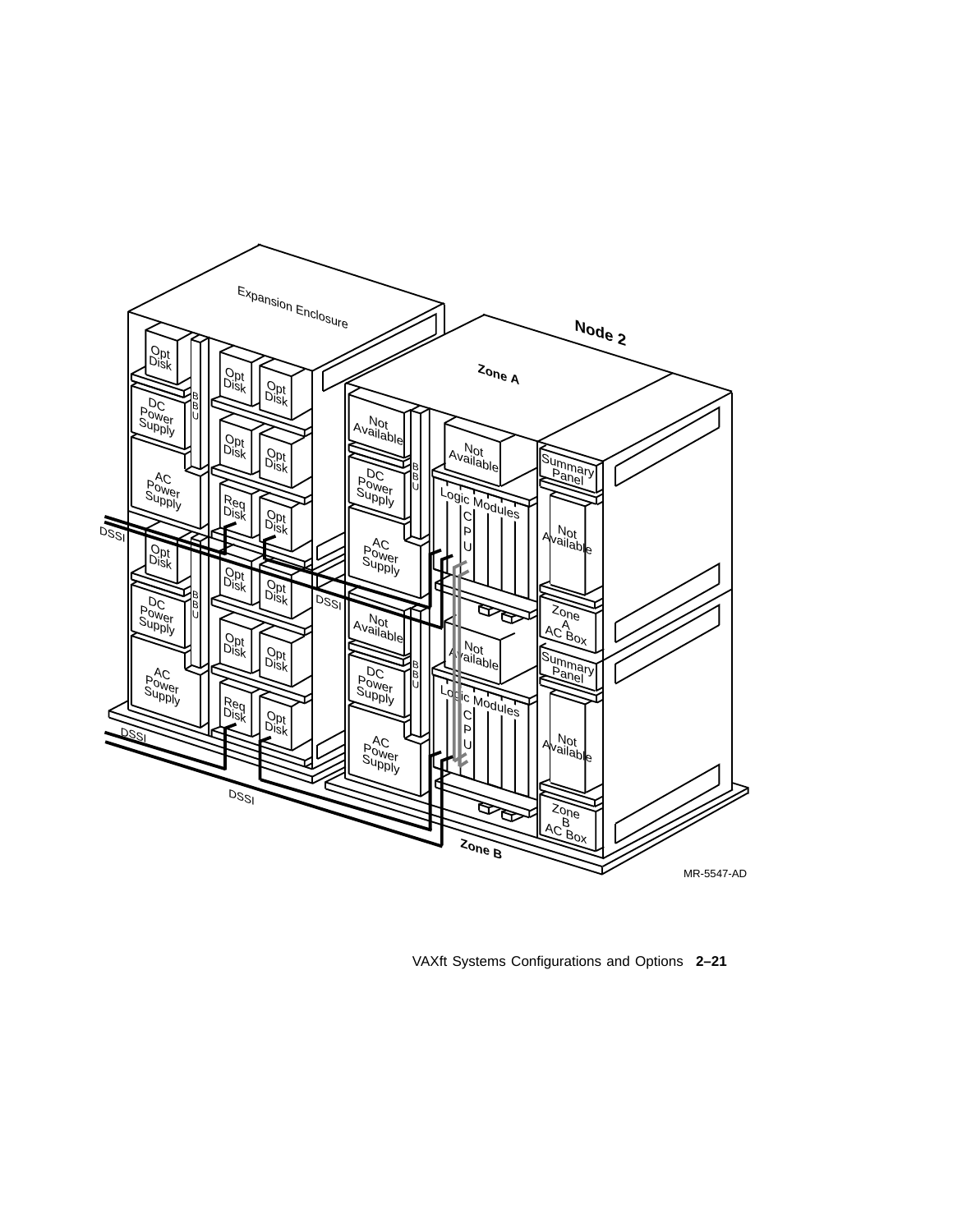Table 2–9 gives the system components available for the Model 612 VAXcluster system with storage expansion.

| <b>Option</b>                         | <b>Description</b>                                                                                                                                                                                                                                      |
|---------------------------------------|---------------------------------------------------------------------------------------------------------------------------------------------------------------------------------------------------------------------------------------------------------|
| TF70C/TF85C Tape<br>Drive             | Optional; a maximum of two tape drives can be configured<br>in Node 1.                                                                                                                                                                                  |
| TF857 Tape Loader                     | Optional; a tape loader can replace one or both tape drives.                                                                                                                                                                                            |
| RF31/RF72 Disks                       | A minimum of four fixed disks is required. A maximum of<br>24 disks can be configured, 12 disks per expansion cabinet.<br>Two removable disks per expansion cabinet can replace two<br>fixed disks.                                                     |
| MS520 Memory Module                   | A maximum of four memory modules per zone per node can<br>be configured.                                                                                                                                                                                |
| KFE32 System I/O<br>Controller Module | The system comes with two system I/O controllers in each<br>zone in each node for DSSI and Ethernet connections. Up<br>to two additional modules can be configured in each zone<br>in each node to provide additional connections to Ethernet<br>lines. |
| DSF32<br>DEC WANcontroller 620        | A maximum of six WAN modules (three per zone) can be<br>configured to give 12 synchronous nonredundant lines per<br>node and a total of 24 per VAXcluster system.                                                                                       |

**Table 2–9 Options for the Model 612 VAXcluster System with Storage Expansion**

**2–22** VAXft Systems Configurations and Options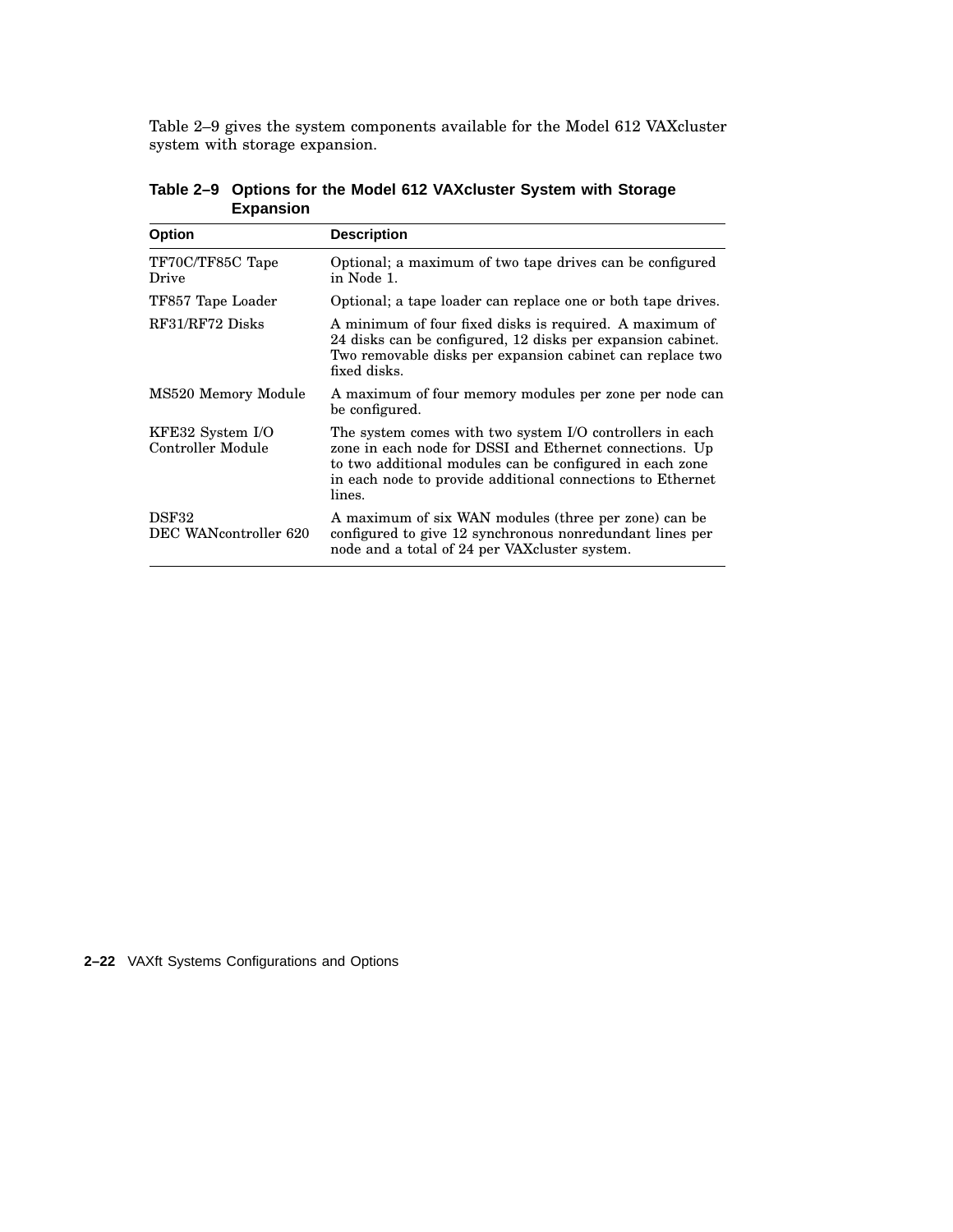## **Communications**

**3**

As the industry leader in networking, Digital Equipment Corporation provides communications options to enable VAXft systems to be configured in Local Area Networks (LANs) using Ethernet connections and Wide Area Networks (WANs) using the DEC WAN controller 620.

### **3.1 Ethernet Connections**

The ability to connect to the Ethernet enables VAXft systems to use certain networking options available from Digital Equipment Corporation. Ethernet, the industry standard Local Area Network, enables VAXft systems to communicate with other computers in your enterprise.

VAXft systems support redundant connections to a single Ethernet or to multiple Ethernets. The Ethernet interface is in the system I/O controller module. This module supports both thick wire and ThinWire connections between the system and Ethernet.

Figure 3–1 shows two connections to a single Ethernet, one connection from each zone of the system.

Communications **3–1**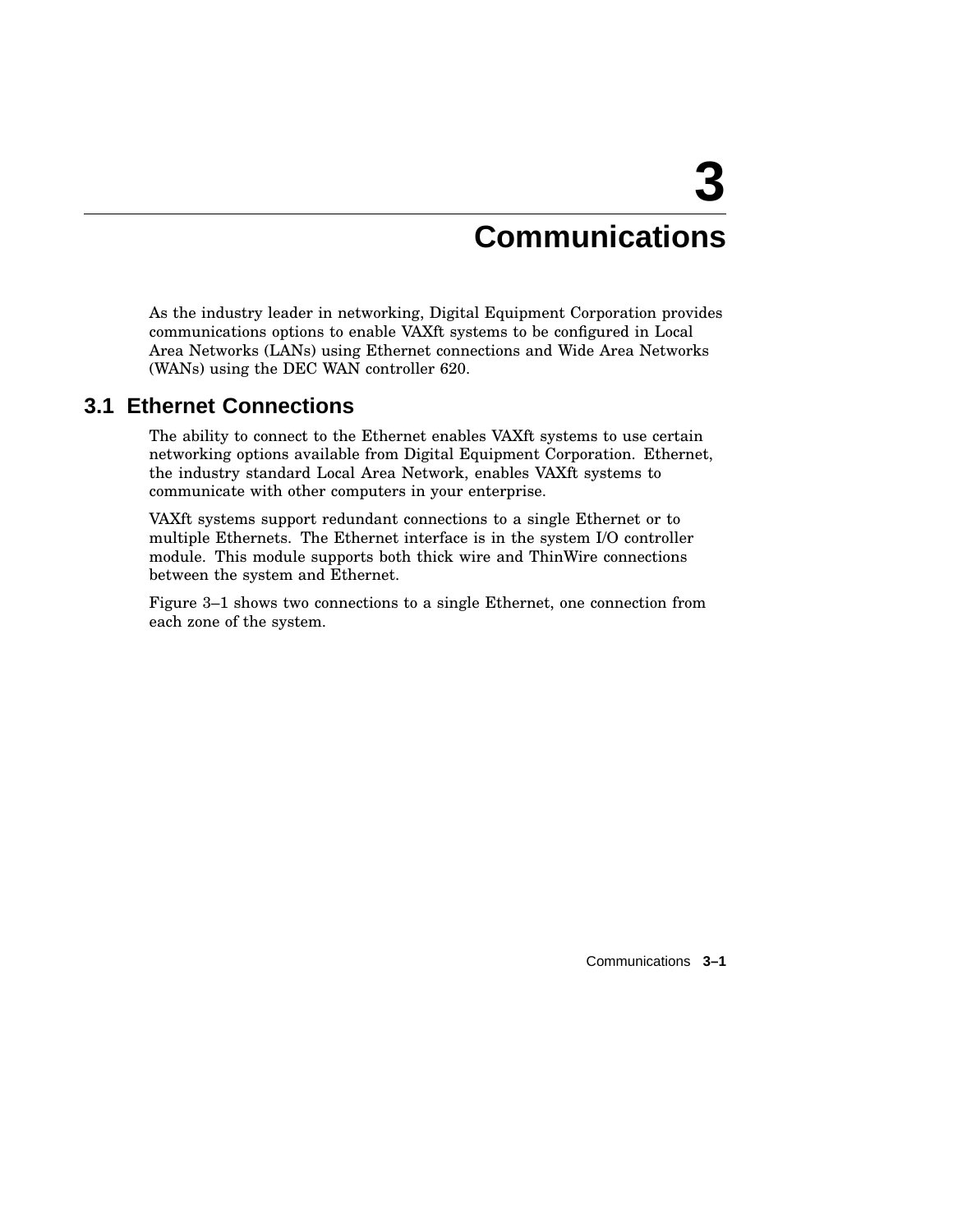

### **Figure 3–1 System Connected to a Single Ethernet**

To ensure access to Ethernet even if one connection is not working, you can configure redundant connections to multiple Ethernets, as shown in Figure 3–2. You can use up to four system I/O controller modules in each zone for a total of eight controllers system-wide. Thus, there is at least one I/O module in each zone connected to each Ethernet at all times. Refer to the *Networks and Communications Buyer's Guide* for further details on Ethernet options.

**3–2** Communications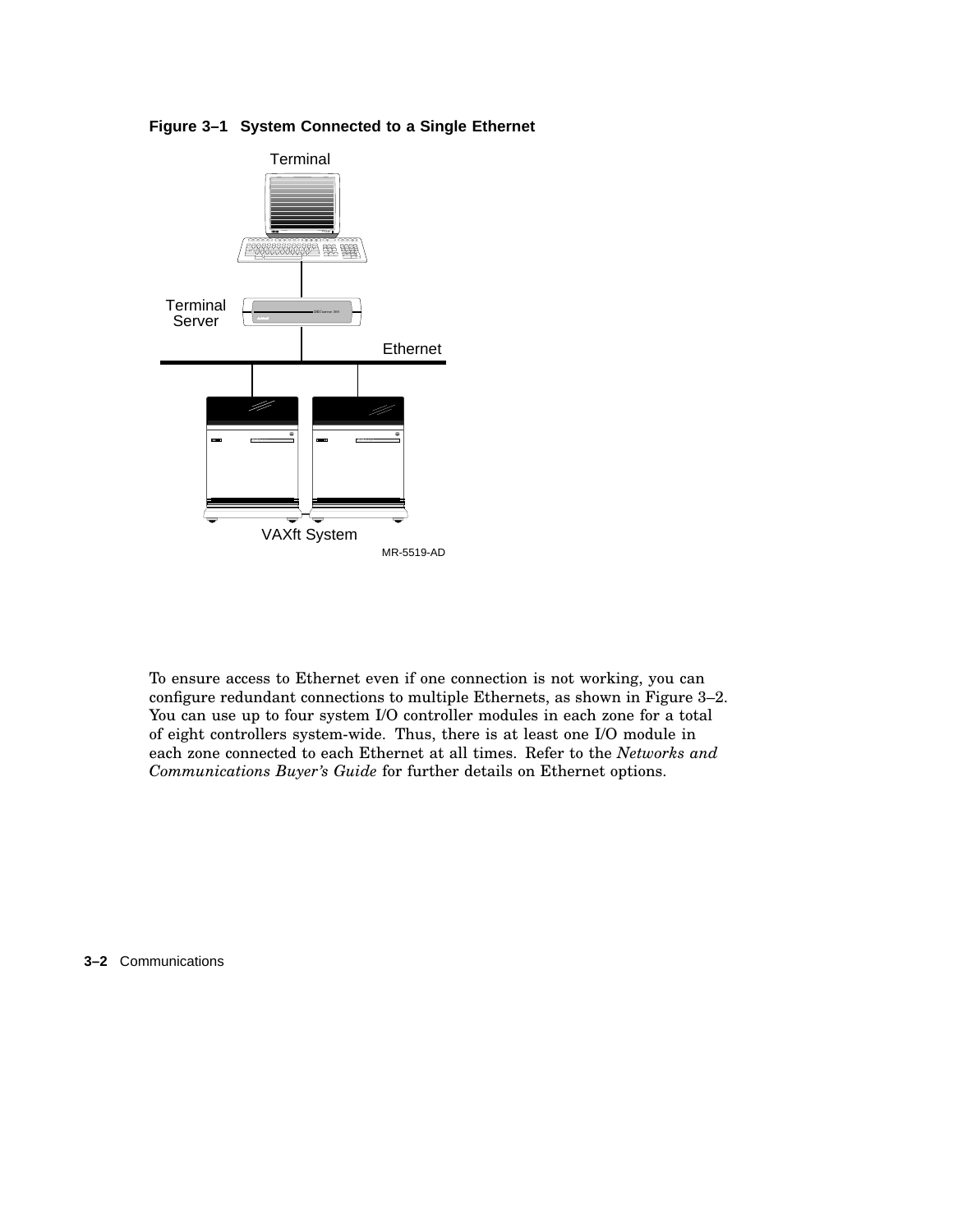

**Figure 3–2 System Connected to Dual Ethernet**

MR-5520-AD

### **3.1.1 DECserver Terminal Servers**

Terminal servers provided by Digital Equipment Corporation for use with VAXft systems include a variety of DECserver systems to provide asynchronous communications.

Terminal servers provide system users with easy, transparent access to VAXft system resources. Figures 3–1 and 3–2 illustrate how terminal servers are used to connect user terminals to the system through the Ethernet. Terminal servers enable users to establish and maintain several simultaneous sessions on system processors without delay, as long as sufficient resources are available. Figure 3–2 shows how the terminals as well as the servers can be configured redundantly so that a user can switch to another server if one goes down. To switch between servers, the user will need a dual-session terminal, such as a VT320, with a line to each server.

Communications **3–3**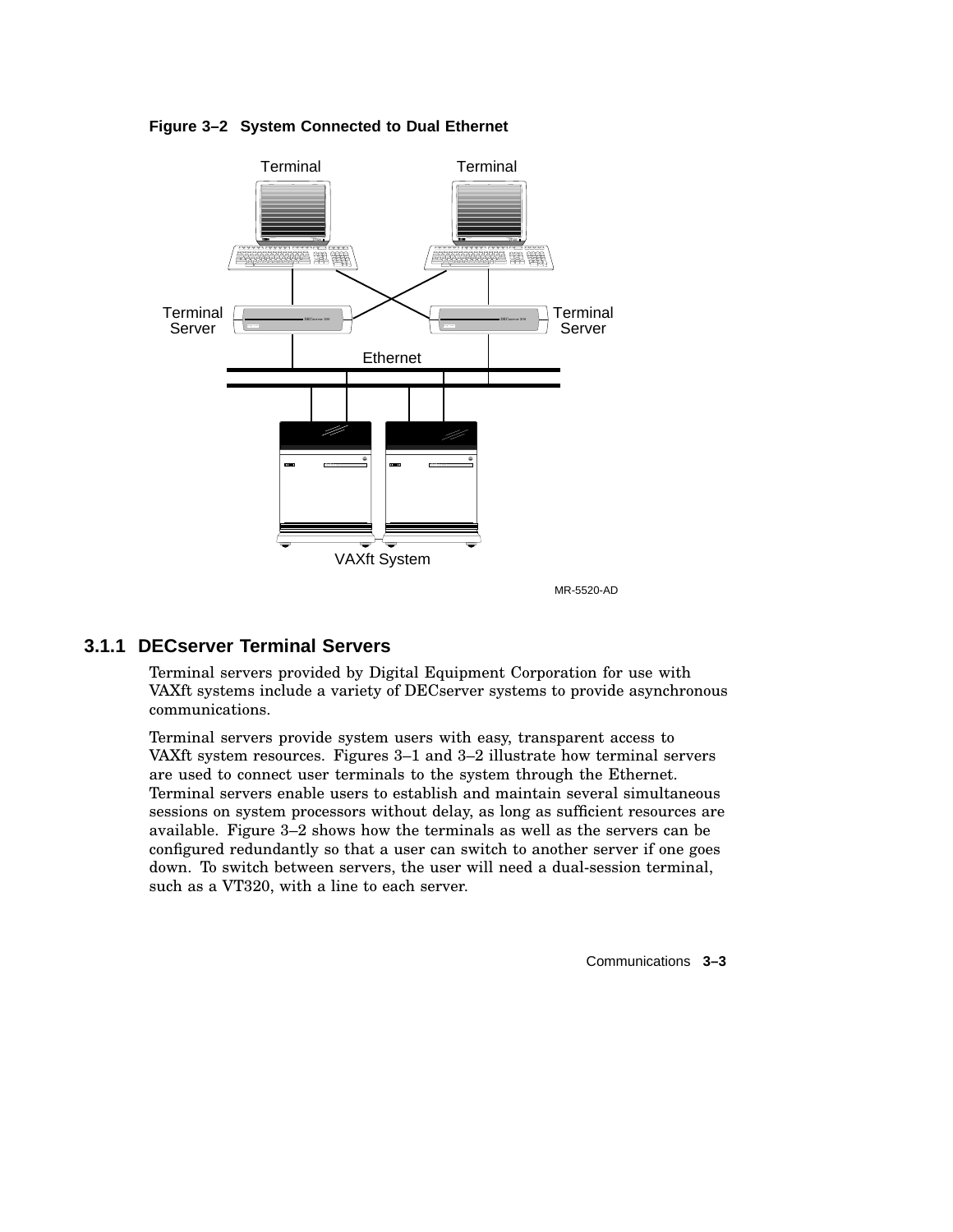### **3.1.2 Ethernet Communications Servers**

Expanded synchronous communications are supported through Ethernetbased Gateways or Microservers. An example of such as server is the DEC Commserver 100/150. This server supports a VAXft system with special communications protocols (Q-bus Simpact Associates). It allows up to 80 synchronous/asynchronous serial lines to be connected to the Ethernet at up to 14 kilobytes per second. The 14 industry protocols supported on these lines have different performance specifications and the actual number of lines depends on the type of protocol and the line speed. The DEC Commserver software provides transparent connection between the DEC Commserver hardware and the VAXft system. Redundant connections to the Ethernet can provide failover, and two DEC Commservers can provide redundant dual-path subsystems to the required communications systems.

For more information on communications servers used with the VAXft systems, see the *VAX Systems/DECsystems Systems and Options Catalog* and the *Networking and Communications Buyers Guide*.

### **3.2 DEC WANcontroller 620**

The DEC WANcontroller 620 is a two-line synchronous communication controller option specifically designed for VAXft systems. The WAN module can be configured to provide highly-available synchronous communication. Depending upon the model, VAXft systems can support up to four WAN modules in each zone (eight per system). Each module contains two lines; thus, eight redundant or 16 nonredundant synchronous lines can be supported by a single VAXft system, with full modem control. Lines attached to redundant controllers are connected by Y-connectors that enable a single synchronous line to be connected to an adapter in each zone, as shown in Figure 3–3.

**3–4** Communications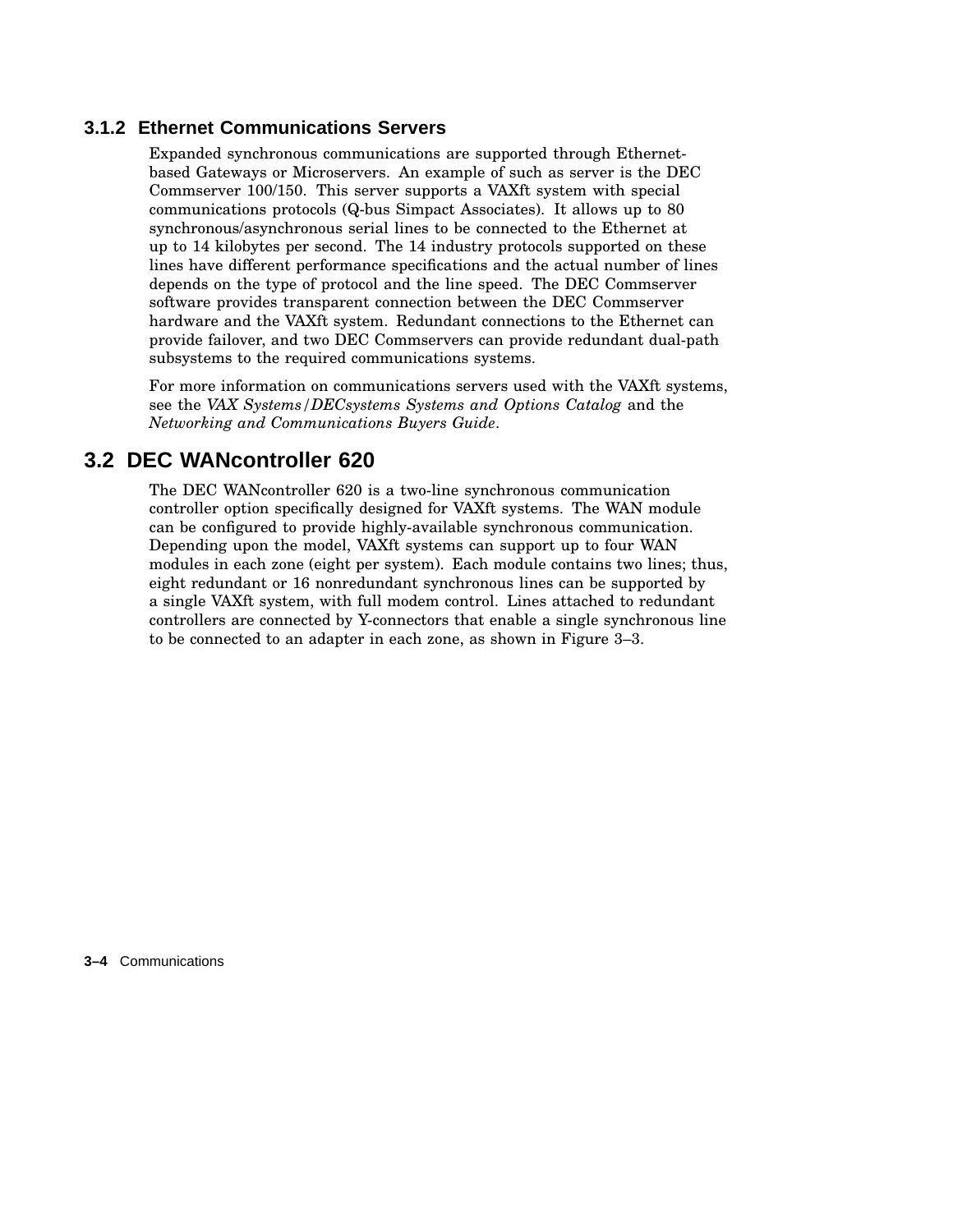



Communications **3–5**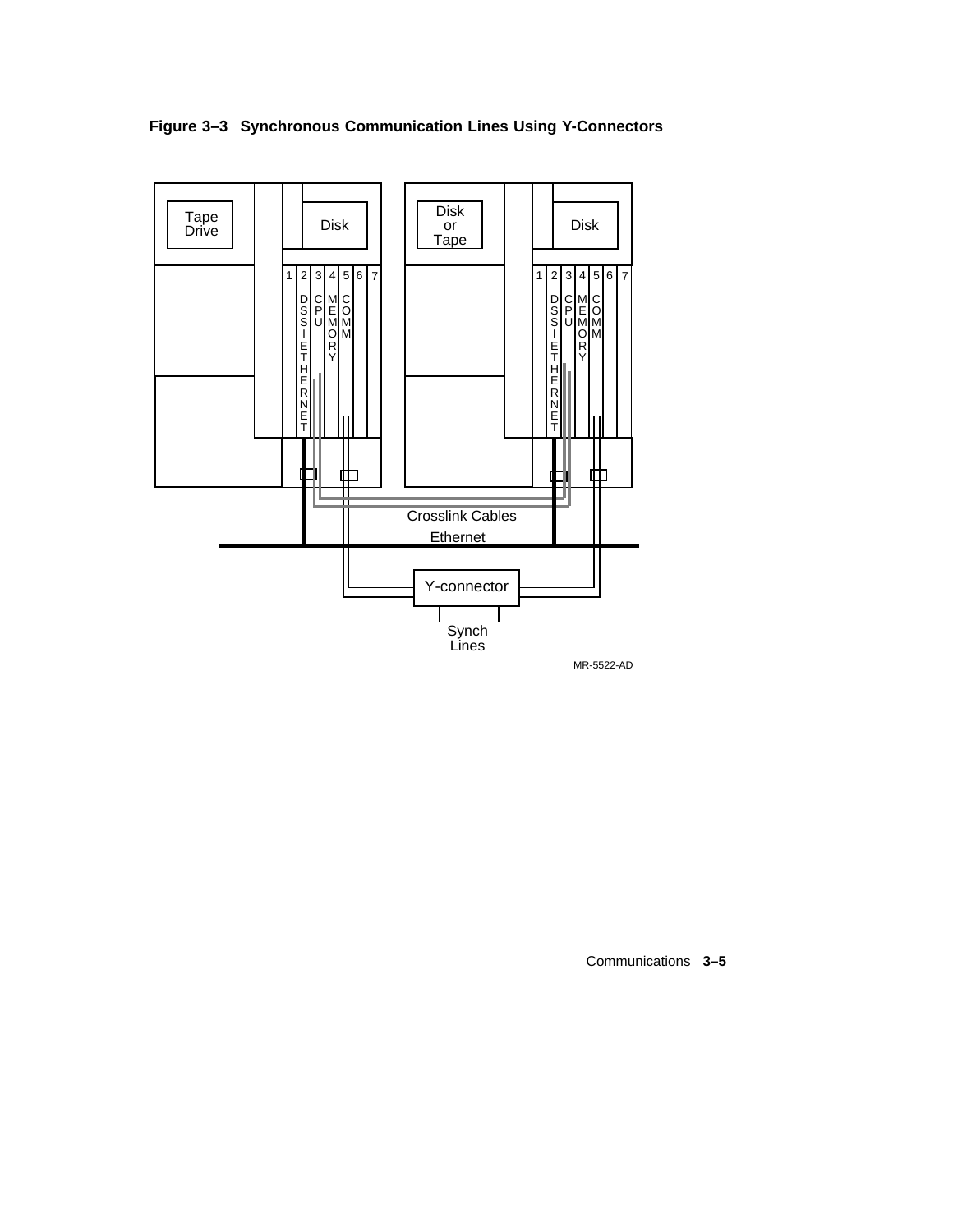## **System Service and Warranty**

**4**

The VAXft systems service and repair features and warranties are described in this chapter.

### **4.1 Service and Repair Features**

The VAXft systems' design makes them easier to repair and maintain than other types of fault-tolerant computers.

The dual zone design enables repairs without interruption to a running application because the system's redundant hardware enables the operational zone to continue to service the application while repairs are made to the zone that has been shut down. Each zone displays a flashing red light to identify a failure in the zone. Logic modules have Magnetic Fault Indicators (MFI) that provide visual indication of a fault. The system's modular system design makes repair as easy as manually removing the *Field Replaceable Unit* (FRU) and replacing it with a new unit.

All the components of each cabinet are accessible from the front. Dual doors allow easy operator access.

To expedite repairs even further, the system can automatically notify a destination of your choice by automatic dial-out notification.

Automatic dial-out notification is Digital Equipment Corporation's proactive approach to resolving system problems before they lead to failures.

Depending on your requirements, automatic dial-out notification can send a message to an operator on site or to a remote terminal using a predefined telephone number and a modem. To have this feature available, you must have System Directed Diagnosis Version 1.6 and DSNlink Version 1.1–1. Additional features can be added to automatically place a service call to a Digital Service Center when a system is experiencing a problem or the system exceeds a predictive maintenance threshold.

System Service and Warranty **4–1**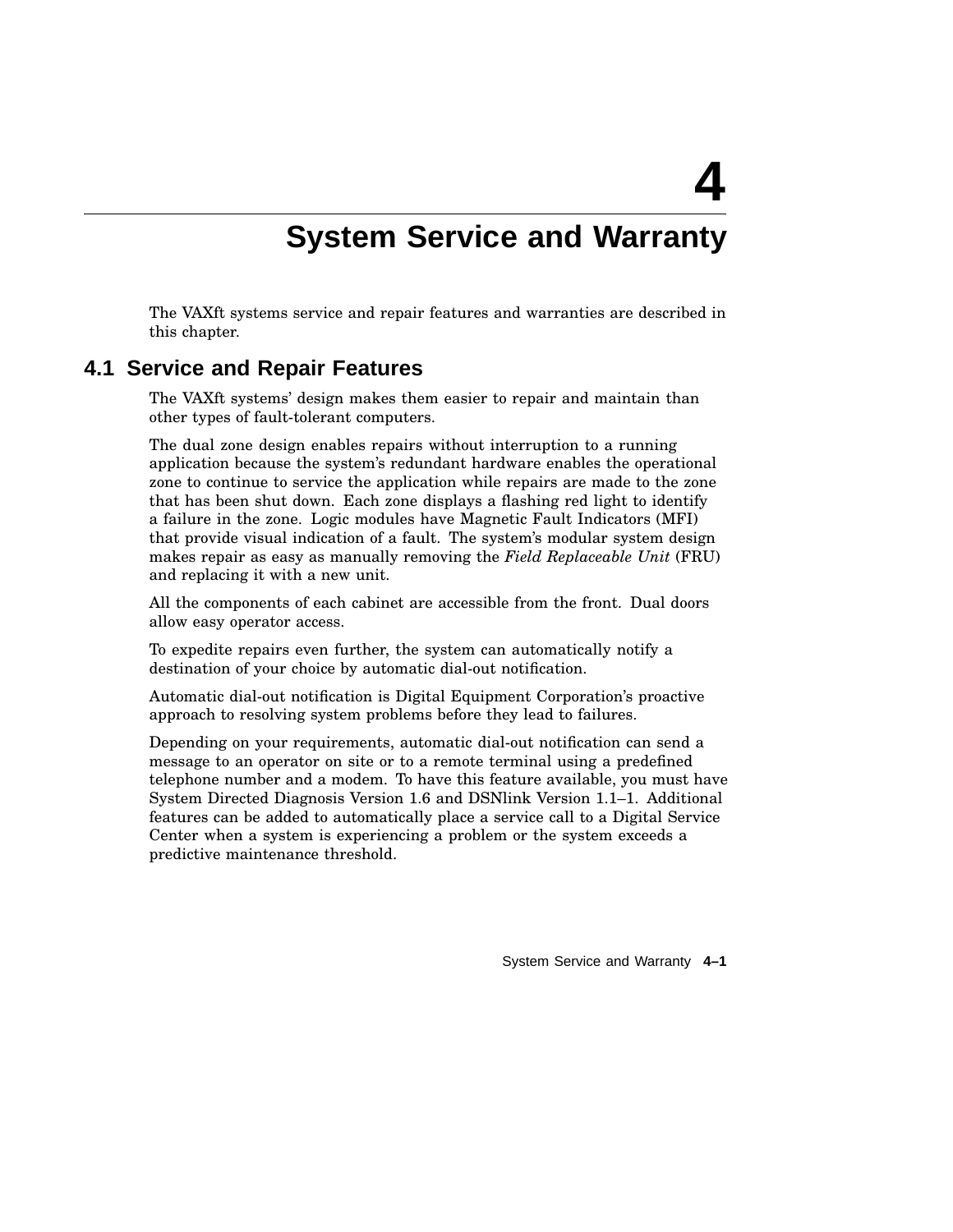When you combine all of these features, you can be sure that VAXft systems provide the fastest and most accurate repair and service available for any fault-tolerant computer system today.

### **4.2 System Warranty**

The following warranties are available for VAXft systems:

- Standard Warranty
- List Warranty

### **4.2.1 Standard Warranty**

The standard warranty available for VAXft systems includes:

- Hardware installation
- One-year DECservice for hardware, 24-hour, 7-day a week coverage, including holidays, with a committed response time
- Telephone assistance for hardware, operating system software, and Digital layered products purchased with the Standard Warranty
- Critical on-site software support
- Digital Software Information Network
- Right-to-use new versions of software
- Product Foundation Warranty for kernel software

### **4.2.2 List Warranty**

The List Warranty available for VAXft systems includes a 1-year return to factory for all hardware and software conformance.

## **4.3 Digital Assisted Services Program**

The Digital Assisted Services Program (DASP), which provides selfmaintenance customers with selected products and services under an annuity payment schedule, is available for VAXft systems.

The DASP is a four-part program that includes:

• Diagnostics and documentation

This includes licensing of diagnostics, media and documentation kits for diagnostics, hardcopy manuals and print sets, maintenance documentation service (including DEC-O-Log), and rights-to-copy.

**4–2** System Service and Warranty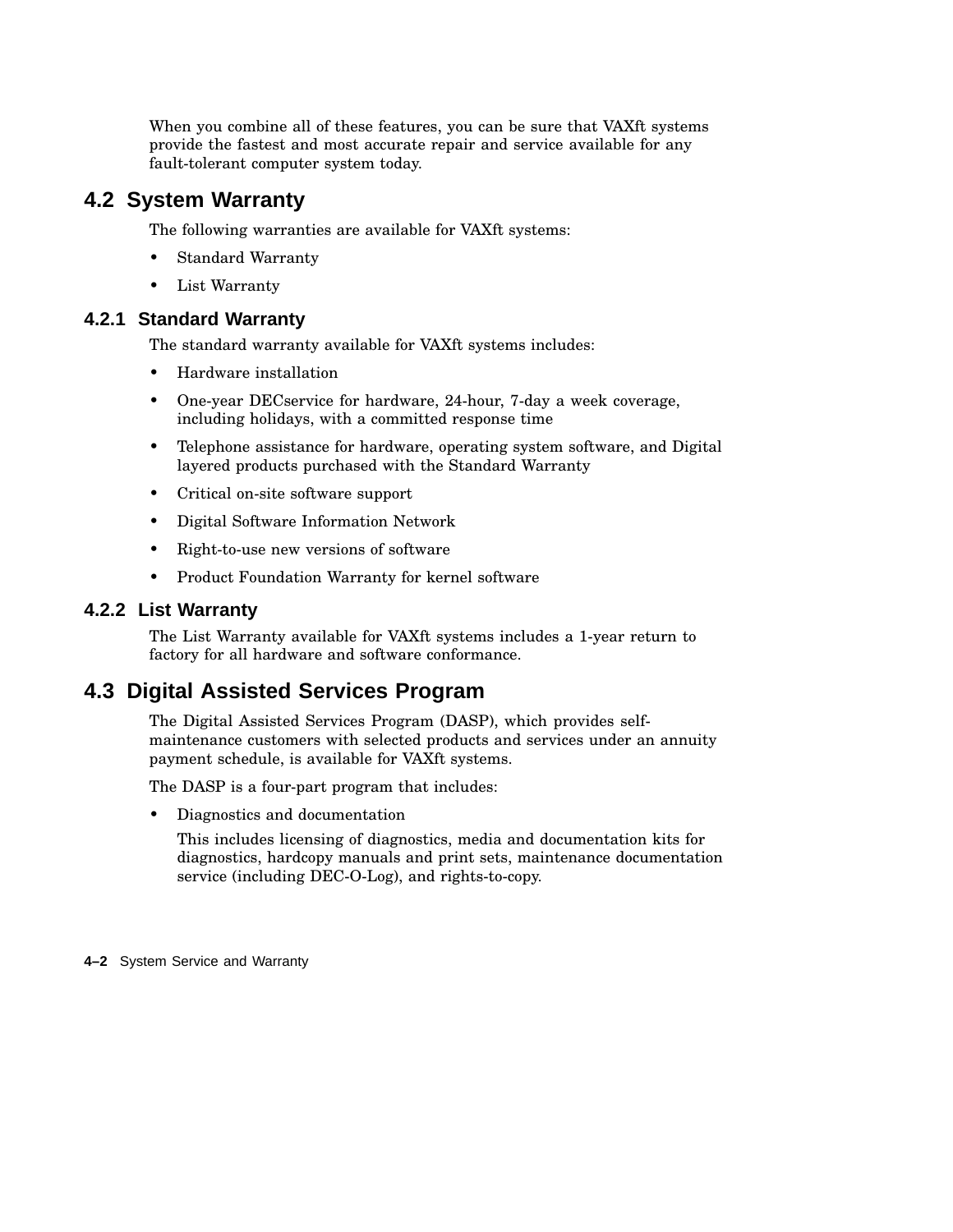• Diagnostic and documentation updates

This includes media and documentation kits, microfiche for hardcopy documentation, and rights-to-copy.

• DECmailer and Field Change Orders

This includes DECmailer Plus board repair for a 24-hour turnaround time, emergency dispatch service at no extra charge, all repairable boards accepted regardless of revision, unlimited number of boards repaired. Field Change Orders include the same services as DECservice customer and materials only customer installations.

• Customer Support Centers

Customer Support Centers provide 24-hour, 7-day a week, access to remote diagnostic and remote support groups. In addition, use of service delivery tools, such as VAXsimPlus and SPEAR, is included.

A subscriber to DASP can also purchase spare parts and kits, internal customer services training, and backup support on a per call basis.

System Service and Warranty **4–3**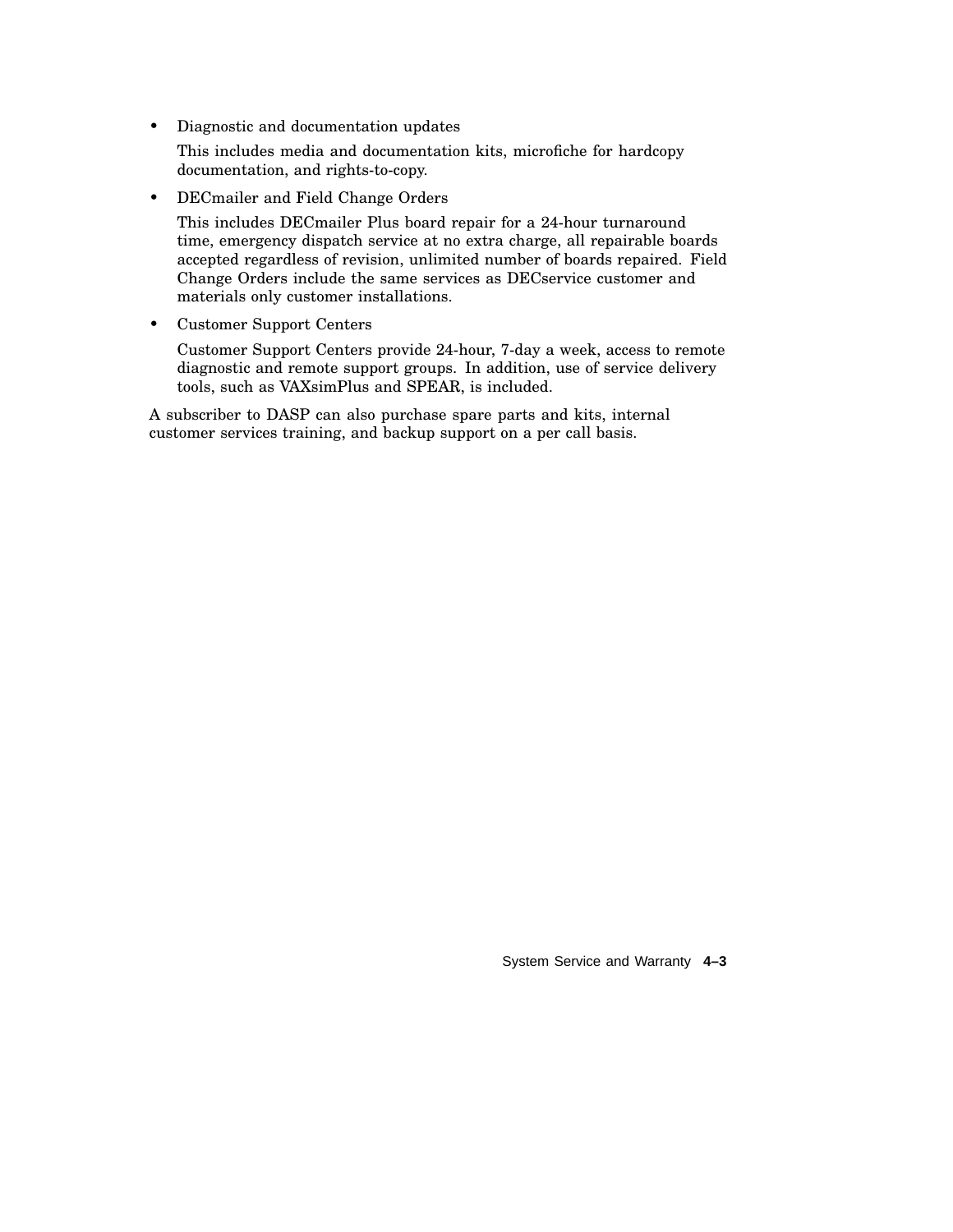## **Glossary**

The following is a list of terms commonly used in this guide.

### **automatic dial-out notification**

The process of sending a message to a specific remote site using a modem and a predefined telephone number to alert personnel of a system fault or failure.

#### **autonotification**

Automatic dial-out notification.

### **availability**

The likelihood that the system will be operable when you require it to perform a task.

#### **boot or bootstrap**

The process of loading system software into a processor's main memory.

#### **crosslink**

The cable that connects two VAXft zones together to form a fault-tolerant system.

### **DEC WANcontroller 620**

Digital Equipment Corporation's Wide Area Network controller for VAXft systems.

### **DMA**

Direct Memory Access. The hardware that transfers data between VAXft main memory and the buffer memory on the I/O modules.

### **DSSI**

A data bus that uses the System Communication Architecture (SCA) protocols for direct host-to-storage communications. The DSSI cable can extend to six meters and has a peak bandwidth of four megabytes.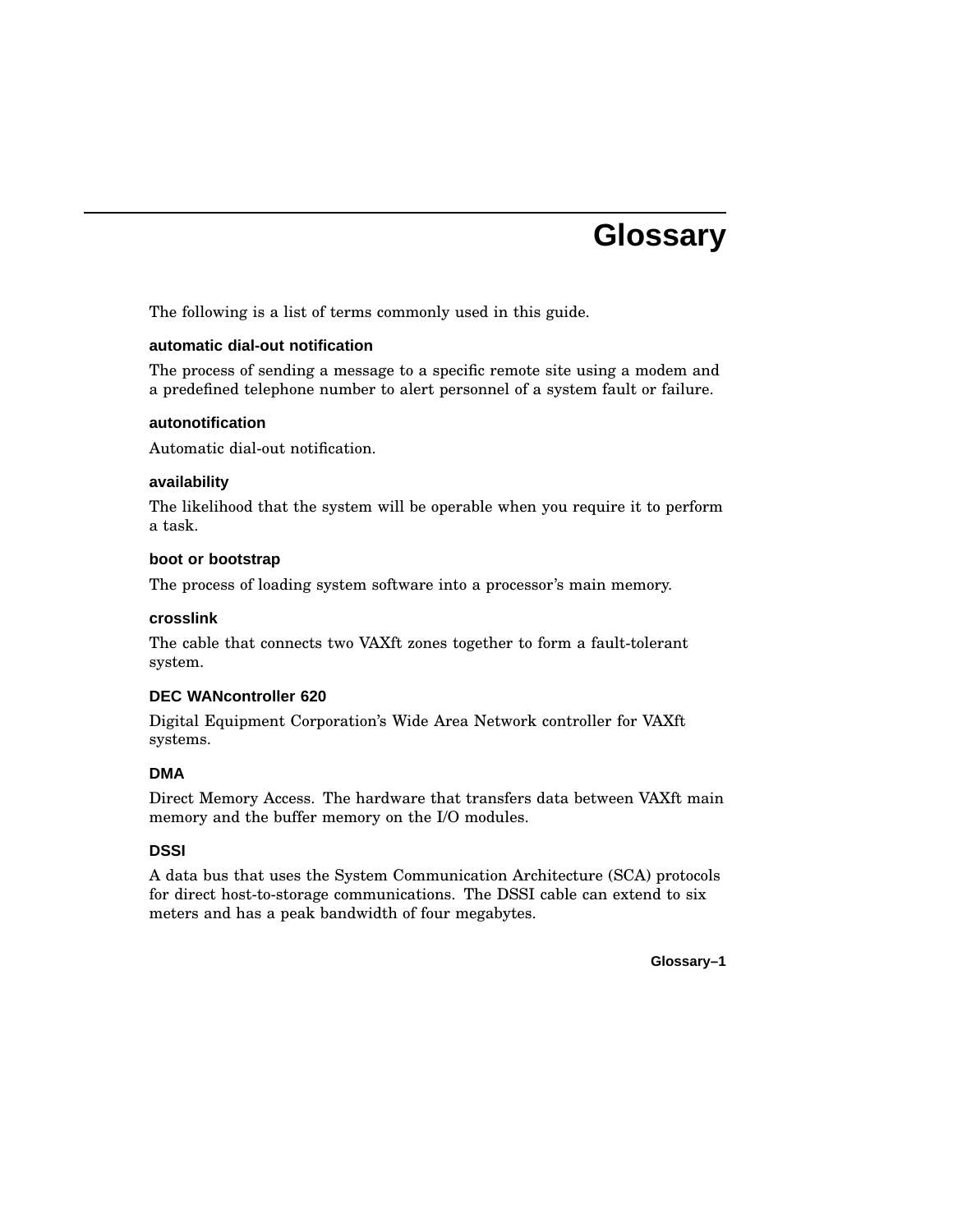#### **error**

An incorrect response from a hardware module. An error can lead to a system failure in non fault-tolerant systems. An error is a manifestation of a fault. See *fault.*

### **failover**

The reconfiguration process that a fault-tolerant system undergoes to remain operational after it experienced a failure or partial shutdown for planned maintenance.

### **Failover Set Manager (FSM)**

A VAXft System Services utility that ensures fault-tolerant access to I/O, for example, the Ethernet. It permits users to manipulate the membership of failover sets of redundant physical Ethernet adapters by adding or removing them, or by changing their status.

### **failure**

Any system behavior that deviates from the system's specifications. In regard to the VAXft systems, failure often refers to a failed hardware component, such as a CPU or memory module.

### **fault**

A condition existing in hardware or software that can lead to system failure. Typically, physical conditions such as worn-out modules, external or environmental problems, design flaws, or manufacturing defects can cause hardware faults. Software design flaws or implementation errors can cause software faults.

### **fault tolerant system**

Fault tolerance is the degree to which a computer system maintains its reliability and availability. A computer system that tolerates any single point of failure and continues to provide virtually uninterrupted service to an application is a fault-tolerant system.

### **FRU**

Field Replaceable Unit. A unit designed to be replaced in the field by appropriate personnel.

### **lockstep**

Simultaneous execution of the same instruction stream by the two CPU modules in a VAXft system running in a synchronized, dual-zone configuration.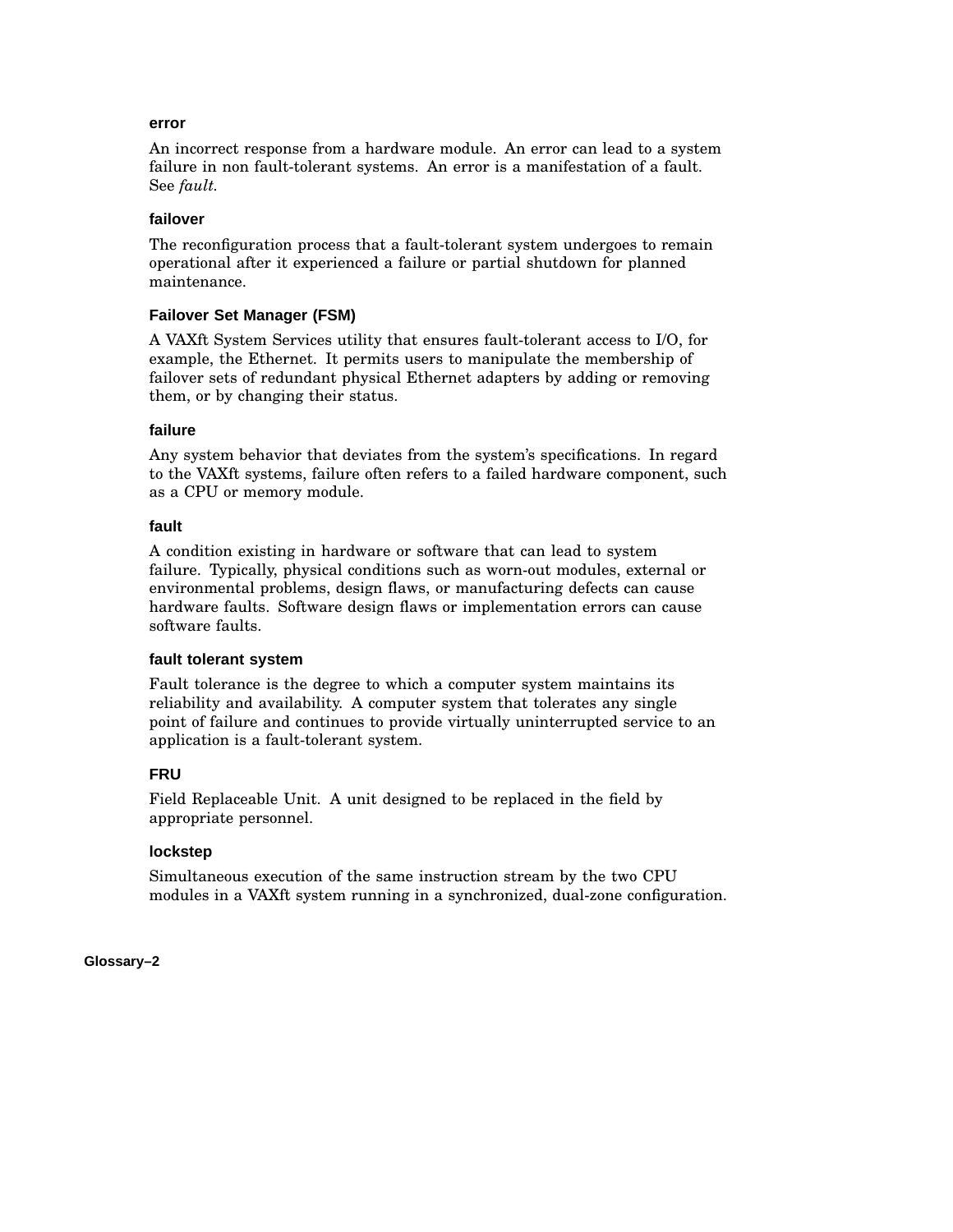### **parallel crosslink**

The portion of the crosslink used to communicate between system zones when the system is running in lockstep operation.

### **PCM**

Power and Cooling Monitor.

### **reliability**

The likelihood that a system or system component will continue to function over a given time period.

### **redundancy**

Duplication of elements or components to provide alternative functional channels in case of single component failures.

### **shadow set**

Several physical disk drives, known as *shadow set members*, that are associated with a software-created virtual unit for volume shadowing.

### **system disk**

The disk that contains the VMS operating system.

### **system I/O controller module**

VAXft I/O module. The I/O module contains Ethernet ports, DSSI bus communications, and system console ports.

### **VAXft System Services**

A VMS layered product required to use a VAXft system as a fault-tolerant system.

### **VAXcluster system**

A loosely coupled, highly integrated, distributed computing environment. There are four types of VAXcluster system configurations, depending on the medium used for interprocessor communications: CI-based, local-area (Ethernet-based), DSSI-based (VAXft Model 612 system), and mixed-interconnect VAXcluster systems.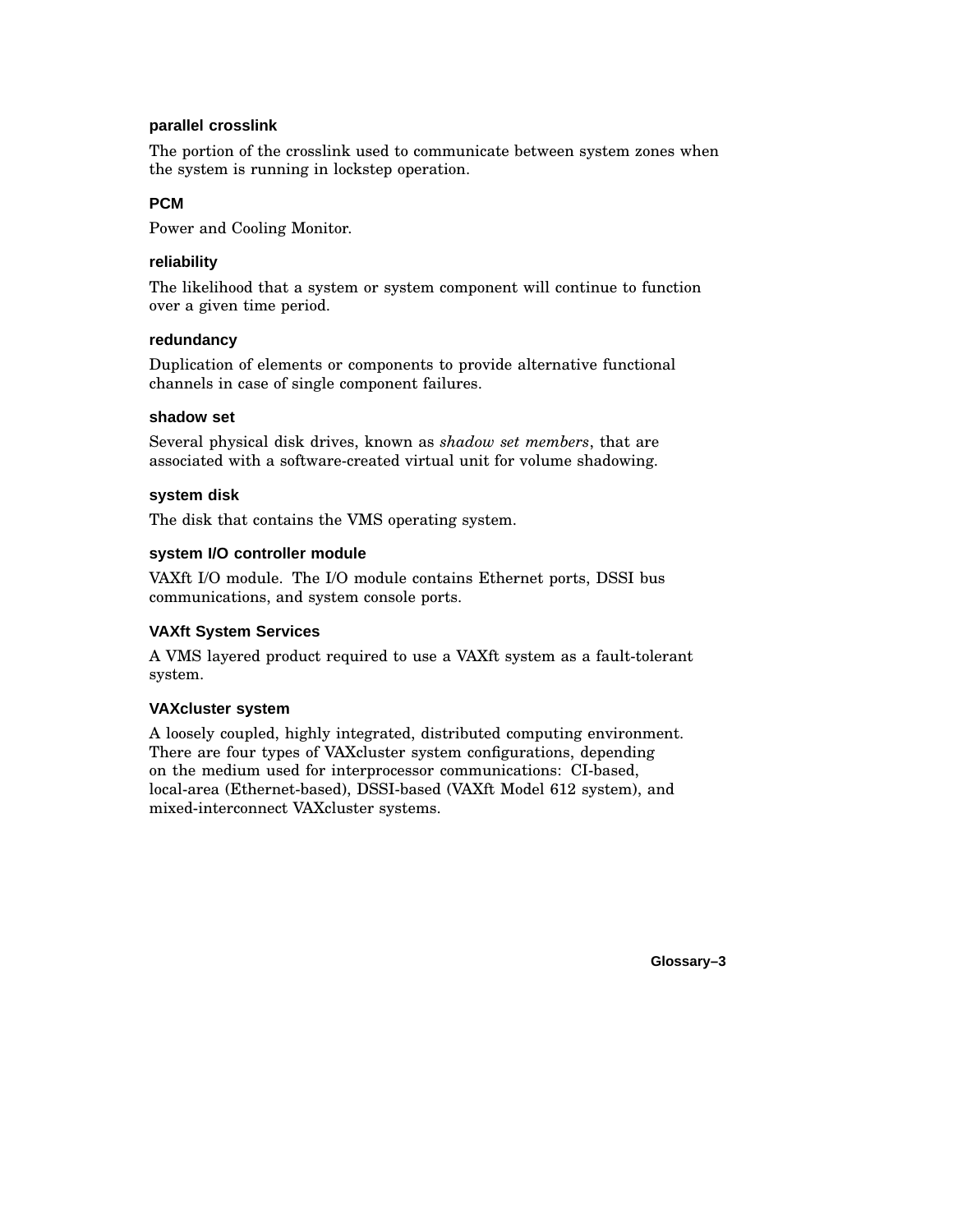#### **volume shadowing**

An implementation of disk shadowing in which duplication of data to more than one volume is controlled through software that can reside on a central server host in a local area VAXcluster system. It provides increased data integrity and high availability to VAXft systems.

### **Y-connector**

Hardware that joins two synchronous communication lines into a single output line.

#### **zone**

A section of a fully-configured VAXft system that contains a minimum of a CPU module, memory module, I/O module, and associated devices. A fault-tolerant system consists of two such zones with synchronized processor operations. If one zone fails, processing continues uninterrupted through automatic failover to the other zone.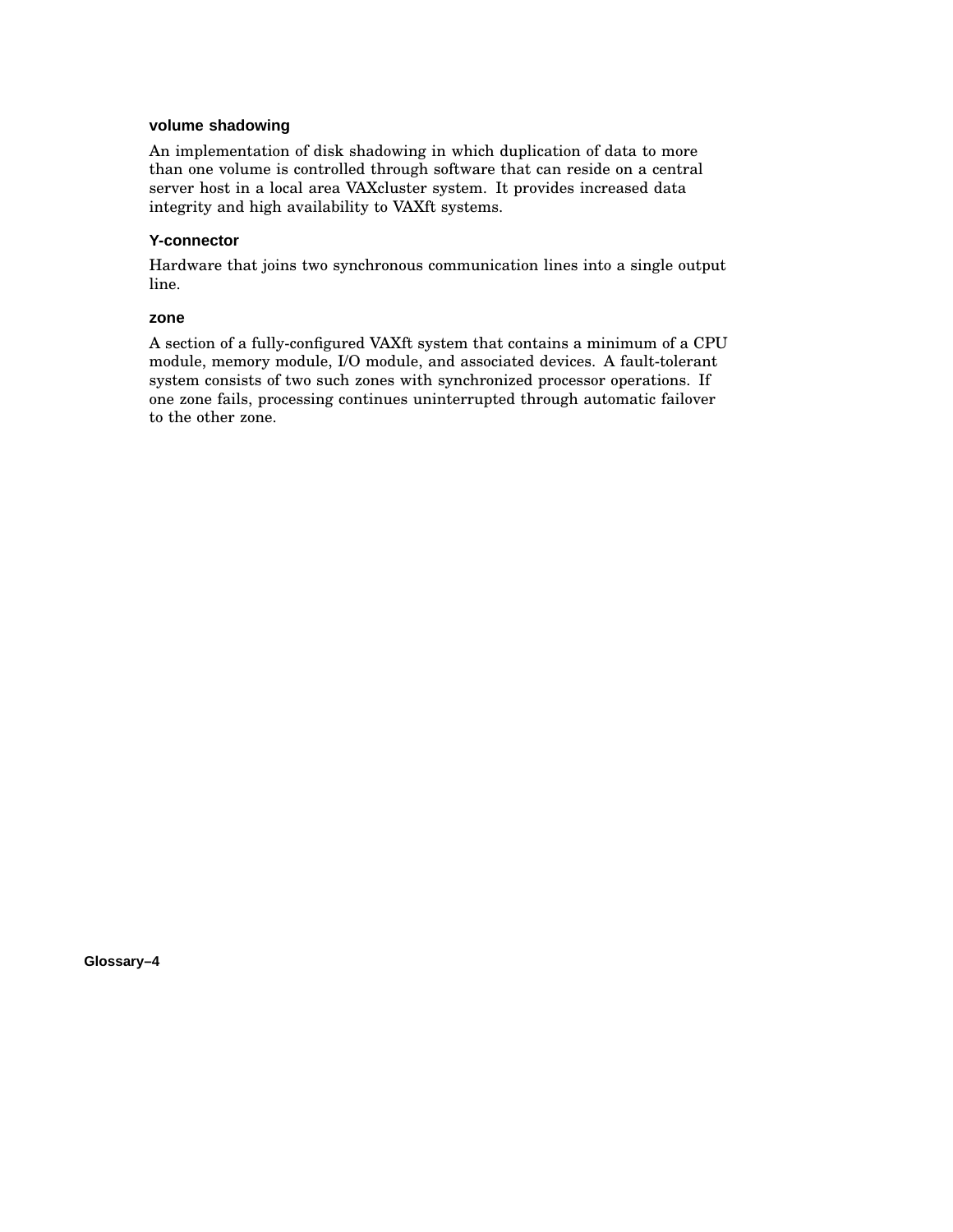## **Index**

## **A**

Asynchronous communications, 1–7 Automatic dial-out notification, 4–1 Autonotification, 1–12, 4–1

## **B**

Backplane, 1–4 five-slot,  $1-5$  (fig) seven-slot, 1–4 (fig) Base system Model 110, 2–4 Model 310/410, 2–5 Model 610, 2–10 Model 612 VAXcluster, 2–17

### **C**

Communications, 3–1 Asynchronous, 1–7 DEC WANcontroller 620, 1–8, 3–4 Ethernet, 3–1 synchronous, 3–4 Synchronous (Ethernet), 1–7 Y-connector, 3–4 (fig.) Communication servers Ethernet, 3–4 Configuration Ethernet, 3–1 Model 110 system, 2–4, 2–5 (fig.) Model 310/410 base system, 2–5, 2–6 (fig.)

Configuration (Cont.) Model 310/410 expanded system, 2–7, 2–7 (fig.) Model 610 base system, 2–10, 2–10 (fig.) Model 610 expanded systems, 2–12 Model 610 with dual expander, 2–14 (fig.) Model 610 with single expander, 2–12 (fig.) Model 612 VAXcluster base system, 2–17,  $2-17$  (fig.) Model 612 VAXcluster expanded system, 2–17, 2–20 (fig.) Console terminals, 1–7 CPU module, 1–5 Crosslink, 1–4, 1–6

## **D**

DASP (Digital Assisted Services Program), 4–2 DEC Commserver 100/150, 1–7, 3–4 DECnet-VAX end-node license, 1–9 DECnet-VAX full function license, 1–9 DECserver terminal servers, 3–3 DEC WANcontroller 620, 1–8, 3–4 options, 2–1 Digital Customer Services, 4–1 Disks fixed, 2–2 removable, 2–2 DSNlink, 4–1 DSSI, 1–7 options, 2–1 DSSI-based VAXcluster system, 1–7 Dual Ethernet connections, 3–2 (fig.)

**Index–1**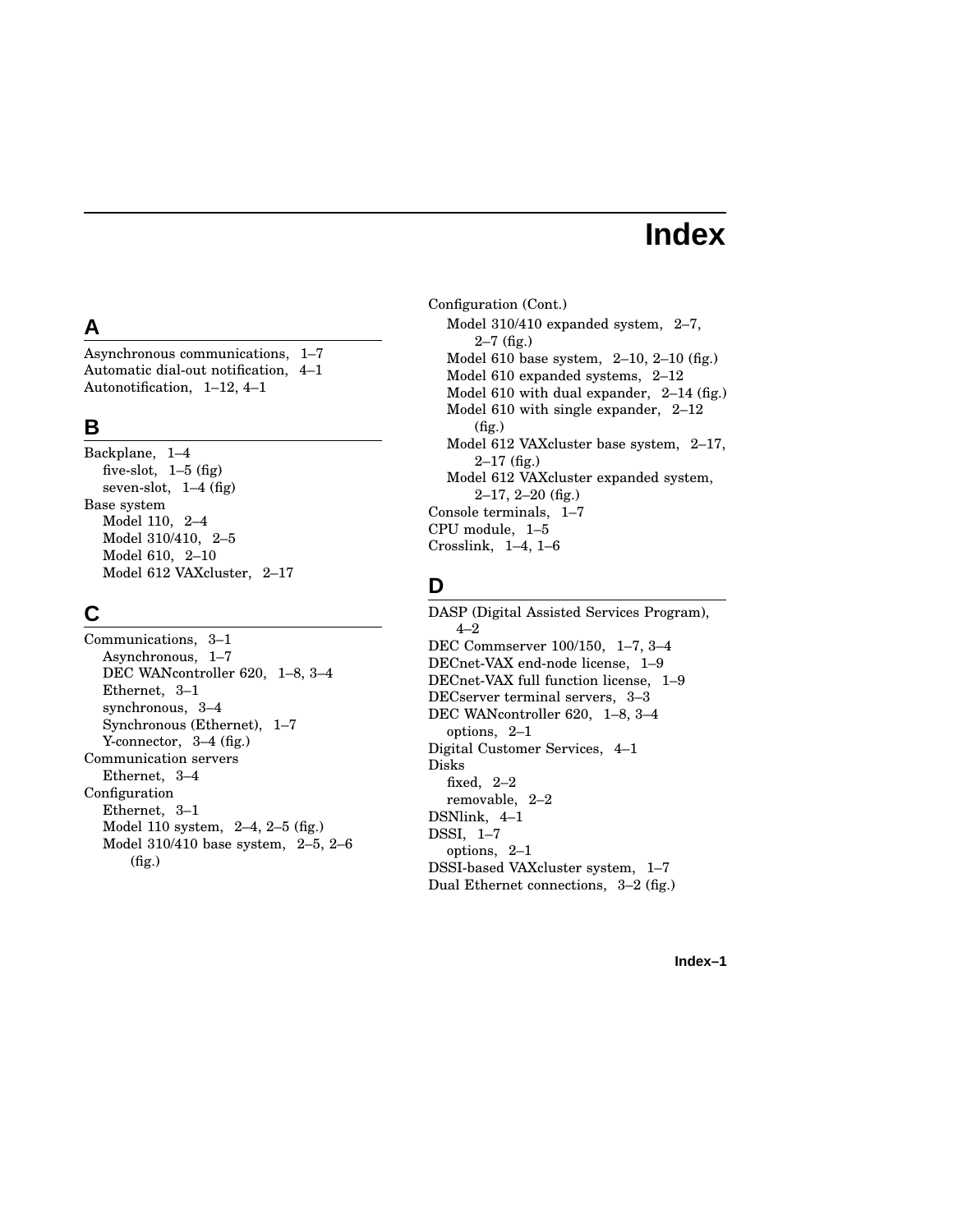Dual-session terminal, 3–3 Dual zones, 1–2

### **E**

Environmental monitor, 1–12 Ethernet, 1–7 communications, 3–1 communication servers, 3–4 configurations, 3–1 dual, 3–2 (fig.) options, 2–1 single, 3–1 (fig.) Ethernet-based VAXcluster systems, 1–7 Expanded system Model 310/410, 2–7 Model 610, 2–12 Model 612 VAXcluster, 2–17

## **F**

Five-slot backplane, 1–5 (fig.) Fixed disks, 2–2 replacing,  $2-2$ ,  $2-3$  (fig.) FRU (Field Replaceable Unit), 4–1 FSM (Failover Set Manager) Utility overview, 1–10 FTSS\$CONTROL Utility, 1–10

## **L**

LAN (Local Area Networks), 1–7 Licenses software, 1–9 Local Area Network (LAN), 1–7 Lockstep, 1–3

## **M**

Mass storage options, 2–1, 2–2 Memory, 1–6 options, 2–1 MFI (Magnetic Fault Indicators), 4–1 Model 110 system, 2–4 options, 2–4

**Index–2**

Model 110 VUPs, 1–6 Model 310/410 base system, 2–5 options, 2–5 Model 310/410 expanded system, 2–7 options, 2–7 Model 310 VUPs, 1–6 Model 410 VUPs, 1–6 Model 610 base system, 2–10 options, 2–10 Model 610 expanded systems, 2–12 Model 610 VUPs, 1–6 Model 610 with dual expander options, 2–16 Model 610 with single expander options, 2–12 Model 612 VAXcluster base system, 2–17 options, 2–17 Model 612 VAXcluster expanded system, 2–17 options, 2–22 Model 612 VUPs, 1–6 Module slots, 1–4

## **N**

Networks Local Area, 1–7

## **O**

Options DEC Wancontroller 620, 2–1 DSSI, 2–1 Ethernet, 2–1 mass storage, 2–1, 2–2 memory, 2–1 Model 110 system, 2–4 Model 310/410 base system, 2–5 Model 310/410 expanded system, 2–7 Model 610 base system, 2–10 Model 610 with dual expander, 2–16 Model 610 with single expander, 2–12 Model 612 VAXcluster base system, 2–17 Model 612 VAXcluster expanded system, 2–22